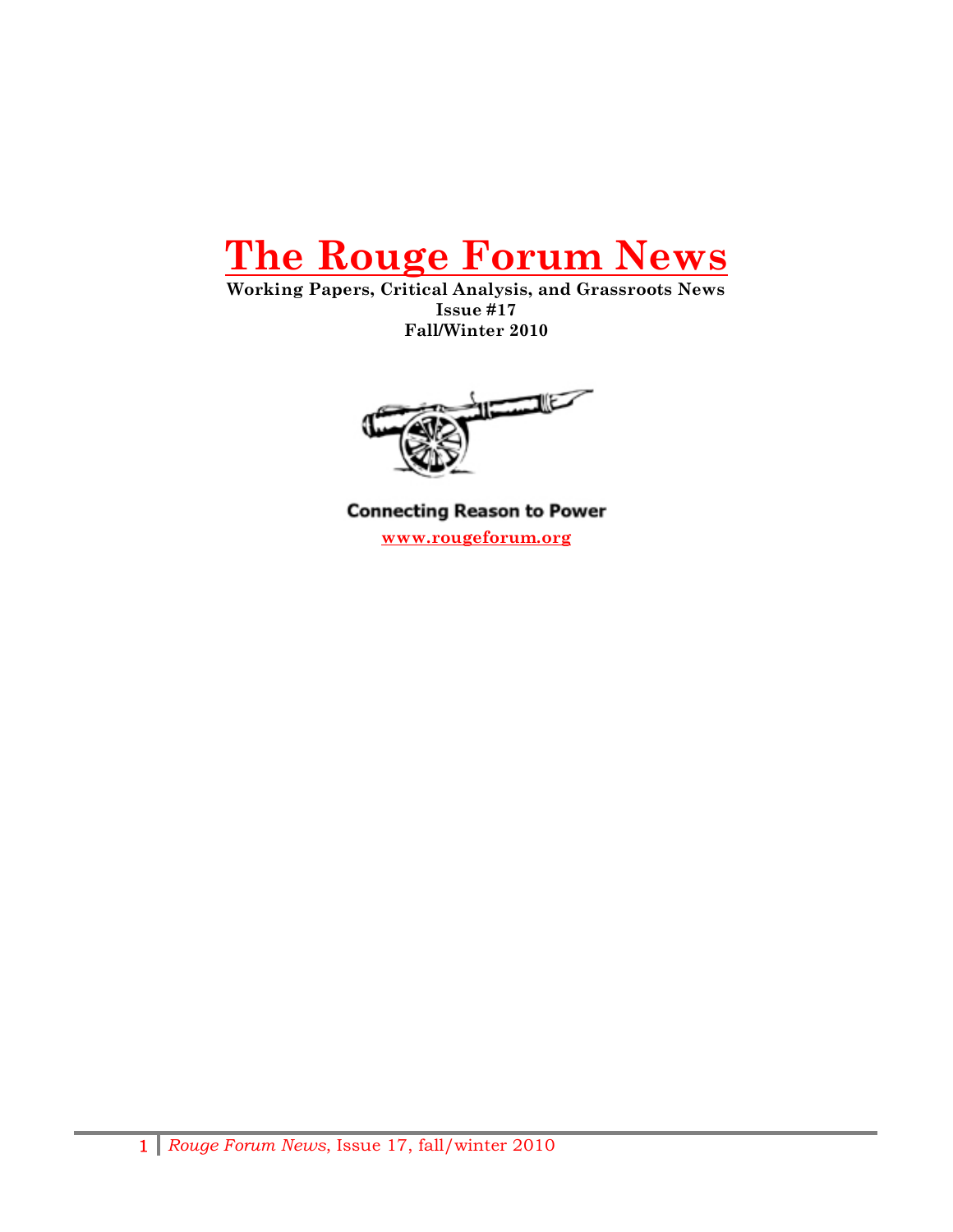# Table of Contents

| From the editor                                                                                          | p.3     |
|----------------------------------------------------------------------------------------------------------|---------|
| What is the Rouge Forum?                                                                                 | p. 6    |
| Why do you call it the Rouge Forum?                                                                      | p. 7    |
| Marxist thought: Still <i>primus inter pares</i> for understanding and opposing<br>the capitalist system |         |
| Richard Brosio                                                                                           | p. 9    |
| Education versus schooling as a commodity fetish                                                         |         |
| Rich Gibson                                                                                              | p. 31   |
| Use of multicultural children' book and narratives in teacher preparation                                |         |
| Blanca Caldas Chumbes                                                                                    | p. $43$ |
| Plotting inequality, building resistance                                                                 |         |
| Adam Renner                                                                                              | p. 50   |
| Toward a dialectical materialist approach in education                                                   |         |
| Faith Agostinone Wilson (with Gina Stiens and Adam Renner)                                               | p. 54   |
| Announcements                                                                                            |         |
| A new text: $\text{Hip Hop}(e)$                                                                          | p. 61   |
| The RF conference!                                                                                       | p. 64   |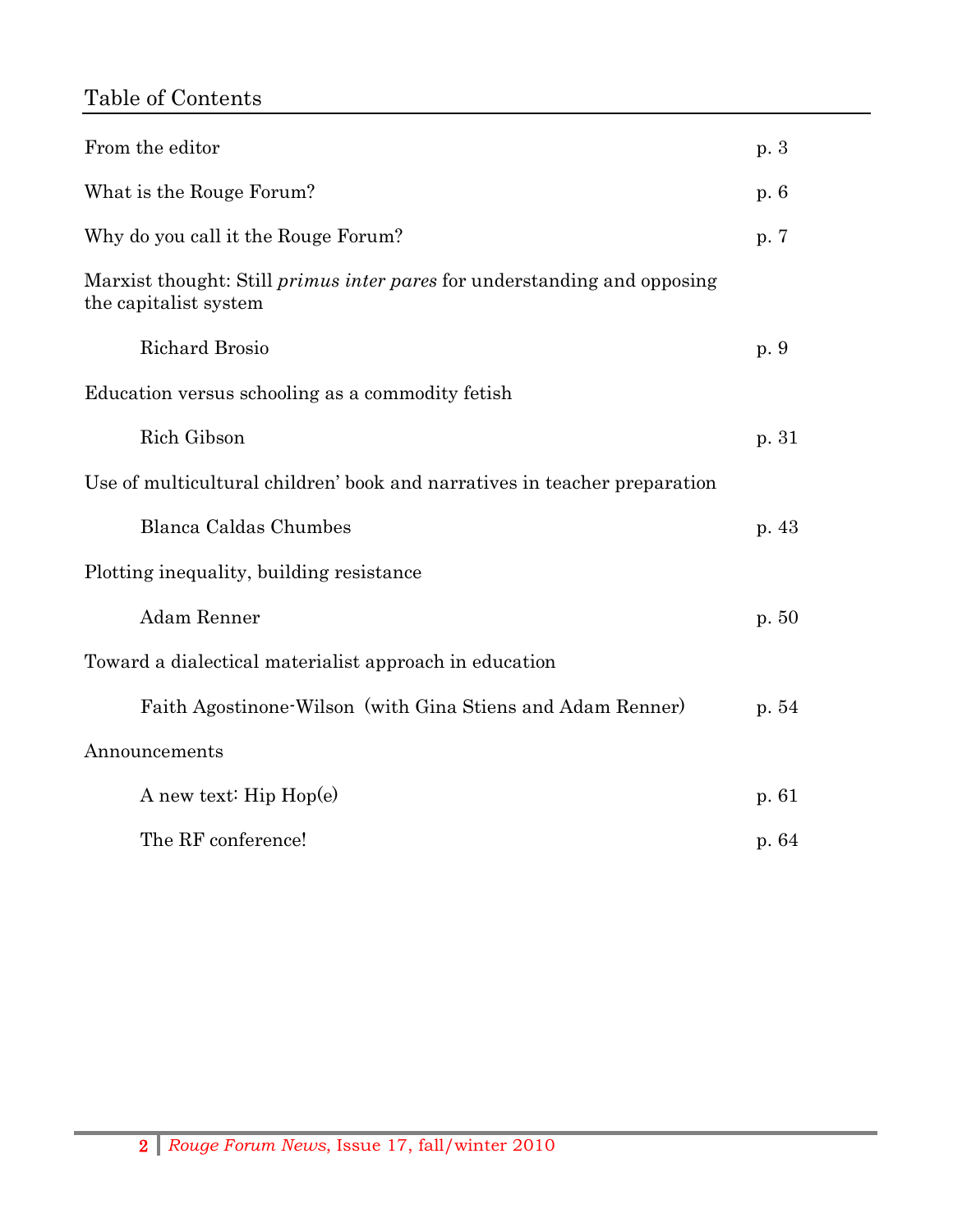# FROM THE EDITOR

"At some point quantitative changes lead to qualitative shifts and we need to take seriously the idea that we may be at exactly such an inflexion point in the history of capitalism" (David Harvey, *The Enigma of Capital*, p. 217)

As the sun set over the Pacific, the moon rose over the San Francisco hills to the east, as if attached, one at each end, to a lever. Up and down Ocean beach, fires became more visible, like flashlights poking up out of the sand, casting their light deep into the Milky Way. Crashing ocean waves were occasionally heard amidst the crackling kindling. The warmth of the fire met the gathering breeze.

Fire – water. Sand – sky. Hot – cold. Sun – moon.

Oh, and wine.

And, so we've made the big move. This autumn, we find ourselves on the west coast, taking in the sites, culture, and vibe of the bay area. We do note that we've brought the chill of the east with us, though. The bay area has been experiencing unseasonably cool temperatures this fall, so we're glad we had packed the space heaters—which get a nightly workout.

I've left the academy for now, finding a space in the urban K-12 classroom and teaching math once again. This time I've opted for  $9<sup>th</sup>$  grade Algebra in a unique public school in San Francisco. During these first few months back on the front lines of the educational endeavor, I can feel myself pulled between similar sorts of poles noted above: fire – water, sand – sky, freedom – discipline, improvisation – standardization, etc., recognizing that a distant conclusion will resolve in some sort of heretofore unknown synthesis.

In my classroom, I search for the intersection of liberation, curriculum, and student experience (comprised of individual traumas, structural oppression, nine years of schooling, varying levels of confidence and skill, etc.). Sometimes, I feel like I'm circling a cul-de-sac.

Our incoming students have preposterously low standardized test scores; the lowest in the city. Yet, on average, three quarters of them will find their way out of *our* school to four-year colleges and stay there; the highest rate in the city among non-selective public schools. This fact prompted a San Francisco chronicle reporter to come to our school a couple of weeks ago with one question: Why do people think the June Jordan School for Equity is such a good school when it has such low standardized test scores?

Really?

Of course the reporter's story got it mostly wrong (http://www.sfgate.com/cgibin/article.cgi?f=/c/a/2010/09/20/MN131FGFBO.DTL), what with little understanding of education and a neoliberal agenda caging her consciousness. No superman in our building, just great teachers, great support staff, and evermore committed students. Not the story she wanted to tell.

Yeah, but what about the test scores?

What about them?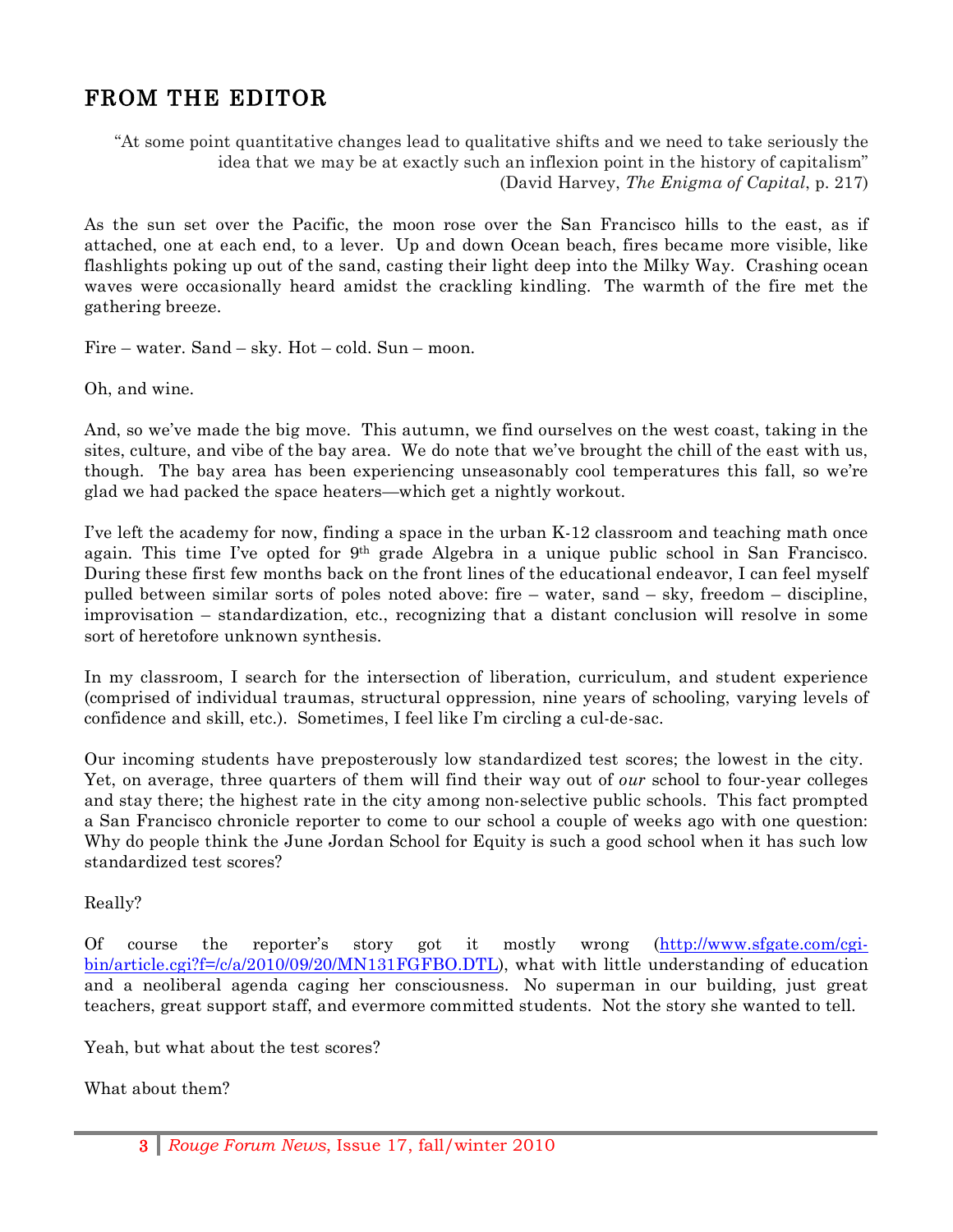We're trying to teach them community, social justice, independent thinking (www.jjse.org). Those are not on the test.

But, sure, I have an algebra curriculum; one that I create. Daily. One that considers what they should know as a citizen, trying to get by in the reality of capitalism. One that catches them up on many missing skills. One that will eventually tether them to one another, helping them realize their interdependence and shed the glitzy lie of individualism. They are not individuals. They are being taught by the media, by religion, by the infiltrators among them to be sheep: believe in mysticism (your preacher/priest won't lead you astray), listen to your I-pods (they will set you free listening to mass- manufactured, misogynist music), text on your cell phones as often as possible (your so-called friends are more informative than your teachers), buy the most fashion-conscious clothes you can (they will individualize you while you look like everyone else), etc.

But, who can blame them. Many know they have already been left behind. And, this race is not intended for them.

Researching zip codes in the 46 sq. mile city of San Francisco in my Algebra class, students realized that families living in the Presidio (mostly white) make twice as much their families living in Bayview, Visitacion Valley, and the Excelsior. What could their families do with twice the income?

Later in this issue, I'll supply a little more about the school and the curriculum I am constructing there. But, suffice to say, the move away from the university has been well worth it. And, I am learning a lot.

This issue of the *Rouge Forum News*, like Issue 14, is dedicated to a few of the papers from the recent Rouge Forum conference, held in Williams Bay, WI in August. Faith and Craig orchestrated a wonderful retreat-like experience for the attendees at George Williams College, right on the banks of Geneva Lake. In this issue we are fortunate to have one of the keynote addresses from Richard Brosio, as well as a paper from Blanca Caldas Chumbes, which she delivered at the conference. As well, we've included some follow-up thinking regarding our attempt to formulate a Rouge Forum teacher education program. You'll find the minutes from our meeting at the 2010 Rouge Forum conference as well as a paper Faith Agostinone-Wilson delivered at the Critical Questions in Education conference in November. Finally, Rich Gibson contributes an insightful essay arguing for why things are the way they are.

This topic of digging into why things are as they are seemed off-limits at the recent statewide conference held at San Francisco State. As a follow-up to and continuation of the demonstrations and occupations last fall in California, as well as the March 4 demonstrations earlier this year, this conference was premised upon what we should do next, predicting that fee hikes were right around the corner (since the conference 8% fee hikes have been passed by the Board of Regents, piggy-backing on the 32% fee hike last year). Further austerity measures are sure to follow, which will further choke off spending on education in favor of bilking the poor and working classes to pay for their own mis-education.

A few of us from the Rouge Forum, as well as some friends of the Rouge Forum, attended the meeting and were disappointed at the lack of discourse surrounding the current circumstances. While it was invigorating to gather with other activists for social justice, and the meeting organizers did a fairly good job of facilitating a complex undertaking, the utter *lack* of discussion regarding what has led us to the current moment was notable. You can read a more balanced and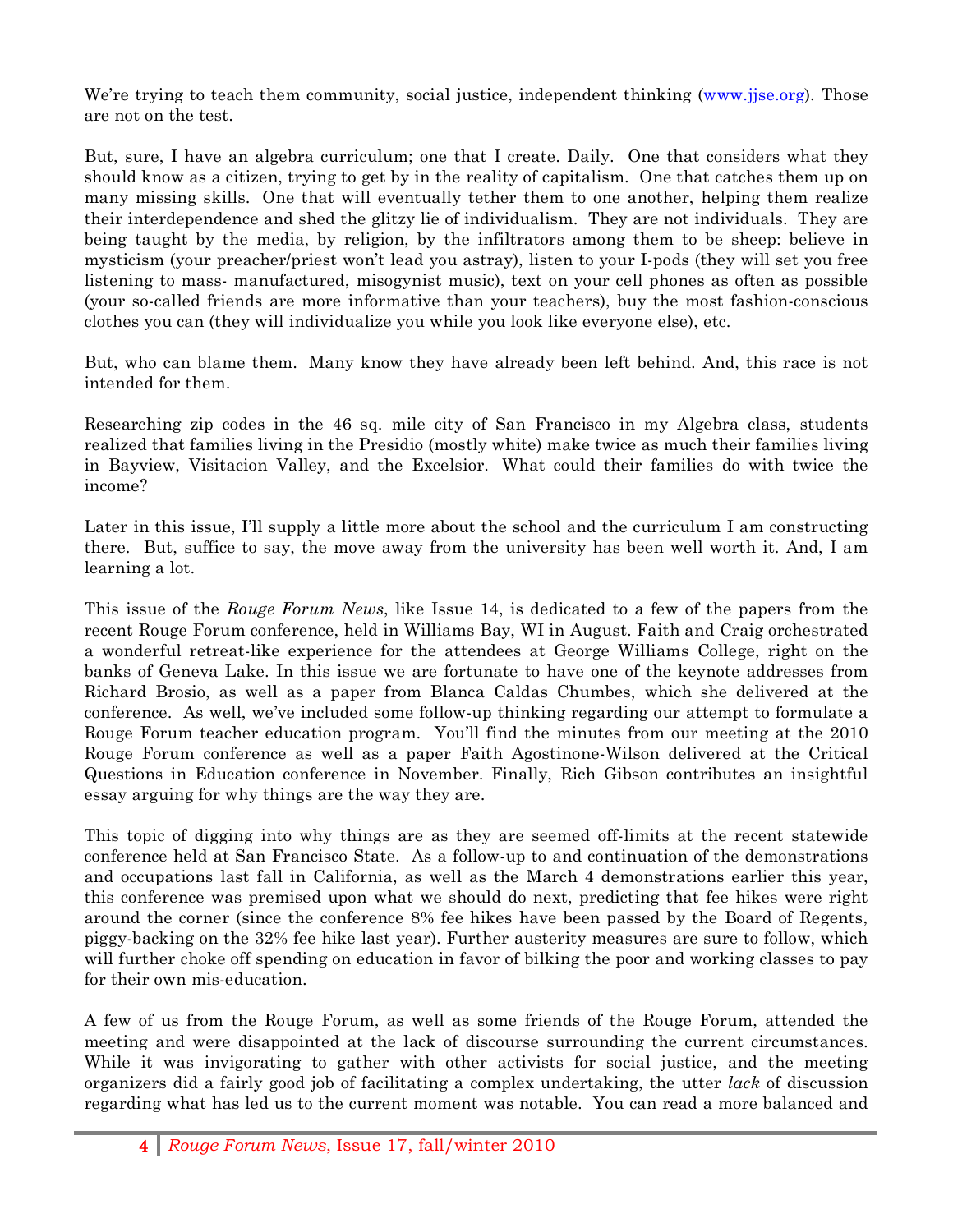nuanced account of our experience at the conference, co-written by Jack Gerson, Rich Gibson, and me (http://www.substancenews.net/articles.php?page=1768&section=Article).

If we are to understand our current inflexion point, which Harvey suggests in my opening citation, then we need a rigorous discussion of what is happening and why. (1) The imperial project is going awry (lost in Iraq, losing if not lost in Afghanistan) though the project does not seem to be on the wane. Perhaps the latest installation of the imperial moment hasn't been about winning, but testing new technologies—surveillance, drones, and otherwise. Oh, and whipping up fear. Full body scanner, anyone? (2) Jobs continue to be hard to come by while the more elite classes decide on whether or not to extend tax cuts for themselves and the capitalists who pay for their seats in the government. (3) What little health care rights, however watered down, have been able to be won are under assault from the new more conservative Congress—while they enjoy socialized medicine at our expense. (4) The race to the top continues while children continue to get left behind. And, we wait for superman. Pure poppy-cock. (5) ICE raids escalate while Arizona helps line the pockets of the private prison industry by locking up undocumented workers.

The list could continue. I'll let Richard Brosio and Rich Gibson extend the list and provide their keen analysis. Of course, for the Rouge Forum, our answer is at least in part a pedagogical one. David Harvey concludes his latest text, *The Enigma of Capital*, arguing that we need some sort of animating vision for this 'radical circumstance' grounded in a 'rigorous application of logic' that helps create new mental conceptions of our world. Thus, the Rouge Forum hopes to offer a space for such an application and a location for working out the possibilities. Since many of us find ourselves in classrooms, we also offer a couple of essays in this issue that highlight what this might look like day-to-day as we continue to deepen and radicalize our mental conceptions of the world.

As well, we consider the potential of a teacher education program, foundationalized in dialectical materialism, which will help teachers daily apply reason to unreasonable circumstances and rational rejoinders to irrational demands. We see this as only the beginning of the conversation.

We invite you to be a part of it. We encourage your feedback to the *Rouge Forum News* as well as your attendance at the upcoming Rouge Forum conference at Lewis University in Chicago, May 20-22. Stay tuned for the call for papers.

*Adam Renner, Oakland, CA* adamrenner70@gmail.com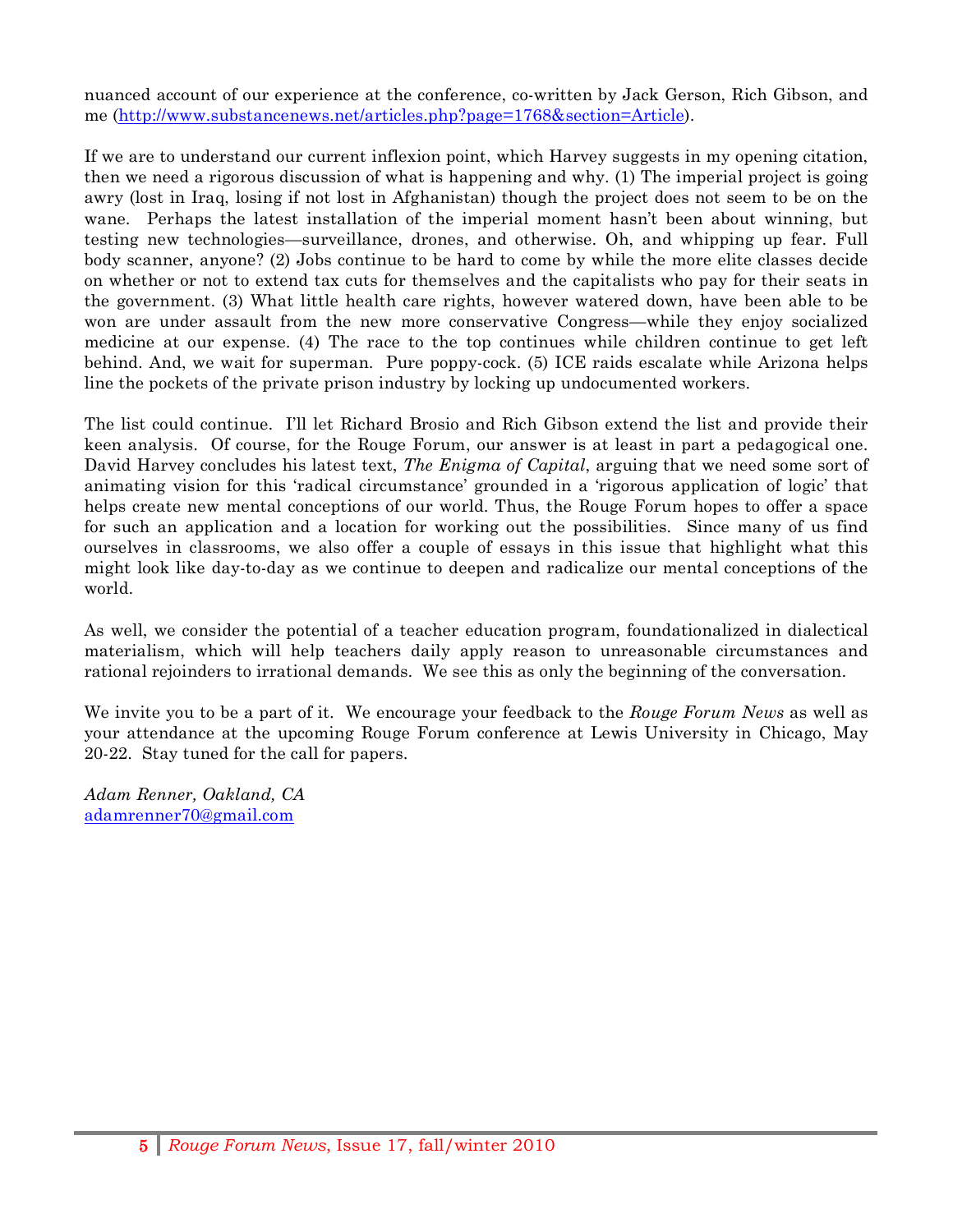## WHAT IS THE ROUGE FORUM?

The **Rouge Forum** is a group of educators, students, and parents seeking a democratic society. We are concerned about questions like these: How can we teach against racism, national chauvinism and sexism in an increasingly authoritarian and undemocratic society? How can we gain enough real power to keep our ideals and still teach--or learn? Whose interests shall school serve in a society that is ever more unequal? We are both research and action oriented. We want to learn about equality, democracy and social justice as we simultaneously struggle to bring into practice our present understanding of what that is. We seek to build a caring inclusive community which understands that an injury to one is an injury to all. At the same time, our caring community is going to need to deal decisively with an opposition that is sometimes ruthless.

We hope to demonstrate that the power necessary to win greater democracy will likely rise out of an organization that unites people in new ways—across union boundaries, across community lines, across the fences of race and sex/gender. We believe that good humor and friendships are a vital part of building this kind of organization, as important as theoretical clarity. Friendships allow us to understand that action always reveals errors--the key way we learn. We chose Brer Rabbit as a symbol to underline the good cheer that rightfully guides the struggle for justice. Every part of the world is our briar patch.

We had modest success in defeating the standardized test, the MEAP, in Michigan. We work in faculty organizations and unions to deal with the racism and sexism in academia. We try to press forward questions of class size, curricular freedom, anti-racist pedagogy, real inclusion, and a just tax system. As part of the **Whole Schooling Consortium**, we have sponsored forums in the U.S., uniting hundreds of people for democracy and equality. (Excerpted from the Rouge Forum website: www.rougeforum.org.)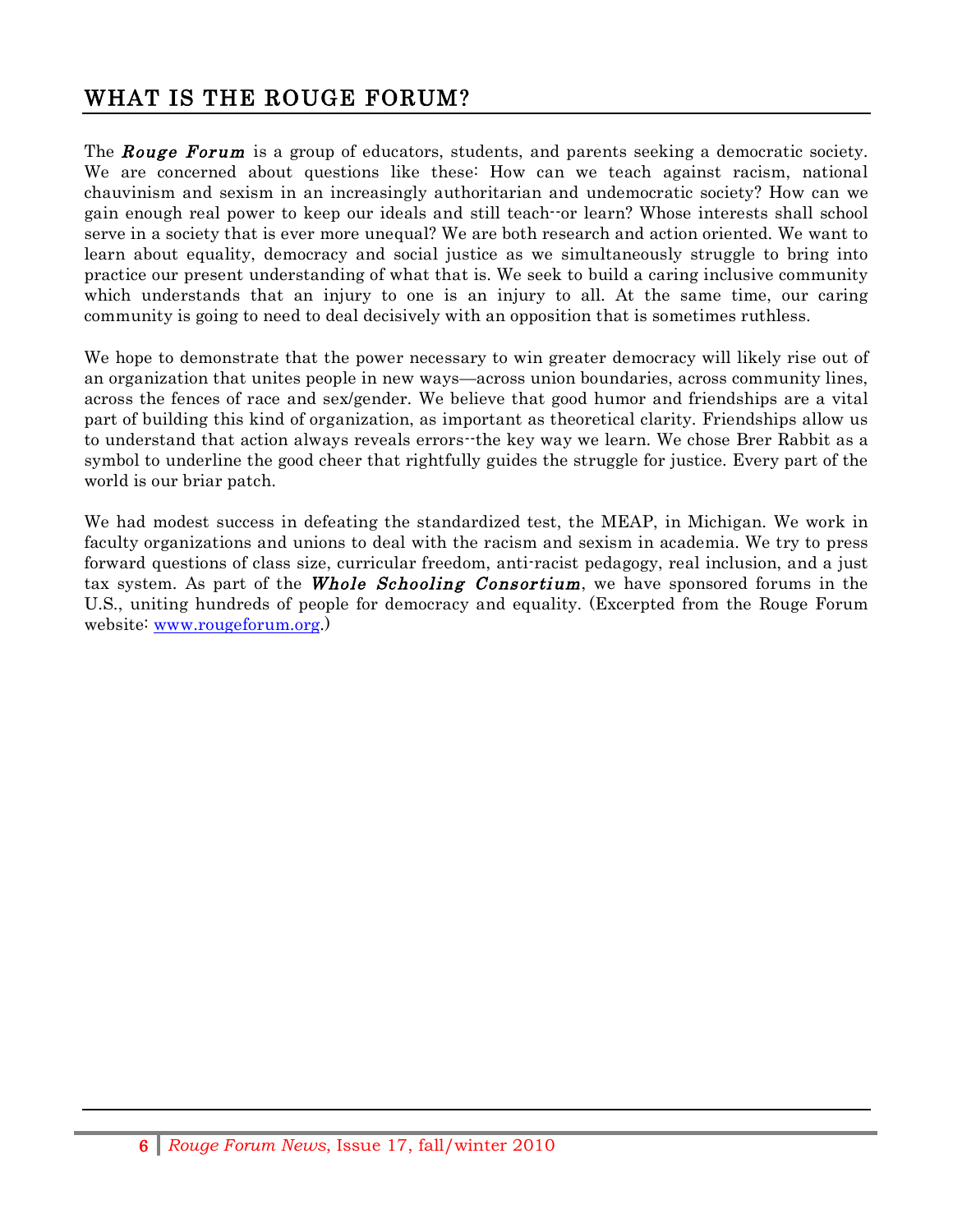# WHY DO YOU CALL IT THE ROUGE FORUM?

The River Rouge runs throughout the Detroit area—where the Rouge Forum was founded in 1998. Once a beautiful river bounteous with fish and plant life, it supported wetlands throughout southeast Michigan. Before industrialization, it was one of three rivers running through what is now the metropolitan area. Today the Rouge meanders through some of the most industrially polluted areas in the United States, past some of the poorest and most segregated areas of North American, only to lead some tributaries to one of the richest cities in the U.S.: Birmingham. The Rouge cares nothing for boundaries. The other two Detroit rivers were paved, early in the life of the city, and now serve as enclosed running sewers. Of the three, the Rouge is the survivor.

The Ford Rouge Plant was built before and during World Way I. By 1920, it was the world's largest industrial complex. Everything that went into a Ford car was manufactured at the Rouge. It was one of the work's largest iron foundries and one of the top steel producers. Early on, Henry Ford sought to control every aspect of a worker's life, mind and body, in the plant and out.

Using a goon squad recruited from Michigan prisons led by the infamous Harry Bennet, Ford instituted a code of silence. He systematically divided workers along lines of national origin, sex, race, and language groupings—and set up segregated housing for the work force. Ford owned Dearborn and its politicians. He designed a sociology department, a group of social workers who demanded entry into workers' homes to discover "appropriate" family relations and to ensure the people ate Ford-approved food, like soybeans, voted right, and went to church. While Ford did introduce the "Five Dollar Day," in fact only a small segment of the employees ever got it, and those who did saw their wages cut quickly when economic downturns, and the depression, eroded Ford profits.

The Rouge is the site that defined "Fordism." Ford ran the line mercilessly. Fordism which centered on conveyor production, single-purpose machines, mass consumption, and mass marketing, seeks to heighten productivity via technique. The processes are designed to strip workers of potentially valuable faculties, like their expertise, to speed production, expand markets, and ultimately to drive down wages. These processes seek to make workers into replaceable machines themselves, but machines also capable of consumption.

Contrary to trendy analysis focused on globalization and the technique of production, Ford was carrying on just-in-time practices at the Rouge in the early 1930's. Ford was and is an international carmaker, in the mid 1970's one of Europe's largest sellers. In 1970, Ford recognized the need to shift to smaller cars, and built them, outside the U.S., importing the parts for assembly—early globalism.

Ford was a fascist. He contributed intellectually and materially to fascism. His anti-Semitic works inspired Hitler. Ford accepted the German equivalent of the Medal of Honor from Hitler, and his factories continued to operate in Germany, untouched by allied bombs, throughout WWII.

At its height, more than 100,000 workers held jobs at the Rouge. Nineteen trains ran on 85 miles of track, mostly in huge caverns under the plant. It was the nation's largest computer center, the third largest producer of glass. It was also the worst polluter. The Environmental Protection agency, in 1970, charged the Rouge with nearly 150 violations. Today there are 9,000 workers, most of them working in the now Japanese owned iron foundry. Ford ruthlessly battled worker organizing at the Rouge.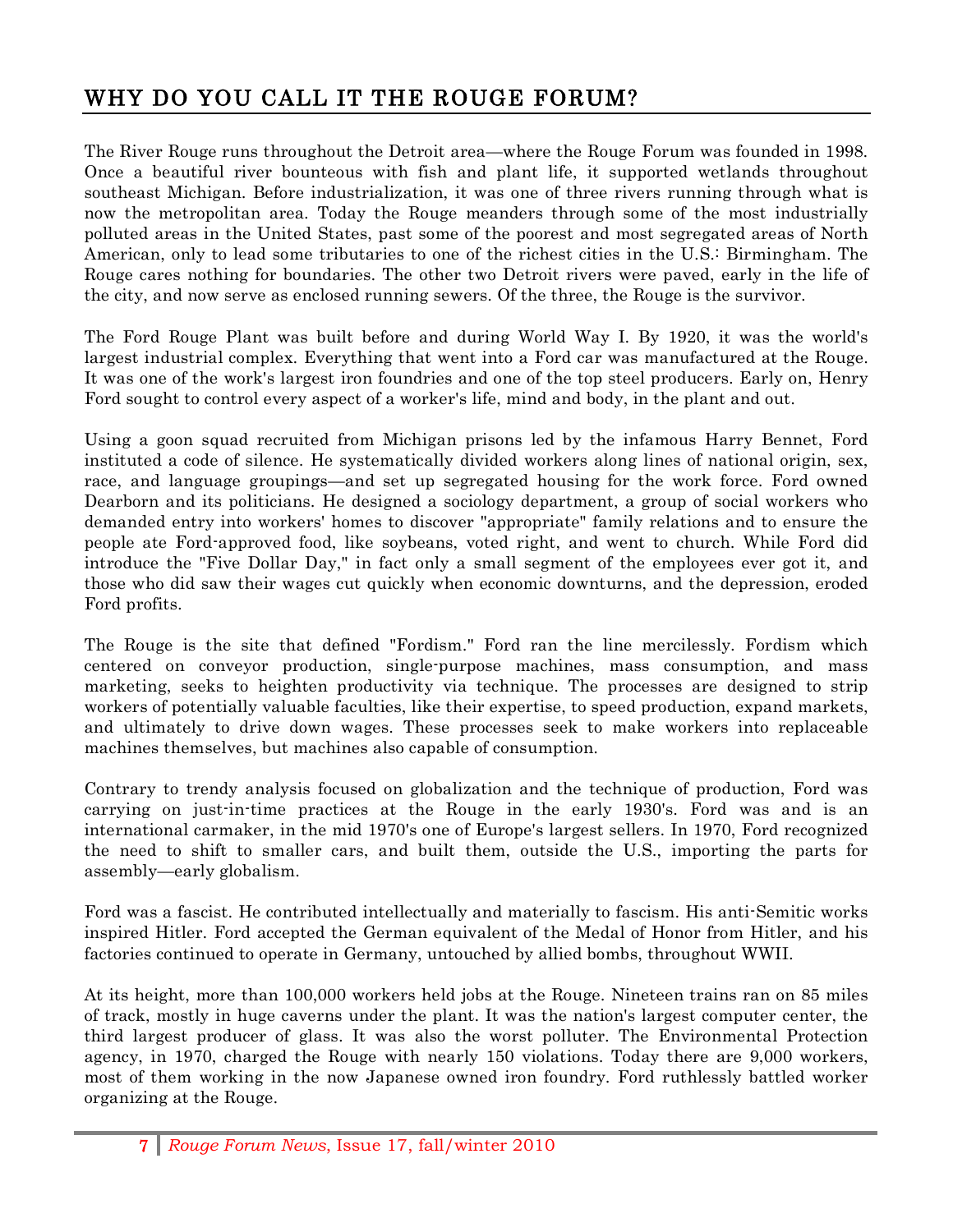His Dearborn cops and goon squad killed hunger marchers during the depression, leading to massive street demonstrations. In the Battle of Overpass Ford unleashed his armed goons on UAW leaders, a maneuver which led to the battle for collective bargaining at Ford, and was the founding monument to what was once the largest UAW local in the world, Local 600, led by radical organizers for years.

On 1 February 1999, the boilers at the aging Rouge plant blew up, killing six workers. The plant, according to workers, had repeatedly failed safety inspections. UAW local president made a statement saying how sorry he was for the families of the deceased--and for William Clay Ford, "who is having one of the worst days of his life." Papers and the electronic press presented the workers' deaths as a tough day for the young Ford who inherited the presidency of the company after a stint as the top Ford manager in Europe.

The steam went out of Local 600 long ago. The leaders now refer to themselves as "UAW-FORD," proof that they have inherited the fascist views of the company founder.

When environmentalist volunteers tried to clean the rouge in June 1999, they were ordered out of the water. It was too polluted to clean.

So, why the Rouge Forum? The Rouge is both nature and work. The Rouge has never quit; it moves with the resilience of the necessity for labor to rise out of nature itself. The river and the plant followed the path of industrial life throughout the world. The technological advances created at the Rouge, in some ways, led to better lives. In other ways, technology was used to forge the privilege of the few, at the expense of most--and the ecosystems, which brought it to life. The Rouge is a good place to consider a conversation, education, and social action.

That is why.

(Excerpted from the Rouge Forum Conference site: www.rougeforumconference.org.)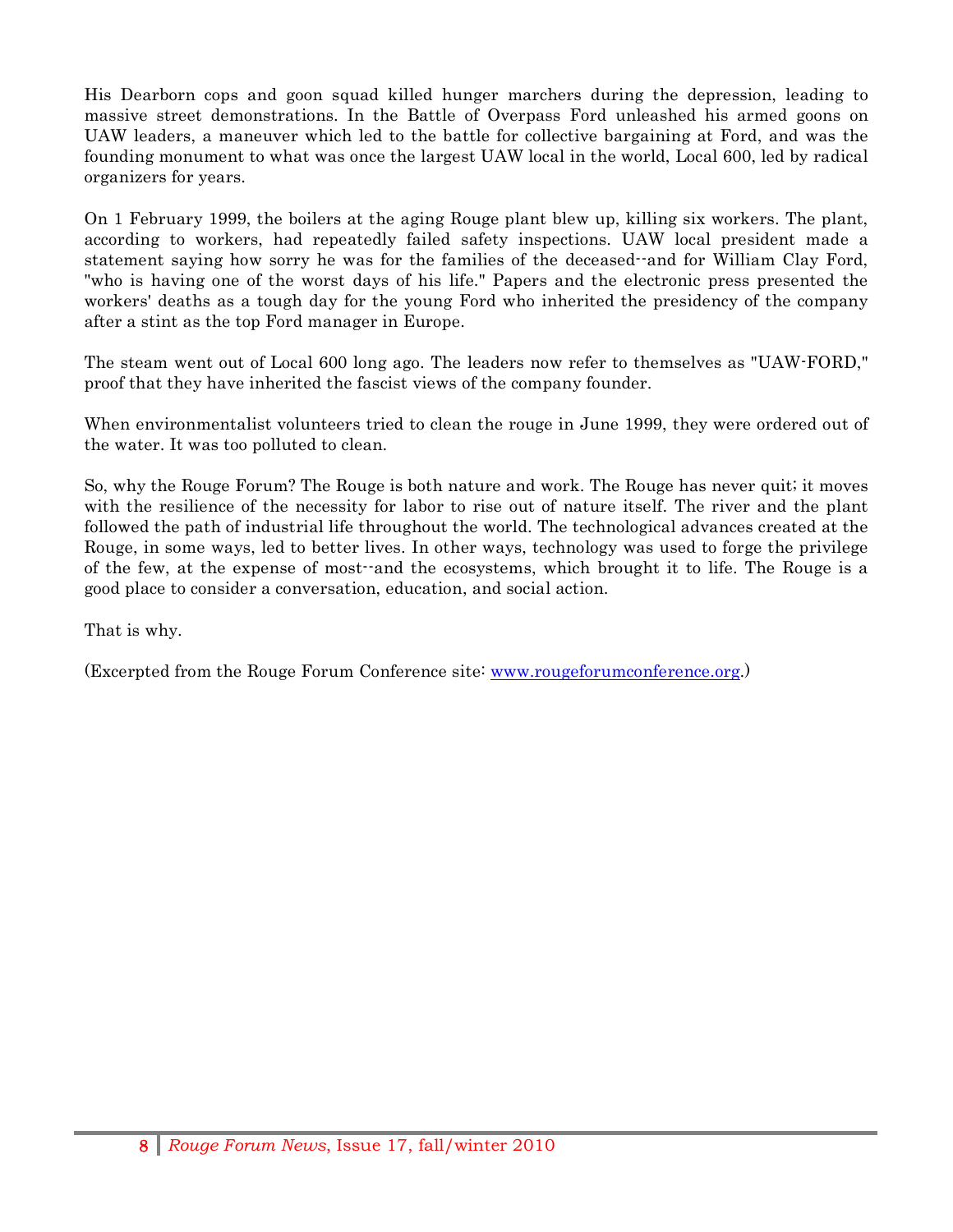# **Marxist Thought: Still** *Primus Inter Pares* **for Understanding and Opposing the Capitalist System**

Richard A. Brosio

This contribution to *Neo-liberalism, Education and the Politics of Inequality* is part of my longterm attempt to examine Marx's humanist commitment, and with it a belief in human volition – or agency (Brosio 1985, passim). Collective agency is necessary for attempts to rescue society and its schools from the latest, namely neo-liberal, capitalist attack on working people and the possibilities for our achieving deep and inclusive democracy. This work consists of yet another series of arguments that Marx's ideas and actions (he was involved politically his whole adult life), as well as the Marxists and others who have understood his work well, provide not only some of the best ways to understand our conditions, but also to organize in ways to make possible a resolution of the historical human crisis. I have written elsewhere:

Marx laid out a series of questions, based upon certain assumptions, which were labored over for the rest of his life. The *Grundrisse* of 1859 and *Das Kapital* 1867 cannot be understood separately from the work done before. In the early work, accomplished through the revolutions of 1848-49, Marx made it clear that he believed in the individual (and collective) actors' ability to be a historically effective agent; in fact, it is the very nature of men and women to be makers of history (1985, pp. 82-3).

John Sanbonmatsu's *The Postmodern Prince* (2004) provides powerful theoretical, historical, and pragmatic support for my claim that Marxist thought is still *primus inter pares* for analyzing and combating today's neo-liberal capitalism. Considering what the neo-liberal phase of capitalism fundamentally consists of – the ultra but historical penetration of market ideas and realities into civil society in increasingly up-close and personal ways - the most effective societal and educational inquiries must be radical. By this I mean getting to the roots and complexities of what is being examined. I contend further that were one to understand how Marx and the best Marxists conducted/conduct their inquiries it would be warranted to assert that they deserve careful attention - if not replication. Not only have Marxist inquiries sought to analyse and describe the nature of the whole historical society, their authors offered suggestions for what should be done! Many of these accomplishments are classics, although not in the sense that conservatives and reactionaries claim classic stature. Marx's inquiry method is open-ended and provides us with the opportunity to revise, reconstruct and improve upon it. Not only the opportunity but the demand by Marx himself to go beyond what he had accomplished. Marx was enough of a secularist to realize that future generations should not attempt to consider his work as sacrosanct in any way.

I, along with Sanbonmatsu, am interested in what still remains of the former powerful socialist, communist, and other "red" ideas, movements, and organizations.i Are the many opponents of these leftist forces correct when they triumphantly boast that capitalism and some forms of "democracy" are the only possibilities for good government and a productive economy? Are the neo-liberals advertising agents to be trusted when they insist that we reject the so-called democratic state's responsibility for the common welfare, and instead turn to market outcomes for everyone? Similarly, are the intellectual scaffoldings for the great "red" threats to capitalism and its various forms of class-states also relics of the past and safely deposited in the dustbin of history? It is evident to some that many intellectuals, working people, members of minority groups and others who see themselves as oppressed have formulated specific critiques and demonstrations against the so-called Washington consensus that has dominated the neo-liberal attempt to take advantage of the Soviet Union's implosion. It is not clear, how or if, these resisters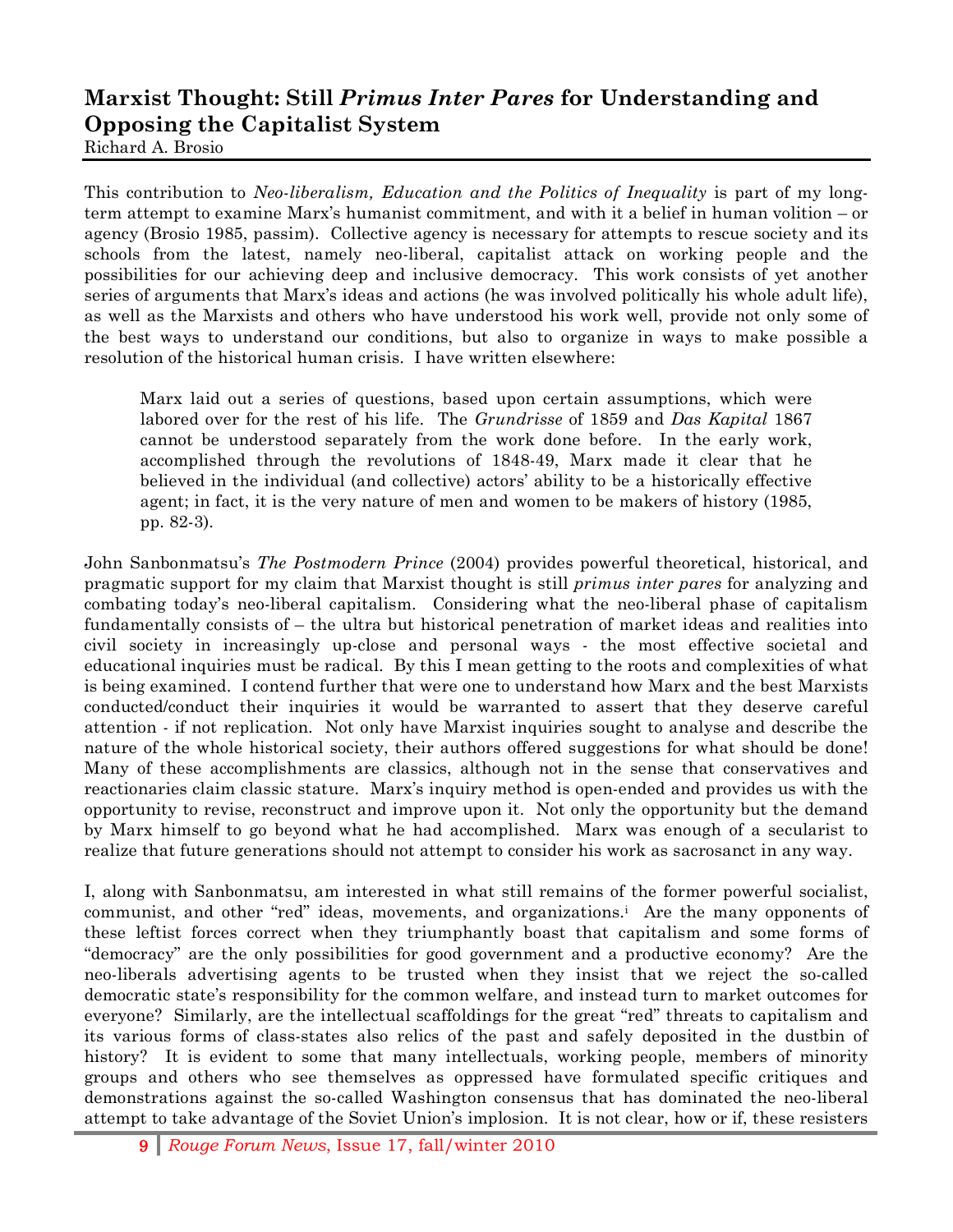have considered precedents from red ideas and accomplishments.<sup>ii</sup> The most recent "gales of creative destruction" began before 1989; in fact, the capitalist accumulation crisis was a main  $-$  if not the main – cause for the "gales" in their neo-liberal garb. This being said, it is obvious that the realizations of and actions against the Washington consensus have not been as coordinated as they might be. Consequentially, these actions have failed to stop or even slow down the overall attempt by capital's many agents to turn every place in the world – and now parts of "outer space"– as well as every person into the market's grasp so that we all become dependent on market outcomes alone.

### **Prìncipe/Principéssa***:* **Gramsci and Marx**

What can be retrieved from the "red" past (which posed the greatest threat to the capitalist system) that can assist us in our efforts to theorize, hypothesize, and act collectively in order to possibly overcome actually existing capitalism – in its resurgent imperialist khakis?iii As was stated above, learning about the past and its liberatory phases does not mean that we should hold sacred what was done and who did it. The errors of the past are many, but perhaps when we consider the conditions faced by our forbears we will not be so quick to condemn. Sanbonmatsu asks if we can invent a new "form"iv with which to help unify the many actions against the US led attempt to impose capitalism and various forms of empire on the whole world. Furthermore, he and I ask if a united left can arise around the Marxist belief that the whole can be identified, understood, and changed. His use of the modifier "postmodern" for the noun "prince" was alarming to me at first glance; however, upon further inspection I learnt that Sanbonmatsu's prince is compatible with mine. He seeks to convince his readers that the work of Gramsci, specifically in the latter's development of the prince concept, is as necessary as it was in Machiavelli and Gramsci's lifetimes. The latter realized the necessity for a "party" that could lead in the redevelopment of Italian civil society, through struggle against developing capitalist hegemony that was assisted and enforced by the class-state.

Machiavelli's project centred upon a strong ruler who would inspire Italians to unite against foreign enemies. Gramsci's Italy was already somewhat unified as a result of the nineteenthcentury Risorgimento. However, Gramsci, among many others, were not satisfied with the results of reunification. For those readers who may be wary about the resuscitation of a central organization/party as a motor for overcoming the capitalist system, be assured that both Sanbonmatsu and I are aware of the dangers and excesses connected to the wrong kind of centralization and what some call elitism or avant-gardism.

Sanbonmatsu (2004, p. 187) offers Octavio Ocampo's painting of Cesar Chavez as a symbol that suggests unity and plurality in leadership.

Looking closely at ... [the] painting, one sees ... that Chavez's visage is ... an illusion: his face, shoulders, and chest are composed entirely of hundreds of farm workers ... all marching together. His hair is made of plowed fields, his lips of doves, the highlights on his face, protest banners. The farm workers' movement is depicted diachronically: marchers stream into the present from the past.... Skulls lining the left side of the painting are really figures of women and children burying the dead – victims of poverty and pesticide poisoning.... Ocompo sought to capture the complex morphology of mass counter-power. Chavez the individual, like Machiavelli's *Prince*, is thus portrayed as a transitional figure, one whose form briefly serves as a vehicle through which a collective will manifests itself. Rather than being a hindrance to unity, diversity turns out to be the precondition.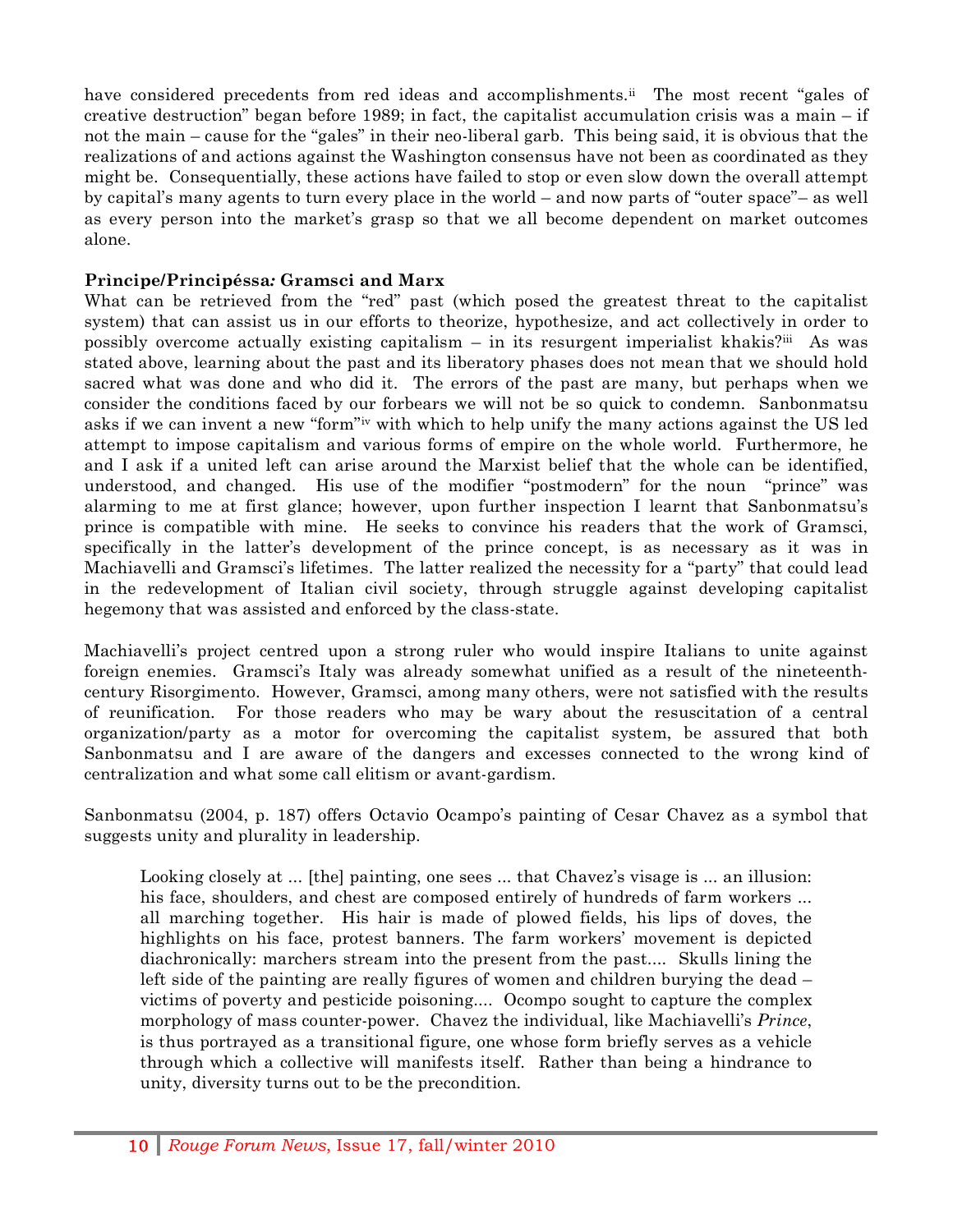It is important as well as fair to admit that so many leftist movements have been contested by the Western capitalist powers. Moreover, internal reactionaries were and are supported by these armed powers. This may not excuse what some find dangerous in centralized lefts; however, it helps to explain actions that have been taken by the revolutionaries in the face of overwhelming force that threatened to obliterate the movement and kill those who supported it. Important changes need to be made with regard to centralization (when necessary) but this does not mean that parties such as Gramsci's *Partito communista italiano (PCI)* have little or nothing to offer us. Marx and the best Marxist thinkers had to be their own revisionists while writing and acting. They unsparingly and even "ruthlessly" scrutinized their work as they went along. We must join in the kind of critique that our forbears began. $v$ 

There is evidence that Marx, Engels, and many of their comrades were more democratic than most people think. Let us begin with Michael Löwy (2005, p. 21):

Contrary to the ideologists of the "Savior" or the supporters of conspiratorial societies, for whom the separation between "the general interest" and masses is institutionalized, because people are [allegedly] necessarily particularist, corrupt, or ignorant, Marx refuses to dig a ditch between the communists and the proletariat, because their separation is provisional, because the proletariat tends towards the totality [and organizational form], towards communism ...[and] revolution. The bourgeois doctrinaire alienates the "totality" in an individual or an institution because he regards civil society as essentially particularistic. The conspirator sees in a secret sect the only bearer of the "totality" because the working-class mass seems to him to be doomed by obscurantism so long as the capitalist regime survives. Marx sees his role and that of the communists as an instrument of selfliberation of the masses, because he is witnessing the birth of an independent labor movement, and he believes this to be capable of attaining consciousness of its historic task.

Löwy's chapter three is called: "The Theory of the Party (1846-1848)." It is instructive to learn what he has to say about Marxism and democrats. He informs us they were struggling with how to help German communism to advance beyond its lack of form. They asked how this could be achieved. Of course these communist pioneers' goal was to eventually internationalize the movement and party. Marx explained how the process should occur: from the base to the summit and from the periphery to the center. Engels wrote, "democracy nowadays is communism." According to Löwy (2005, p 133):

Engels describes the changing of the rules [of the League of the Just to the Communist League] as the transition from an organization "hankering after conspiracy, which requires dictatorship" to one that is "thoroughly democratic, with elective and removable authorities."

There is no space here to discuss the famous "dictatorship of the proletariat" in the *Communist Manifesto* (1848), except to say its authors and supporters were convinced that before authentic/bona fide democracy could be established, capitalism as a system, its rulers and main beneficiaries would have to be overcome. Those who continue to rule the politics of the so-called capitalist democracies would or should understand what the Marxist communists meant. Their treatment of everyone and every organization that opposed and opposes the capitalist dispensation over which they sit and benefit from is a necessary  $-$  if not sufficient – point to make herein!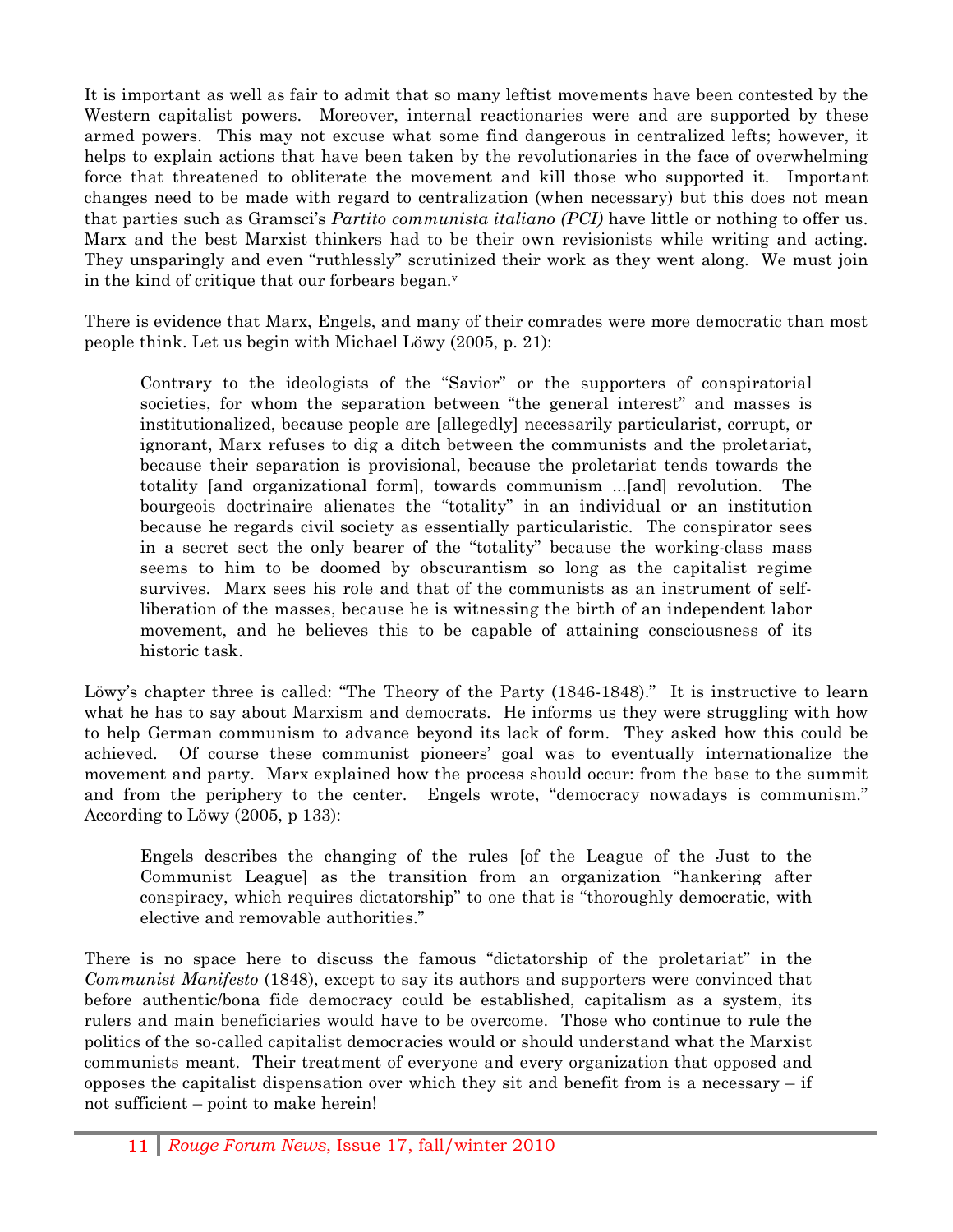The Marxist traditions of inquiry and potential action stress the need to discover contradictions and crises within the systems being interrogated. Many democratic leftists think that the present neo-liberal phase is characterized by these conditions resulting in significant opportunities to act. There is no consensus about this moment of real opportunity because, in part, there is no united democratic left. It may be that there has never been a perfect union of agreement in the past; however, with Sanbonmatsu I believe that there must be a Marxist democratic "form" that can act with an open hand, so that the fingers can feel out what is happening, and then become a strong hand grasp, or closed fist when needed. According to Sanbonmatsu, the scattered forces that act against what ails us most at this time do not add up to a centralized entity whose members can take advantage of the weakest places in the capitalist system and its outed imperial reality. It is clear that the anti-capitalist/imperial struggles have not even been very effective at maintaining the social democracies that were the targets of the "gales of creative destruction" starting in the 1970s. There are important exceptions, but nothing like a direct and powerful threat to the capitalist system that has been so strengthened during the last forty years. The revanchist right(s) appear to have benefited most from crises that its agents have been most responsible for creating in the first place. An important school example is the neo-liberal attempt to discredit K-12 public schools in the US because of their alleged failures. The "gales" have destroyed many "family wage" jobs and ruined inner cities, inhabited mainly by people of color, where all too many of these "failed" schools exist.

The neo-liberal agents have tried also to shore up patriarchy, racial hierarchies, and of course greater class stratification, as part of a "seamless world order" impervious to dissent and revolutionary action. The disconnect between the great historical threats facing the world's working people, and the mostly ad hoc responses (patching things up but not removing what caused the need to oppose in the first place), may be getting worse as the leaders of the US and its "coalition of the willing" appear to be contemplating even more reckless policies and actions. I first wrote this in July 2006, a time when the Israelis were conducting a war against its enemies in Lebanon and the Palestinians. The Bush Administration's announced policy was to let the Israeli armed forces pound their foes until they give into superior force and accept the status quo that favors America's ally. The Arab fighters are labeled terrorists: therefore there is allegedly little need to look carefully at the issues.

The powers that be, those who constructed and defend the undemocratic system that prevails over most of the world in its current neo-liberal dispensation, have an important advantage. This totalistic hegemony is total in the sense that it speaks to so much of what all of us encounter in our daily lives. The rightist alliance's logic and force is at work in shopping malls, schools, places of worship, the armed forces, the songs we hear, the words we read, the pictures we see, the spectator sports-world, the hunting and fishing community (in the US at least), what passes for certain kind kinds of humor and jokes, and throughout all the rest, the very texture, of the society and culture. It is a hyper-materialistic society and this phenomenon is wrapped in the husk of culture that is dominated by those who are most responsible for these dialectically related constructions.

This is not to say that resistances are absent; however, few if any strike at the heart of the system. I think that Michael Hardt, and Antonio Negri (*Empire*, 2000) would consider my use of the word "heart" naive, because they see empire as everywhere with no central command post. At most they see "empire" being comprised of the strongest capitalist nations, led by the most powerful one, the US, and the various global organizations set up by the great powers. Hardt argues that the US, although most powerful, cannot be imperialist in the older sense of the term. However, the US and UK do not need an official governor, national flags, and other old colonial paraphernalia within colonized countries that depend on the global economy in order to survive. Even more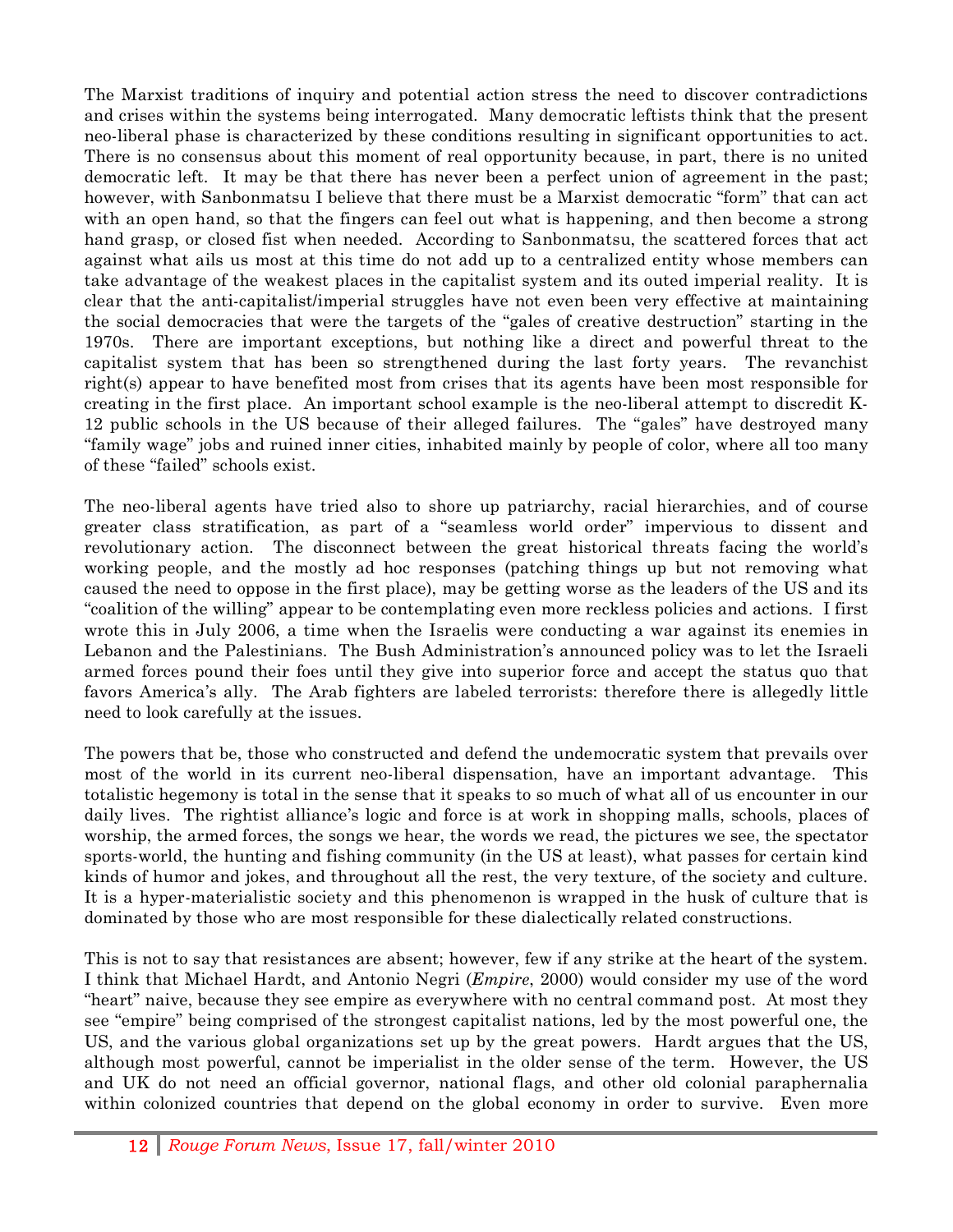striking is the Bush debacle in Iraq. Old style colonial armed forces are at work in that ruined country. The occupiers may not be able to return home until Iraq becomes neo-liberalized. This means that the people will be occupied by low wage work, consumerism, and banal circus-like entertainment; although there may not be enough bread!

In order to counter the advantages cited above the opposition must have what Sanbonmatsu calls "perceptible form". He claims that movements per se are not adequate to the task of seriously challenging the global capitalist system. Moreover, without a body in the temporal world, movements are ghost-like.<sup>vi</sup> Marx and Gramsci's favored example of "perceptible form" was a communist party. This is not to suggest that the name communist would be accepted presently because of many reasons. To make this term more concrete, it means that people must have a tangible place to go – to hang out, make good talk, tend to what concerns them – and this is what the parties on the red left provided. It is not surprising that the Fascist squads first attacked the union headquarters, houses of labor, socialist and then communist party offices and meeting places. Obviously the squads did not stop at destroying the buildings alone. Furthermore, the parties of the red left had seats in the Italian parliament. Gramsci was arrested while he was a member of this body!

### **Babel, Language, and Unity**

Sanbonmatsu makes a convincing case that socialism, of various kinds, provided the shape and form for much of the world's left. The Marxist communists grew out of earlier socialist traditions and organizations. In Central and South America opponents of neo-liberalism and empire have succeeded in some countries to establish various kinds of form. The Bolivarian Revolution in Venezuela and earlier movements such as the Castro revolution in Cuba, and the Sandinistas in Nicaragua are examples. The systematic attempts by the Monroe Doctrine assisted US governments to smash these organizations demonstrates the dangers confronting people who and countries that seek to make their own histories in their own ways.

The socialists provided versions of utopianism - imaginaries that taped into religious visions of recuperation. Sanbonmatsu informs us that this recuperative effort was dependent on some earlier forms of unity; however, not guided by deities of any kind. The attempt to construct an archetypical tower ends, as we know, in failure.

Sanbonmatsu (2004, p. 12) explains:

The moral of the Babel story is that unity cannot be won on this earth through human effort, that we must not imagine that we can invent whatever we can conceive in our minds. If we dream that we are capable of creation, our hubris will destroy us. Better, in short, to think locally (or tribally), not globally.

Socialism and communism are both about, to some extent, building a tower without god, namely to construct a just society on earth. It is important to understand the various reds' ties to the Enlightenment and the French Revolution, including the one of 1848. Sanbonmatsu (2004, p. 12) adds:

In the dreams of modern reason, from the Encyclopedists and Jacobins in the eighteenth century to the socialists and anarchists of the nineteenth and twentieth, the Tower of Babel would be rebuilt, the whole restored. From the bricks and mortar of what is, human beings would construct a unified structure [form] capable of bridging the vast difference to what ought to be.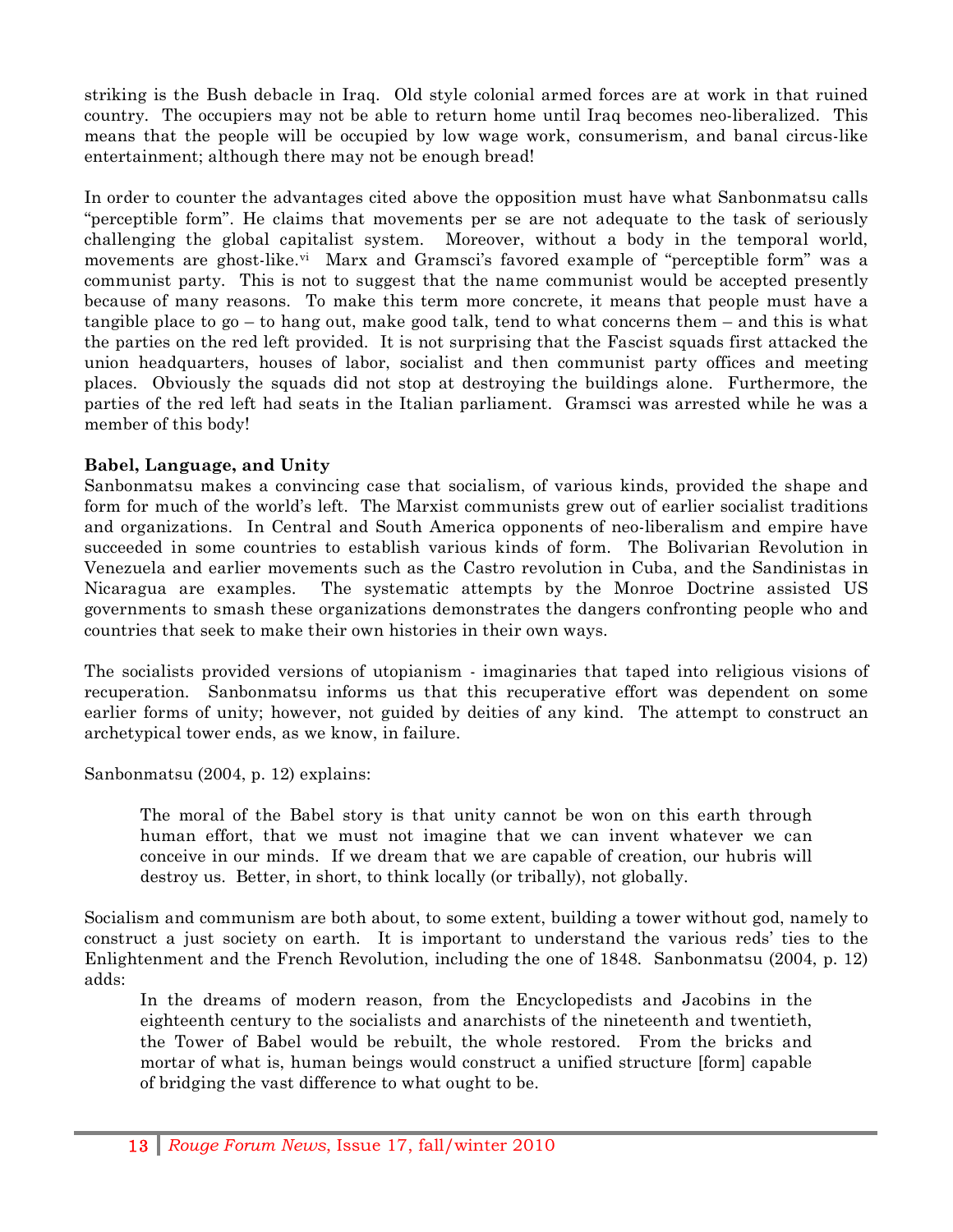I have written elsewhere:

Carl Becker, in his classic work, *The Heavenly City of the Eighteenth-Century Philosophers* [1932], writes of the link between the *philosophes* and Marx, between the French and Russian Revolutions. "Supplied with the dialectic of Hegel and the evolutionary theories of Darwin, Marx formulated in *Das Kapital*, the creed of the communist faith which was to replace, for the discontented, the democratic faith of the eighteenth century. The new faith ... does not look back to a golden age ... or Garden of Eden.... It does not look forward to the regeneration of humanity by the pleasant specific of enlightenment [alone].... It sees in the past a ruthless and impersonal conflict of material forces; a conflict functioning through the economic class interests of men [sic], which, as it created the landowning aristocratic régime of the Middle Ages and then destroyed it in the interest of the bourgeois-capitalist régime of the nineteenth century, will in turn destroy the bourgeois-capitalist régime in the interest of the proletariat" (Brosio 1994a, pp. 111-112).

The "will in turn" does not mean inevitability. Marx thought that history is open, made by people in conflict and perhaps someday in harmony.

Marx sought to develop a form of common language for politics so that the scattered and disunited working-class people could understand their plight and make common cause in solidarity to overcome their oppressors. This emphasis did not include belief in divine intervention, at Babel or elsewhere. He understood the damage that capitalism had done to workers **and the environment** in which they, and many others, inhabited. Despite keeping focused on the destruction that capitalism caused, he saw its demonic power as a giant broom that swept away many forms of imposed differences that were regressive. Feudalism is a good example. Marx held that the drive toward an admitted dangerous leveling and homogenizing of certain processes and institutions also had a positive side to it. Bluntly said: it laid the groundwork, in his view, for a more common universal playing field  $-$  a site that could then be taken over by the proletarian revolution.

According to Meghnad Desai (2002, p. 7) central to Marx's theory is that

any particular mode of production disappeared only after its full potential had been exhausted.... With mature capitalism came a mature, organized [not inevitably] working class capable of autonomous collective action. The full chain of links was never specified, but it would be [done by] ... workers.

Desai (2002, p. 10) continues, Marx

did not see capitalism as eternal, but nor did he see it as incapable of change.... The limits to capitalism have to be sought in the weakness of ... [its] strongest points.... It will be in the daily practice of the people working the machinery of capitalism that its limits will be felt, and it will be overcome by them.

Marshal Berman (1999, p. 264) concurs:

Marx sees the modern working class as an immense worldwide community waiting to happen. Such large possibilities give the story of organizing a permanent gravity and grandeur. The process of creating unions is not just an item in interest-group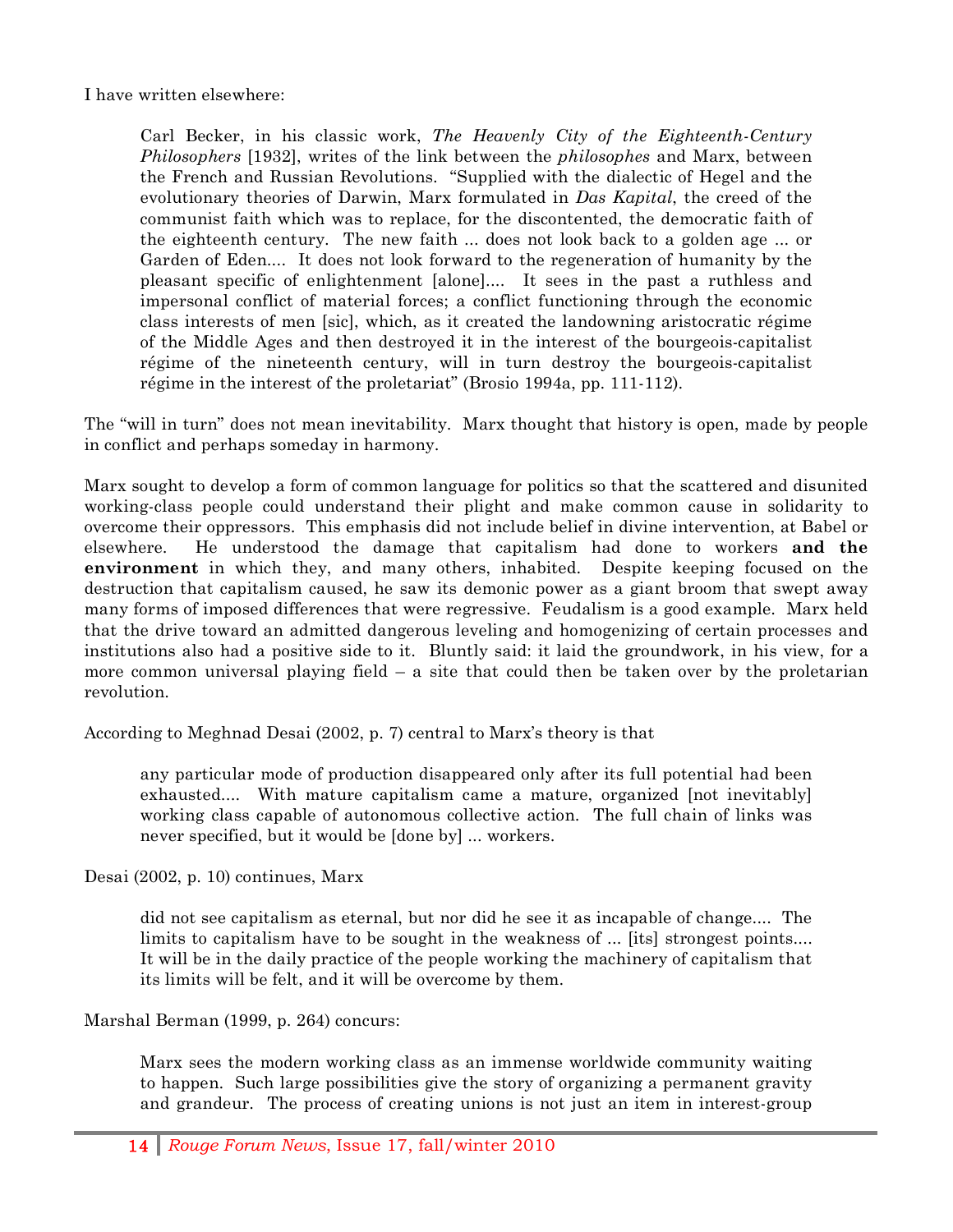politics, but a vital part of ... "the education of the human race." And it is not just educational but existential: the process of people, individually and collectively, discovering who they are [I would say: "we"]. As they learn who they are, they will come to see that they need one another to be themselves. They will see, because workers are smart, bourgeois society has forced them to be in order to survive its constant upheavals. Marx knows they will get it by and by.

Berman points out that during the 1990s Marx was considered dead, by some, and that big ideas were no longer necessary. However, in the early twenty-first century, these postmodernist, neoliberal, and neo-conservative boasts and claims look rather dated! We "find ourselves in a dynamic global society ever more unified [in some ways] by downsizing, deskilling, and dread – just like the old man said" (Berman 1998, p. 16). It is unfortunate, but not surprising, that official schooling in almost every country does not expose students to what Marx and the Marxists actually said – and then tried to accomplish.

### **Differences Can Be Worked Out**

Sanbonmatsu does not agree with poststructuralists, postmodernists, and others who support Foucault and Nietzsche's insistence on difference being the sine qua non of our condition. He, like Marx, seeks to construct consensus among people who arguably have much in common, in spite of obvious and important differences. Marx belongs to a tradition whose members see differences among us and other phenomena as mostly "appearances", rather than "essences". I am not using these two words in a Platonic sense, wherein they are generally viewed as starkly dichotomous, or in other ways that conflict with Marx's well-known critique of so many philosophers who came before him. His dialectical materialist inquiries speak to the nuances and relationships within the human-natural world. On a more mundane level, Marx understood that differences could be worked out. He rejected the idea that differences trumped what we all have –or develop - in common. In the market-saturated societies we now live in its agents' attempt to trap us into the acceptance of a narcissism featuring very small differences. I, perhaps surprisingly, turn to Isaiah Berlin (2004, p. 26) for further support:

What ... do I mean by saying that men [sic] do have a common nature ... I think that common ground between human beings must exist if there is to be any meaning in the concept of human being at all. I think ... there are certain basic needs, for example – food, shelter, security, and if we accept Herder, for belonging to a group of one's own.... These are only the most basic properties; one might ... add the need for a certain minimum of liberty, for the opportunity to pursue happiness or the realization of one's potentialities for self-expression, for creation … for love.... [Also] for some means of conceiving and describing themselves, perhaps in highly symbolic and mythological forms [as well as] their own relationship to the environment natural and human.... Unless there is that communication between human beings ... within a society, let alone understanding what others have wished to communicate in other ages and cultures, [humanism] would become impossible. I believe in the permanent possibility of change, modification, [and] variety ... but there must be enough in common between individuals and groups who are going through various modifications for communication to be possible.

I am among those who see Marx as a humanist. This does not conflict with his scientific inquiries. Non-positivist science and humanism are compatible in many ways.<sup>vii</sup>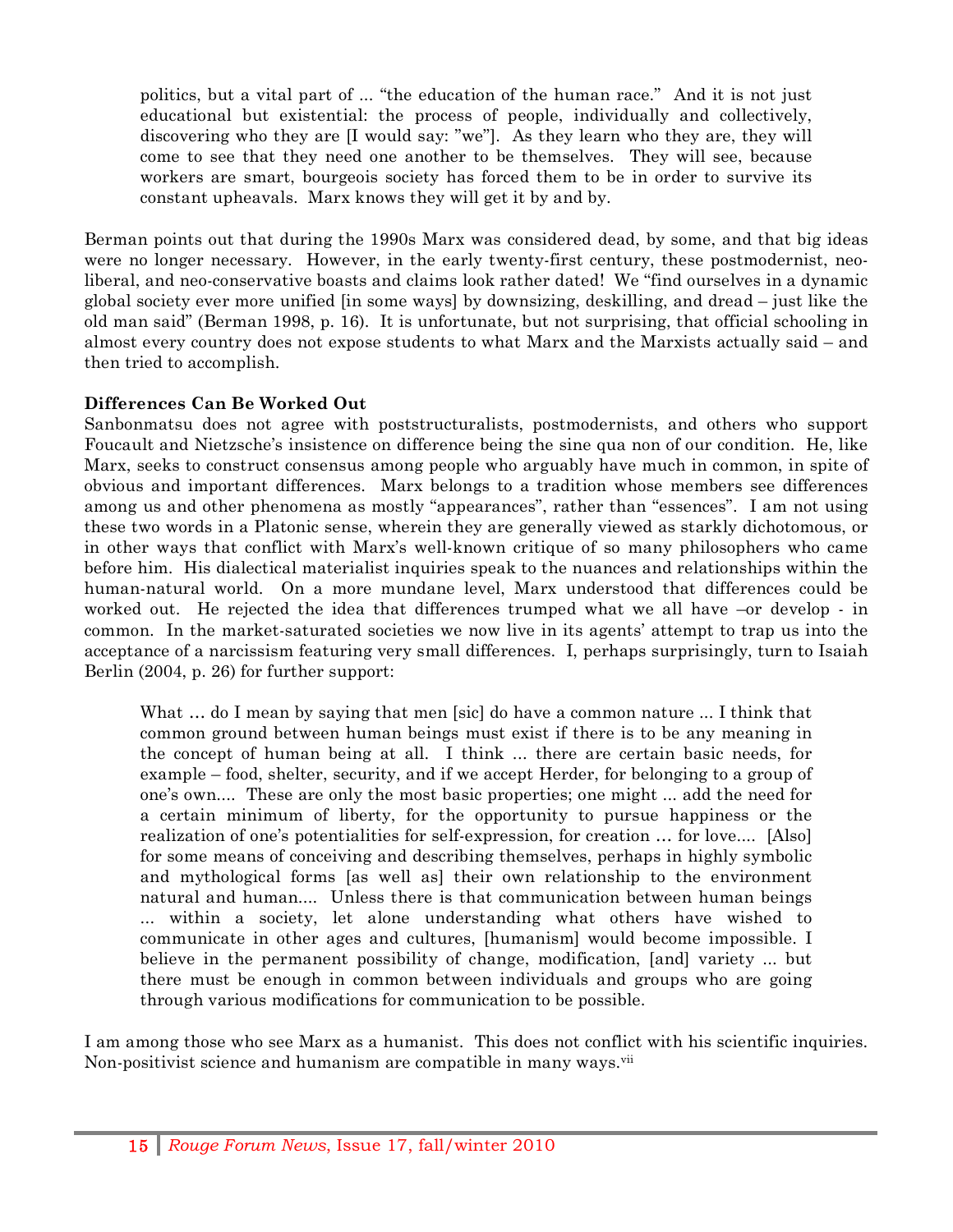Liberalism does not own humanism. The word itself, like history, suggests problems in terms of nomenclature; namely inserting "man" and "his". In addition to this gender insensitivity there are also social class, race, ethnic, sexual orientation, and other examples of non-inclusion. Marx admired liberal "culture" and "civilization" because it replaced the older feudal, aristocratic, church, and royal order. The early benefits enjoyed by the bourgeoisie did enhance many liberties for various persons and groups. However, Marx understood that the terrible shortcoming of this improvement was its non-inclusion of the working class. He realized that the surging bourgeoisliberal order was based much more on capitalism than Enlightenment. It became clear that the main benefits accrued to those who owned the means of production.

One of the putative great strengths of liberalism/humanism is its vaunted support of pluralism. Marx and Marxists have been criticised for not accepting this important feature of a good and just society. John Gray (2006, p. 20) has written, in reference to Isaiah Berlin's "achievement" concerning what the latter was against:

[Specifically], all genuine values must be combinable in a harmonious whole. In this view conflicts of values are symptoms of error that in principle can always be resolved: if human values come into conflict that is only because our understanding of them is imperfect, or some contending values are spurious; where such conflicts appear there is a single right answer that  $-$  if only they can find it – all reasonable people are bound to accept. In opposition to this view Berlin maintained that conflicts of values are real and inescapable, with some having no satisfactory solutions.... Conflicts of value go with being human.

I contend that Marx's use of the dialectical method of inquiry provides ways to resolve certain crises, thorny problems, and disagreements. He paints a societal picture in the *Manuscripts* of 1844 that signify "true" and "ultimate" freedom.

Sympathetic critics have called it a society of artists who work harmoniously [Berlin may argue against this]. Men [sic] would find freedom and happiness in work, in the same way that Marx believed artists worked. There would be no rules imposed from outside the work process, according to Marx's artistic vision. Eugene Kamenka thinks Marx's position is that "art ... knows no authorities and no discipline except ... [that of] art itself.... [This], every artist accepts freely and consciously; it is in this ... alone that makes him [her] an artist"(Brosio 1985, p. 78).

Marx remained loyal to his early and continuing humanist vision and hopes.

### **What Has Really Gone Awry**

We are constantly reminded that many leftist, and specifically red, achievements have gone awry. However, this did not occur in a vacuum, as Gramsci's imprisonment and bad treatment exemplify. Rosa Luxemburg was imprisoned during World War I in Germany and murdered in that country in 1919. She, whose work speaks to the need for a deeper form of democracy, a socialist democracy grounded in a humanist outlook, free of both authoritarianism and the claim that any attempt to go beyond the narrow horizons of capitalist democracy will necessarily end in authoritarianism (Hudis and Anderson 2004, 30).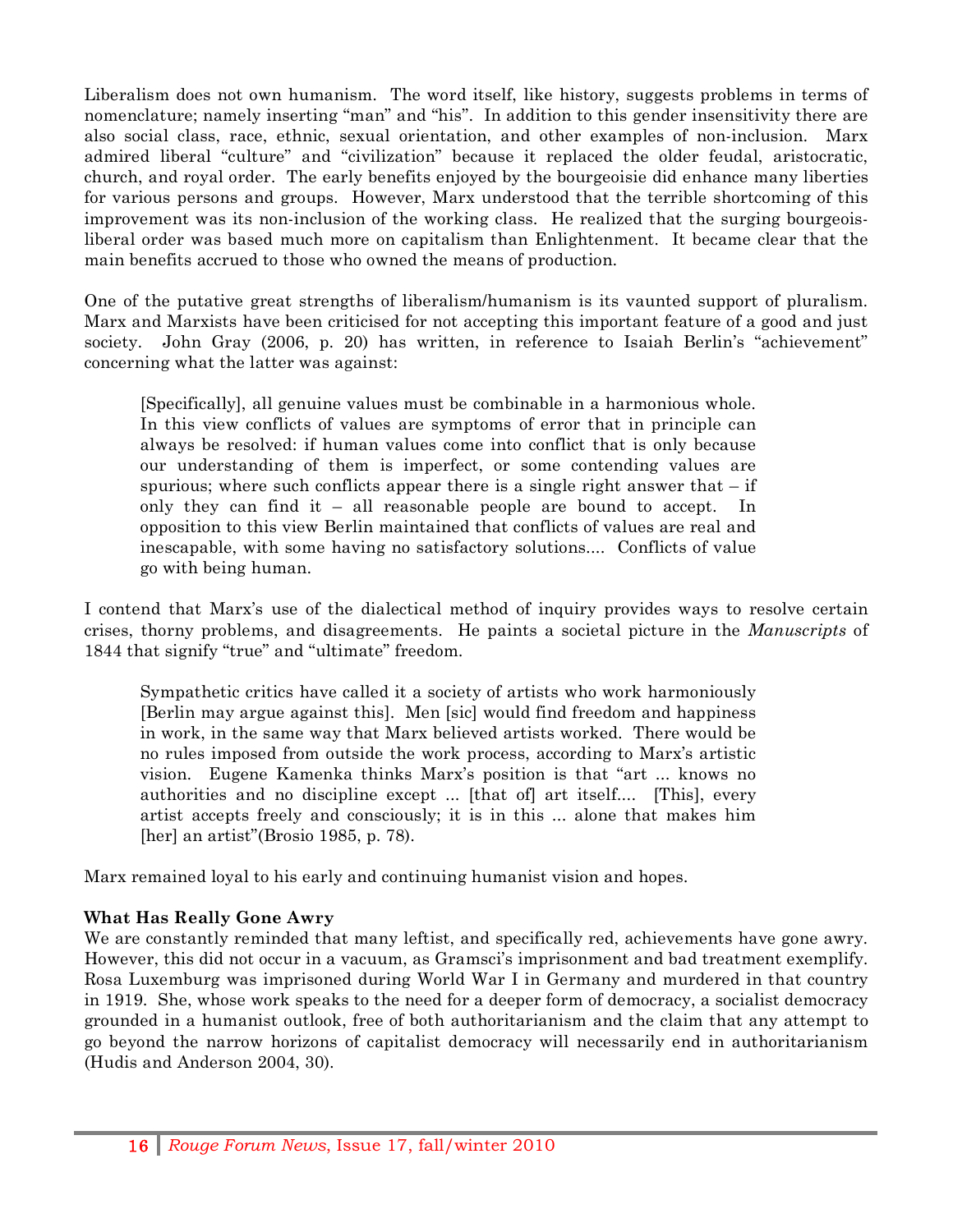It must be realized that the red lefts have been savagely defeated in many places since the red flag was raised against capitalism. It is important to consider what might have happened if these revolutionary beginnings would have been able to be developed further without the police, military, and other interventions that forced the revolutionaries to be consumed by the need to defend the revolution and themselves. Reagan's military support of the "Contras" in Nicaragua against the people's revolution is yet another example of what those who struggle against capital and empire have endured. Furthermore, these past achievements have been forgotten, and/or abandoned, by those who have much to gain from remembering what was accomplished. These successes can be used critically now as precedents – if not roadmaps. An important way of imagining politics has been smashed by, its opponents, and forgotten by most people during the early twenty-first century. Carl Boggs (2000) calls this a retreat from politics. However, some theorists and activists are trying to reinvigorate the public sphere with a vision of participatory democracy and universal human rights, and ... of the need to create a coherent, unified movement to contain and represent the aspirations of all [democratic leftist] movements. Without such a unified approach, Lydia Sargent argued, the separate movements of the left would never "exist as a collective project... " Rather than "growing interactively, each benefiting from the rest," today's scattered movements "exist at best side by side, often ... competitively ... Without organization and strategy, there is nothing to work for and no way to evaluate what we've done." .... Yet within academic critical theory, a strong theoretical bias had developed that was ...allergic to any discussion of the need for a new *synthesis* of theory and practice. Postmodernists, in particular, had taken to advocating not unity but rather the deconstruction of the *discourse* of unity, and not solidarity but "difference" (Sanbonmatsu 2004, pp. 13-14).

Sanbonmatsu claims that the "bias" against unity in theory  $-$  and one can assume practice  $-$  can be importantly attributed to the events that occurred in Paris in 1968, seemingly as a culmination of what the new leftists had done in the US, France, Italy, Germany, and elsewhere. Sanbonmatsu fingers Daniel Cohn-Bendit, Michele Foucault and Gilles Deleuze as primary suspects. Nietzsche may be the arch-suspect! Sanbonmatsu argues that all too many leftists abandoned the socialist-communist commitment to rebuilding the Babel project as they turned to poststructuralist images of "speaking in tongues." This phenomenon is connected to the emphasis on "feeling" so common among many new leftists. Sanbonmatsu laments the victory of "expressivism" over the earlier leftist focus on strategy. These developments are causal in reference to the decline of social movements and a widening gap between theory and practice [resulting in leaving] left critical theory vulnerable to changes in the political economy of knowledge production in the 1980s and 1990s [via] (the rationalization of the university) (2004, p. 14).

Let us fast forward to May 2006. Ignacio Ramonet (2006, p. 1) writes:

Once again during the recent revolt against the First Employment Contract [a threat to discontinue French workers' protection against being fired], the enthusiasm and dynamism evident on French streets were in marked contrast with the disconcerting silence of French thinkers. The same was true during the November [2005] riots in the *banlieues* [places where unemployed youth whose parents came to France from her former colonies live]. There was a lot of chattering, but few, other than such rare figures as Jean Baudrillard and John Berger, were able to read the events, uncover their deeper significance and suggest what they might portend. With no relevant or encouraging diagnosis forthcoming, society was left in the dark about its symptoms and in danger of succumbing to further crises.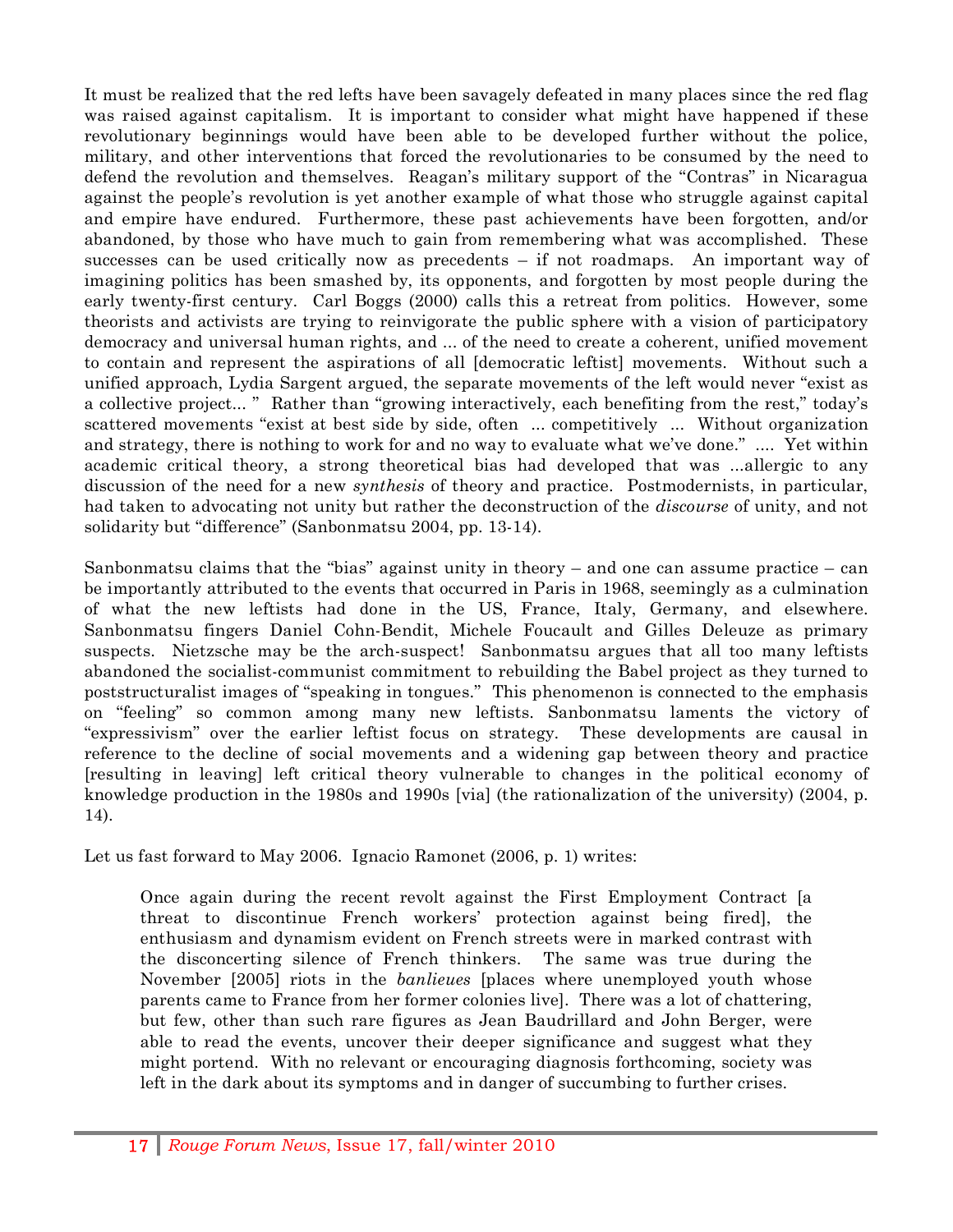The failure of so many theorists, other intellectuals, and putative intellectuals who write and speak in the "mainstream" media to provide the needed diagnoses of what the effects of today's global capitalism has been is of great significance. For example, newspaper columnist and author Thomas Friedman of the *New York Times*, is called a liberal; although he is a cheerleader for the war in Iraq. Moreover, his "liberalism" is characterized by the belief that marketization is the sine qua non of democracy. Perhaps more serious is that many who claim to be postmodernist/poststructural "critical" theorists seldom look at and condemn the ravages of contemporary capitalism's drive to beat down wageworkers. These theorists do not look deeply enough into the structural changes that have occurred, as the agents of capital have sought to solve the accumulation crisis that began in the 1970s. Perhaps these "critical" post commentators do not believe that structure is a real phenomenon – or, at least, cannot be described or found.

Richard Vogel has written an article in the *Monthly Review* that demonstrates how important it is to inquire into the structural changes and how they affect workers – those who have little or no say about the conditions of their labor. He focuses on neo-liberal capitalism's "relentless search for cheap labor" and how it has materially affected workers in the US and Mexico. He begins by explaining that the de-industrialization of the US and the reliance on cheap goods from East Asia have resulted in making the US west coast cities the largest ports in the nation. The dockworkers in Los Angeles and Long Beach were very busy in part because their comrades in other jobs had become unemployed as factory workers. The stevedores may have thought their jobs could not be off-shored; however, they had not considered an end run by the capitalist planners.

Current transportation trends are proving labor's assumptions dead wrong. Sparked by organized resistance and wildcat actions by workers against falling wages and deteriorating working conditions at America's ports and on the nation's highways, the flow of container traffic is being shifted to a south-north orientation [rather than west-east]. By leveraging both the US and Mexican governments and taking advantage of the terms of the North American Free Trade Agreement (NAFTA), big capital is developing container terminals in Mexico and using that country as a land bridge and labor pool to deliver shipping containers to destinations in the US at discount prices (Vogel 2006, pp. 16-17).

This "achievement" is called the Lázaro Cárdenas-Kansas City Transportation Corridor. The maritime distance between Shanghai and Los Angeles is 2,000 miles less than from Shanghai to Lázaro Cárdenas. Although, the land distances between Los Angeles to Kansas City and the former to Lázaro Cárdenas are roughly the same. This distance does not prevent the owners to choose an end run rather than come to terms with workers in *Alta* California ports. Furthermore the class states of the US and Mexico aid and abet such anti-organized labor policy. Those who are authentically Critical rather than critical do criticise strategies such as these; whereas the "small-c theorists" usually write that these events are unavoidable as capitalism marches on and the workers must then bend to the "inevitable."<sup>viii</sup> Vogel ends his article with a reminder that what he has presented is best understood within the context of global capital's attacks on labor throughout the world. Furthermore, he provides this advice: keep our eyes on the dialectic of, or between, capital's war from above and labor's responses.

In contrast to the clear analysis by Vogel and most contributors to *Monthly Review* I present Sanbonmatsu's dislike (2004, p. 15) of the "baroque" or superficial formal density of postmodernist texts ... [that] represents the extension of *commodity* logics into the previously protected sphere of critical [I would use an upper case C] thought.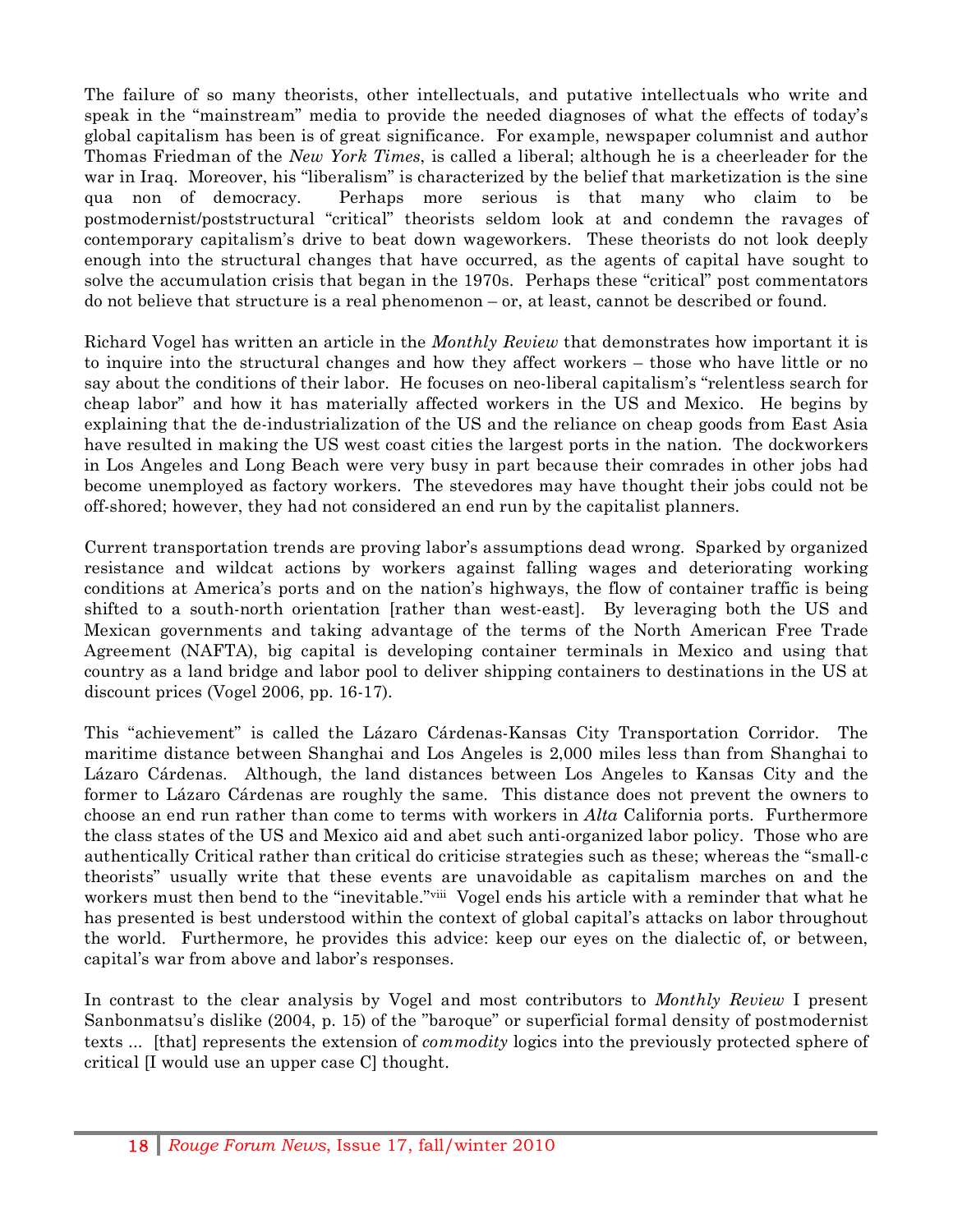I invite interested persons to read the *Monthly Review* journal and the books they publish because of the very clear concrete language used. This experience can be juxtaposed with all too many *baroque* postmodernist writings. The latter are not adequate for attempting to reach out beyond a very small circle of readers. What can be considered *baroque* is of little or no danger to the actually existing capitalist world order (or dis-order).<sup>ix</sup>

Vogel's contribution can educate us about the structural realities that often remain hidden when concentration is limited to the cultural body around the structural skeleton. His work helps to demonstrate that Marxist thought deserves to be considered: still *Primus Inter Pares*. Many readers may counter that capitalism is not identified as the main cause for what liberals, progressives, and other "leftists" are very concerned about in the world today. However, Marxists insist that neo-liberal policies are part of the historical efforts of capitalist thinkers and activists to control our lives as much as possible. Those who do not agree with capitalist causality limit their horizons to resuscitating some kind of New Deal or social democracy.

### **The End of Rational Capitalism**

John Bellamy Foster, *Monthly Review's* editor, analyses what he calls the end of rational capitalism. He explains how John Maynard Keynes, and to some extent Joseph Schumpeter, developed a defence of capitalism – a system that just had endured some very bad times, for example, World War I, the Great Depression, and World War II. Many Marxists have argued that the capitalism system was very causal for all these events. Because of the Soviet Union's survival and the communist victory in China, capitalism was confronted by powers that refused to enter the capitalist global system. Foster explains that Keynes's response was to lay out a way to make capitalism rational and competitive with the socialist bloc. Keynes was insightful and bold enough to admit that capitalism was not self-regulating. He endorsed state intervention in the capitalist economies. His work helped make possible social democracy and the welfare states within the USled capitalist bloc. The key to it was political compromise between capital and labor. Schumpeter added that monopolies were dangerous to and for capitalism because the system's real strength was the so-called rational entrepreneur. He viewed capitalism's problems as sociological rather than inherently structural. Daniel Bell's *The Cultural Contradictions of Capitalism* (1976) helps explain the sociological causes to which Schumpeter referred. As I have written elsewhere (1994a, pp. 18-19):

Bell asserts that unrestrained economic impulses were held in check by Puritan restraint, and/or the Protestant ethic. However, capitalism undermined this restraint when the old religious sanctions were "sundered from bourgeois society" and we were left with hedonism. The cultural justification of capitalism has become hedonism ... the pursuit of pleasure as a way of life.

The cultural contradiction could be stated as: capitalism demands that people be "straight" and hard working by day, but "swingers" at night and during consumer-driven holidays. Moreover, frenzied consumerism occurs almost every day in the US, and in some of the countries that seek to emulate the only "superpower." The business media bombards consumers as they seek to entice everyone to make shopping and buying the central parts of our lives.

Both Keynes and Schumpeter thought that capitalism had to be protected from its own logic – one that had and would lead again to disaster. The US position of dominance over a world ravaged by war allowed a kind of seeming benevolence toward working people in some of the leading capitalist countries, but it was not all benevolence. The Cold War was not without millions of casualties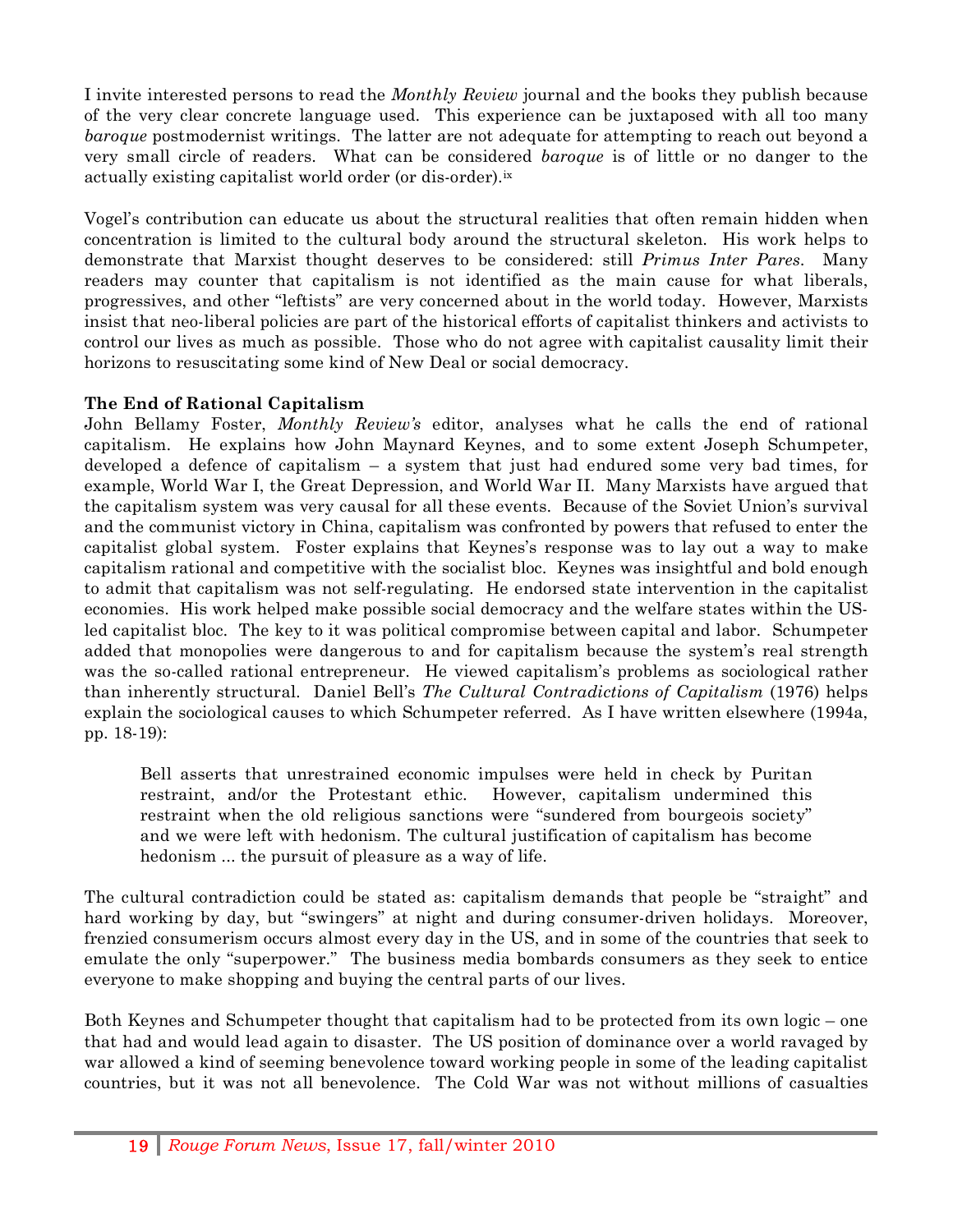around the world, a great percentage of them caused by the Western Powers' wars against rebelling subaltern people. As Foster (2005, p. 5) claims:

Not all economists succumbed to the idea of a new rational capitalism. .... At the height of the golden age of post-Second World War capitalism in 1966, Paul Baran and Paul Sweezy's *Monopoly Capitalism* was published, which argued that far from being a reflection of a more rational more organized capitalism, the prosperity of ... [that time] was a transitory product of special development factors to be ... [understood] in the larger historical environment.

Foster explains that for Baran and Sweezy the new regime of accumulation did not resemble the myth about rational capitalism. The last chapter of their book is called an "irrational system." In contrast to Keynes and Schumpeter's models the realities were militarism and imperialism (albeit some without traditional colonies); furthermore, these phenomena were "built into the very fiber" of how the really existing capitalism operated. $x$  In fact, as Foster explains:

The welfare state celebrated by Keynesians and social democrats was undeveloped in the most developed, most stable capitalist state – the US – blocked by vested interests. What were viewed as successes in economic growth and stability were the product of fortuitous historical circumstances and artificial economic stimulants.... The limited quid pro quo of capitalism – its idealized system of equal exchange – had broken down almost completely under monopolistic pricing and output arrangements.... Wage exploitation ... was becoming more severe. Meanwhile leisure itself became just another form of exploitation – "passively absorbable amusement" – designed to reinforce an economic system that while encompassing a vast production capacity was unable to allow for a meaningful transformation of human existence.... At the center of Baran and Sweezy's analysis was the view that the monopoly capitalist system, despite all of the massive, irrational means [for example, the constant warfare] being used to shore it up, could not continue crisis free (2005, p. 7).

This situation is in many ways the same during Bush junior's presidency – if not worse. The conditions in Western Europe may not be as bad, because of many reasons, although there is no immunity from neo-liberal totalism.

Keynesianism was not played out in rational ways. Even if it had, there were too many people left out of its benefits in order to work. The events of the late 1950s and the next two decades made clear that those at the bottom and even those doing a bit better did not think that they were living in a rational system. The eruptions of democracy caused by many organized workers, people of colour, women, anti-war activists, and others made it difficult for the powers that be to do anything but exercise repression. The absence of profound reform as the New Deal petered out demonstrated that vaunted Keynesianism was unable to resist the capitalist imperatives as soon as its agents realized that their bottom lines needed to be rescued. Foster argues:

What quickly emerged was a supply-side discourse that reflected capitalism's attempt to purify its accumulation logic, abandoning all previous attempts to rein in and regulate the system.... The principles of a no-holds-barred capitalism took over (2005, p. 8).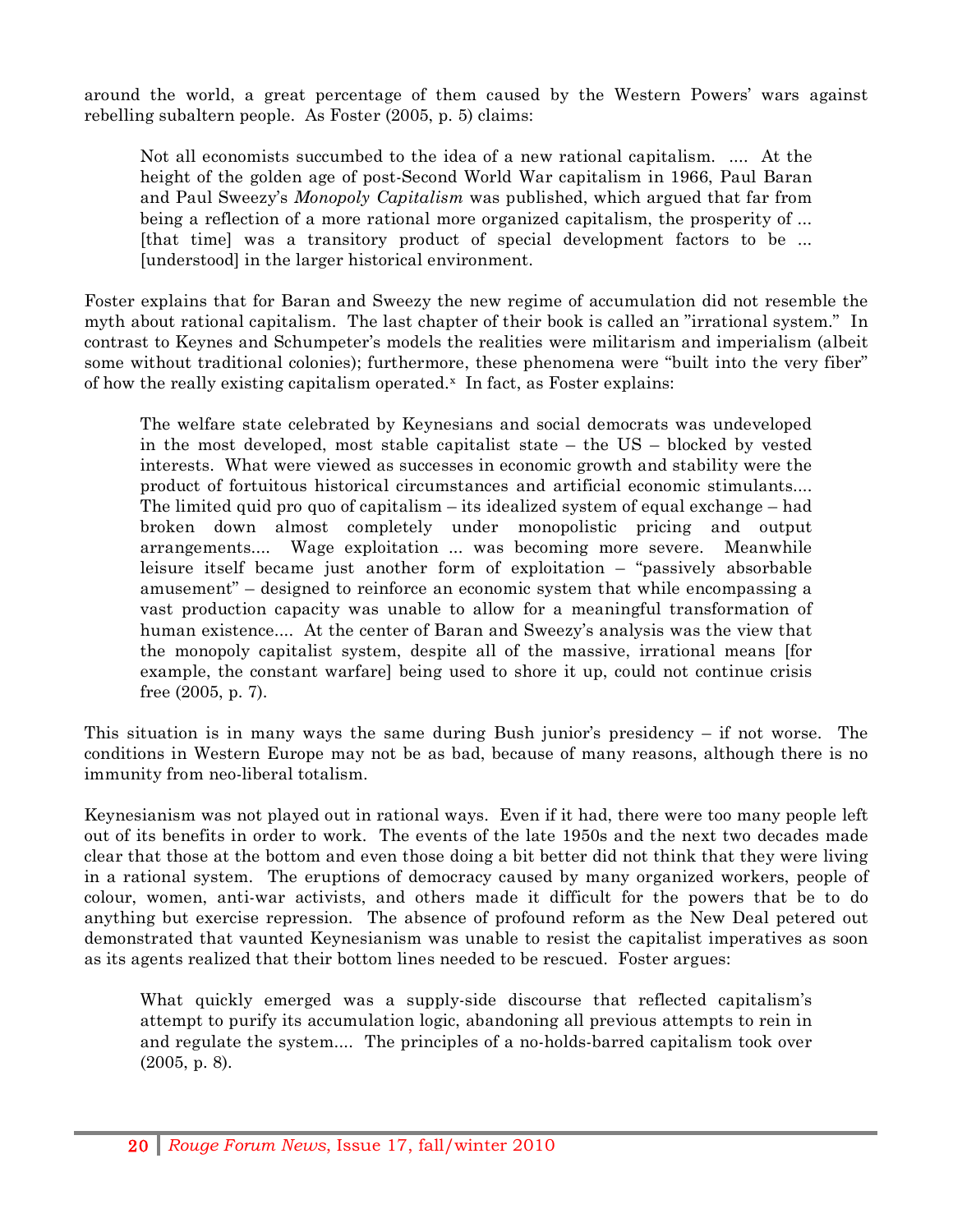The "gloves off" version of capitalism did not work as well as the system had during the so-called Golden Years right after 1945 – a period when it was restrained to some extent by countervailing forces led by organized labor. The strategy and tactics became more exploitative as the accumulation crisis got worse as politicians like Thatcher and Reagan came into power. This only added to the crisis faced by the irrational system. However, it "succeeded" in enhancing the wealth at the top - in prodigious and even criminal hoggish ways. Foster connects all of these developments to explain how the US and its key allies acted after the fall of the Soviet Union.

If for Schumpeter imperialism was a byproduct of a war machine and monopolization rather than the intrinsic properties of capitalism, reality today suggests this distinction is either irrelevant of false. The most powerful state of the global capitalist system and the one claiming to best represent its logic, the US, has openly adopted a strategy of retaining its political and economic hegemony through military means – and went so far as to announce this to the entire world (2005, p. 9).

### **Miliband's Divided Societies**

I turn next to Ralph Miliband, an excellent Marxist analyst, in order to strengthen my claim that Marxist thought is of great importance – even *primus inter pares* - in these times. Because of Marx's unique understanding of capitalism it is justifiable to turn to a person who worked within the main lines and foci that Marx began. As we have seen, there are scholars, media persons, and others who declare that Marxist analyses no longer apply. Many of them claim that the capitalist system is not what Marx claimed when he was alive, let alone under the changed "post" conditions. I maintain that although things change, there are historical and institutional consistencies. How post is capitalism in the early twenty-first century? How post are imperialism, racism, misogyny, poverty, religious fundamentalism, war, torture, and governmental oppression? In historical perspective – even of centuries that are called short by some and long by others – things look quite different from what those who have a "presentist" point of view provide. $\mathbf{x}^i$  Of course it is necessary to divide the stream of history into temporal units in order to further understand what has occurred and the reasons why; however, there must be room for many people to help decide what these units are and/or should be.

Miliband's book *Divided Societies* was published in 1989, a very important year marker for historians and many other people, although the author began thinking systematically about these issues in 1982 and reporting his findings via lectures. His purposes for giving the lectures were: 1. to clarify what the "notion" of class conflict meant in the "advanced" capitalism of that time, and 2. to seek to convince his readers that class conflict was still the most important, indeed the absolutely central fact in the life of advanced capitalist societies .... Also ...the work I have done for the book has strongly confirmed my belief that class struggle ... is the key phenomenon for the understanding of the societies [Britain and the US] in question (Miliband 1989, p. v).

It is not surprising that Miliband was under fire from many writers who branded him as passé and worse. This was a time when Reagan and Thatcher had succeeded in using their respective governments to forward capitalism's no holds barred strategies.

Miliband's point of departure is Marx's model of class struggle. He does this unapologetically, although explaining that Marx's model is a point of departure – not a point of arrival. Marxists such as Miliband and myself are aware of the fact that Marx died in 1883 and while he was alive never claimed he had discovered a Rosetta Stone that could serve as tool with which to arrive at certainty. However, Miliband does claim that Marx had the "essence" of the matter correct! Important modifications are always in order when dealing with messy realities. Miliband takes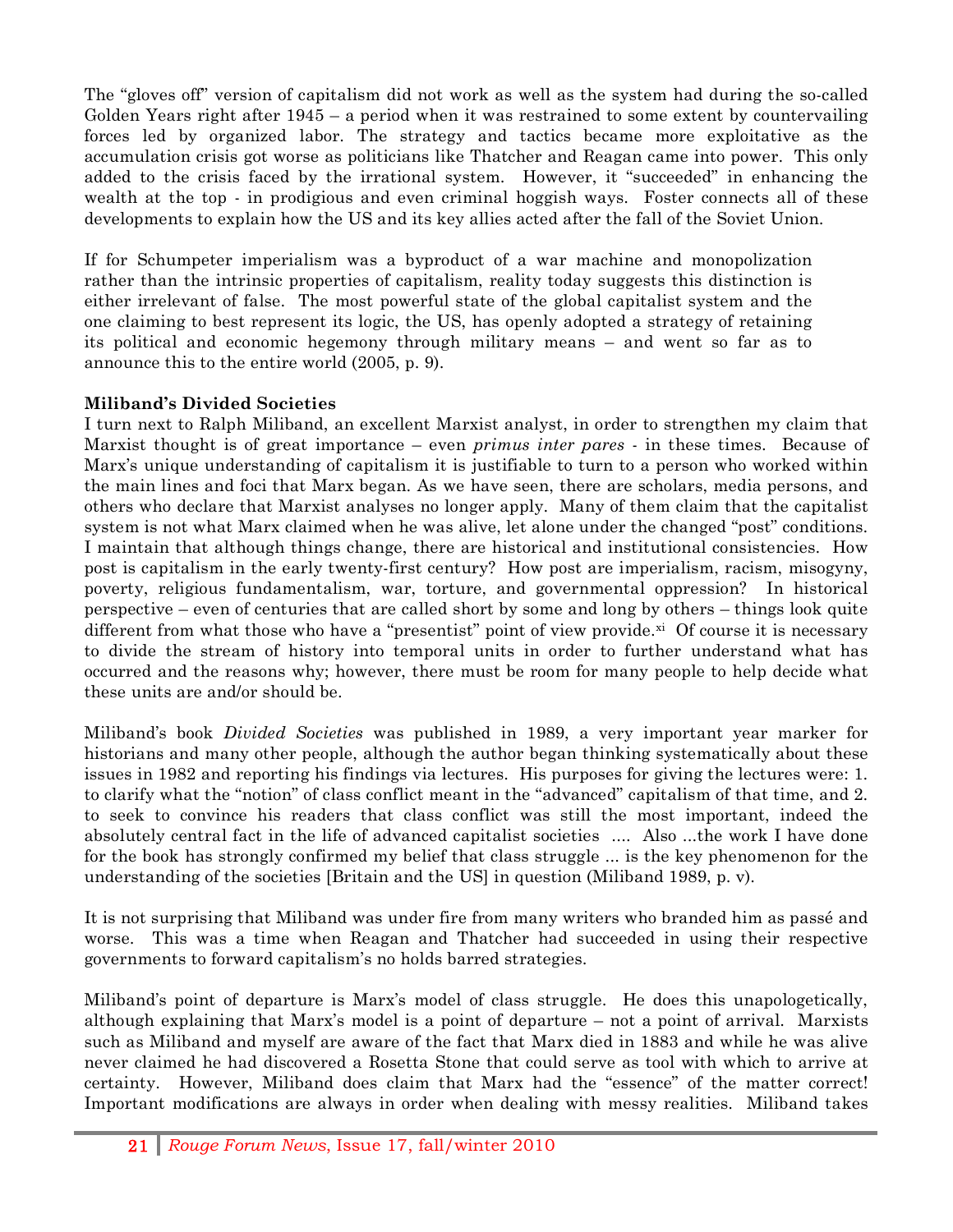this into consideration as he develops a comparative study of Britain and the US. His justification for studying these two is that both are highly developed in industrial and technological ways. Both of their economies are predominantly under private ownership and control; moreover, both have had comparable political regimes since World War II, namely "democracies" – although he hastens to add that the more correct term is: "capitalist democracy." These characteristics are in contrast to communist societies of that time and those in the "third world." He concludes the preface with:

My ... purpose has not been to add to the empirical material [an enormous amount exists], but rather to "theorize" class struggle in ways which seem ... appropriate to the understanding of social reality, and which are not on the whole to be found in the relevant literature (1989, p. viii).

In the book's last chapter Miliband speaks to the future of class struggle in capitalist societies. I suggest that an objective and learned reader might think that what Miliband presents in 1989 is just about "essentially" correct with regard to what we know presently. The author speaks of the dizzying changes that occurred during the 1980s and how they have profoundly changed the terrains upon which class wars occurred. Specifically, the "radical recomposition of the working class;" the weakening of leftist political parties; the emergence of the "new" social movements based mostly on "identities," in relationship with deep cultural changes; the crisis of socialism itself, let alone communism; and other related phenomena that have already been presented in the work before you.

Miliband agrees with the empirical data, but not with all or even many of the interpretations about their significance, and what could be done. He is adamant in rejecting that the left's entire history of accomplishment should, or must be rejected, or disowned. Miliband argues that what is really in question, but not often mentioned by supporters of capitalism's "inevitability" and "end of history" claims, is whether or not actually existing capitalism will become ultimately different and/or better for more people. Have these admitted changes, during the "gales of creative destruction" really altered the "character" of the system? If so, what will a more relevant socialism look like? How should the left conduct class struggle after the grave defeats suffered? According to Miliband (1989, p. 204): in spite of a

torrent of propaganda to the contrary, advanced capitalist societies are now and will remain highly structured and hierarchical class societies. The precise composition of the different classes will no doubt undergo further and considerable modifications, but the social structure itself, with the patterns of domination and exploitation ... may be expected to endure.... Consumption patterns are somewhat less classspecific than they were in the past; and the trend may become even more pronounced.... But the substance of life experience for everyone in these societies remains utterly shaped by the fact of class and class inequality.

He should see us now after the market's serious troubles and six years of the Bush Jr. Administration, servile Congress, rightist Supreme Court and lapdog mainstream media. The Congressional victories by the Democratic Party in November 2006 are important, but it remains to be seen what the "second party of capitalism and empire" will do with the mess we face. The US and all to many of its citizens – and non-citizens – are deeply in debt and the poverty is beginning to show through the facades erected. Of course the brutal facts about poverty in the world's richest country have been well known by those who respect socio-economic facts. I know less about Britain, although it's reasonable to assert that most of the wealth accumulation in that country has been enjoyed by a rather small part of the population. Part of this elite group includes some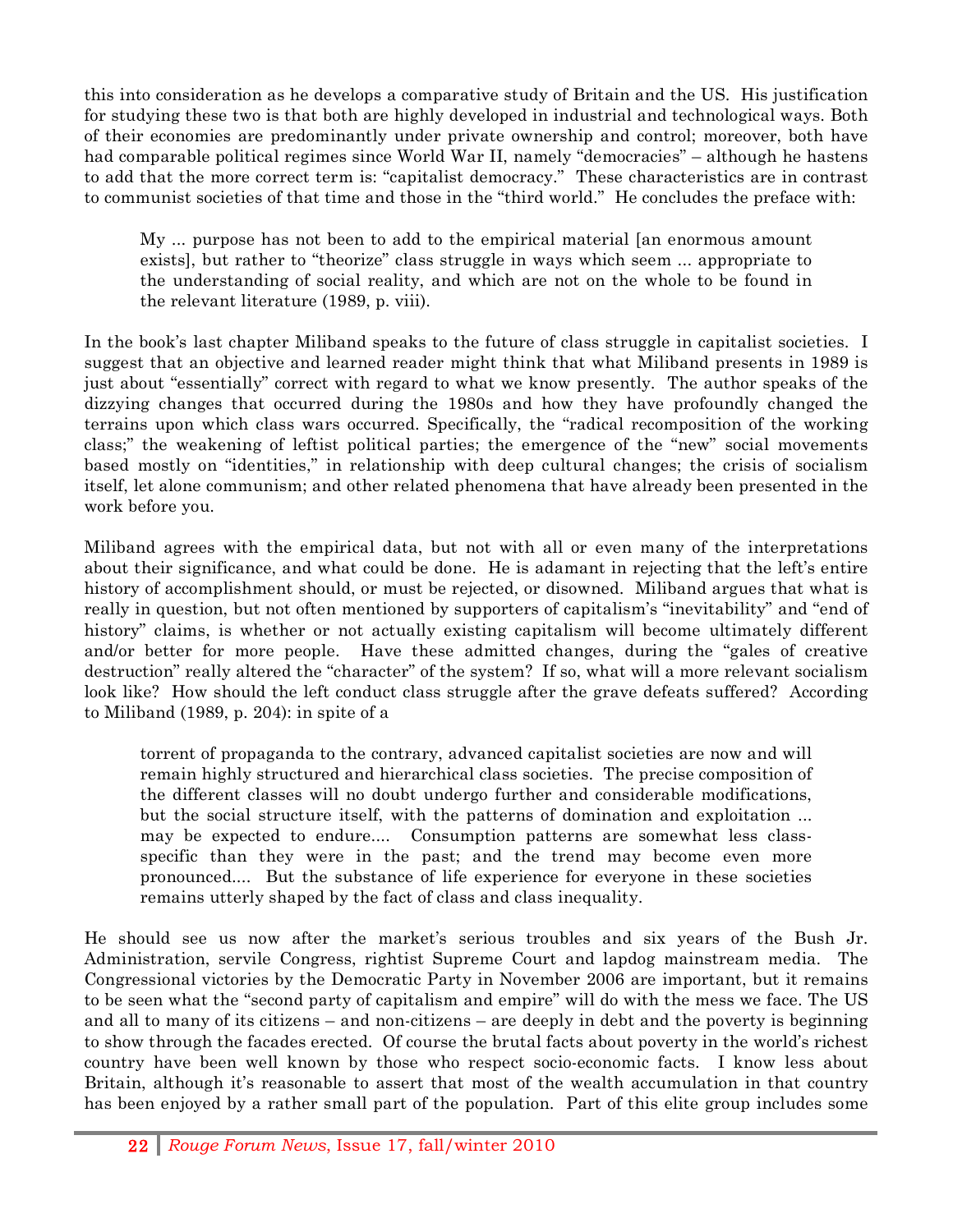who did come from "humble" beginnings. However, during this time of rising incomes and better positions for some women, racial minorities, and others, the counter phenomenon is that subaltern people who have not been deemed "qualified" by the power elites have seen their relations with the current capitalist economy result in hard times for most of them – especially when a government that allegedly "looks more like America" seems to have little will or power to overcome socioeconomic injustices (Brosio 2000a, p. 404).

Miliband foresaw that the distribution of power in the advanced capitalist countries would become worse, more unequal. The reference above, looking more like America, is what the victorious Clintonions said after they won the presidential election in 1992 and put together a cabinet that featured more diversity than Bush Sr.'s. However, Clinton could not stop the growing inequalities during his two terms. It is not clear that this was his goal. It does seem that governments in the US and possibly in other advanced capitalist democracies cannot or will not use their power to arrest the exacerbation of social class stratification. Clinton may have had more compassion for ordinary people than his predecessor and his successor, but his politics could not be seriously called compassionate as he helped the Republicans end "welfare as we know it." Corporate welfare continued to grow significantly during his presidency. This growth is exponential during Bush Jr.'s time in the White House, with no end in sight. Blair's record as prime minister is comparable in some ways. Labour's historical domestic record in Britain has not been supported since he came to power. The country is richer; however, all too many people have not been included – similar to the situation in the US. Blair has announced that he will resign in June 2007.

Miliband (1989, p. 204) warned it should be clear that a concentration of economic power surely results in a parallel centralization in the entangled political realm.

However, strident the rhetoric of democracy and popular sovereignty may be, and despite the "populist" overtones which politics must now incorporate, the trend is toward evergreater appropriation at the top.

The presidency of Bush Jr. demonstrates savagely what Miliband predicted based on his studies from a Marxist perspective. One could argue that the Blair government is somewhat similar in its appropriation of power. See the decision to go to war against Iraq in 2003 as Bush's junior partner, despite opposition by many Britons.

Miliband was not fooled by title inflation and distortions by capital and its agents. He realized that in the near future (from 1989) most people would still be in the working class – having nothing but their labor to offer the market. In fact, as capitalism became increasingly global the number of people in a proletarian position is greater than ever before. He argued that what will be decisive is how the working class will react to the constant pressure from their capitalist bosses and politicians. His scenario – based on Critical reflective studying – permitted him to extrapolate from the evidence in 1989, and long before, to offer us what follows. He thought that class struggle would continue among private and state workers against their respective supervisors; however, it would be "sporadic, limited, and specific and well contained and routinized within a tight web of legal and political constraints" (1989, p. 204). He predicted that these actions would have less affect than the pressures brought to bear on the powers that be by the new social groups based on identities, peace and environmental activists and others. Organized labor would be seen by many as just another "special interest." In a word, another era of "business unionism." So-called socialist politicians and governments in the capitalist democracies would be limited to some versions of ameliorative politics. The very thought of making a fundamental assault on the capitalist system would seem ludicrous, or more likely not even cross their minds.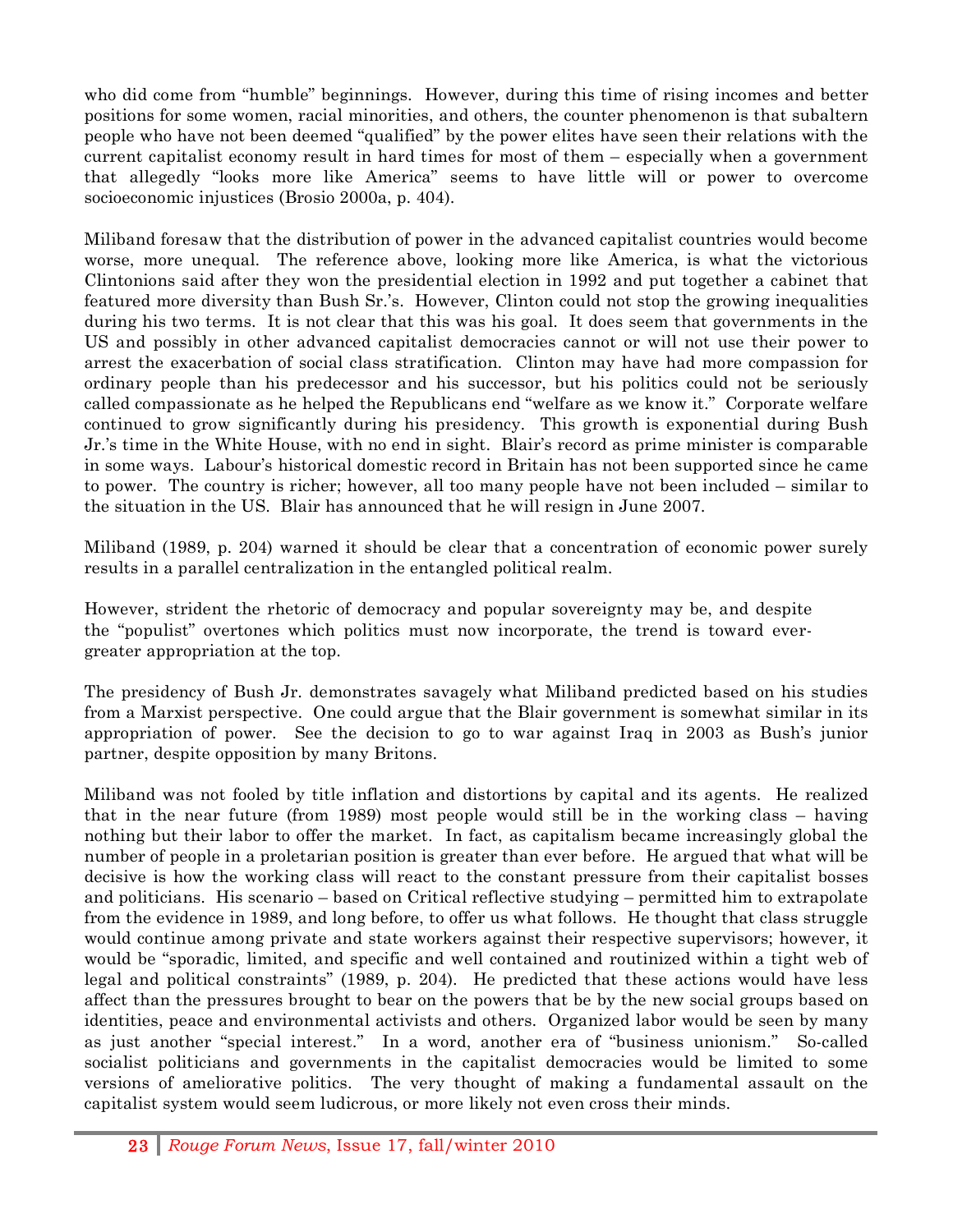However, this scenario includes a realization that the demise of socialism would not result in complete pacification of the working class! Conflict would continue here and there; although, these challenging acts would not be a serious threat to the system and its social order. Working people would act to achieve remedies for specific grievances and problems, some of which would be addressed by their bosses and others that would not. Some concessions would serve to satisfy the complainers and keep them from digging deeper in order to understand the systems of oppression and how to combat them more seriously and effectively. With few exceptions most people would accept the "what is" of their lives without asking the dangerous question: What could/should be? This attitude, caused in part by "manufactured consent", would not allow most people to question the reality of private ownership and control! Herbert Marcuse's *One*- *Dimensional Man* (1964) helps explain this unfortunate phenomenon and is still very relevant.

### **The People/Workers Could "Get It" Eventually**

However, Miliband (1989, p. 206) offers a second scenario of the future beyond 1989.

Advanced capitalism will inevitably generate further and more acute class struggle from below ... [some being] over ... aspirations involving the achievement of deep "structural" transformations ... in the direction of socialism. This alternative scenario does not involve a revolutionary upheaval ... leading to a revolutionary government, on the pattern of the Bolshevik revolution of 1917.

Miliband does not say how class war from below will turn out, only that eventually capitalism will create severe contradictions and sufferings that are likely to result in people having to push back as the class war from above is incessantly assailing them – us! From the vantage point of spring 2007 (as I reread my original manuscript) it is not clear to me which of the scenarios provided by Miliband we are experiencing. Perhaps it is a time of moving from the end of the first scenario to the beginning of the second – more optimistic – one. As we have seen above, Marshal Berman (1999b, p. 264) was convinced that Marx was correct: the people/workers would "get it" eventually. I shall argue below that warranted optimism depends upon what Sanbonmatsu calls the prince, as movement and form.

Rémy Herrera has written about the "French Revolts" of May and October-November 2005 as well as what occurred in April 2006. Herrera seeks to convince readers that these "moments of French revolt" can be seen as a "single dialectical movement – full of contradictions and hidden potentials (Herrera 2006, p. 13). His interpretation of these "moments" and significance is based on the no vote against the European Union Constitution; the uprising of the *cités* of the suburbs; and the mobilization against the attack on the employment security of the youngest workers first hiring contracts (*contrat première embauche*). All of these represent meaningful social class recognition of what neo-liberalism is doing to the French version of the "welfare" state or system that has been constructed by generations of working people. The French leftist parties and unions are neither as strong nor radical as they once were; therefore, they were not able to help direct the activists who made the "moments" of which Herrera writes. It is because of this reality that I think his article is relevant to what Sanbonmatsu has sought to convey. What follows is an example of how persons can organize – albeit imperfectly around class issues – and how those who are already protected by the remnants of the party and union based welfare state/system must reach out in solidarity to those who are not!<sup>xii</sup>

If one views the word proletariat as those who have nothing to offer, and/or to rely on, except their labor – laboring under conditions not of their own choosing within the so-called free labor contract with those who own the means of production - then it is possible to argue that the number of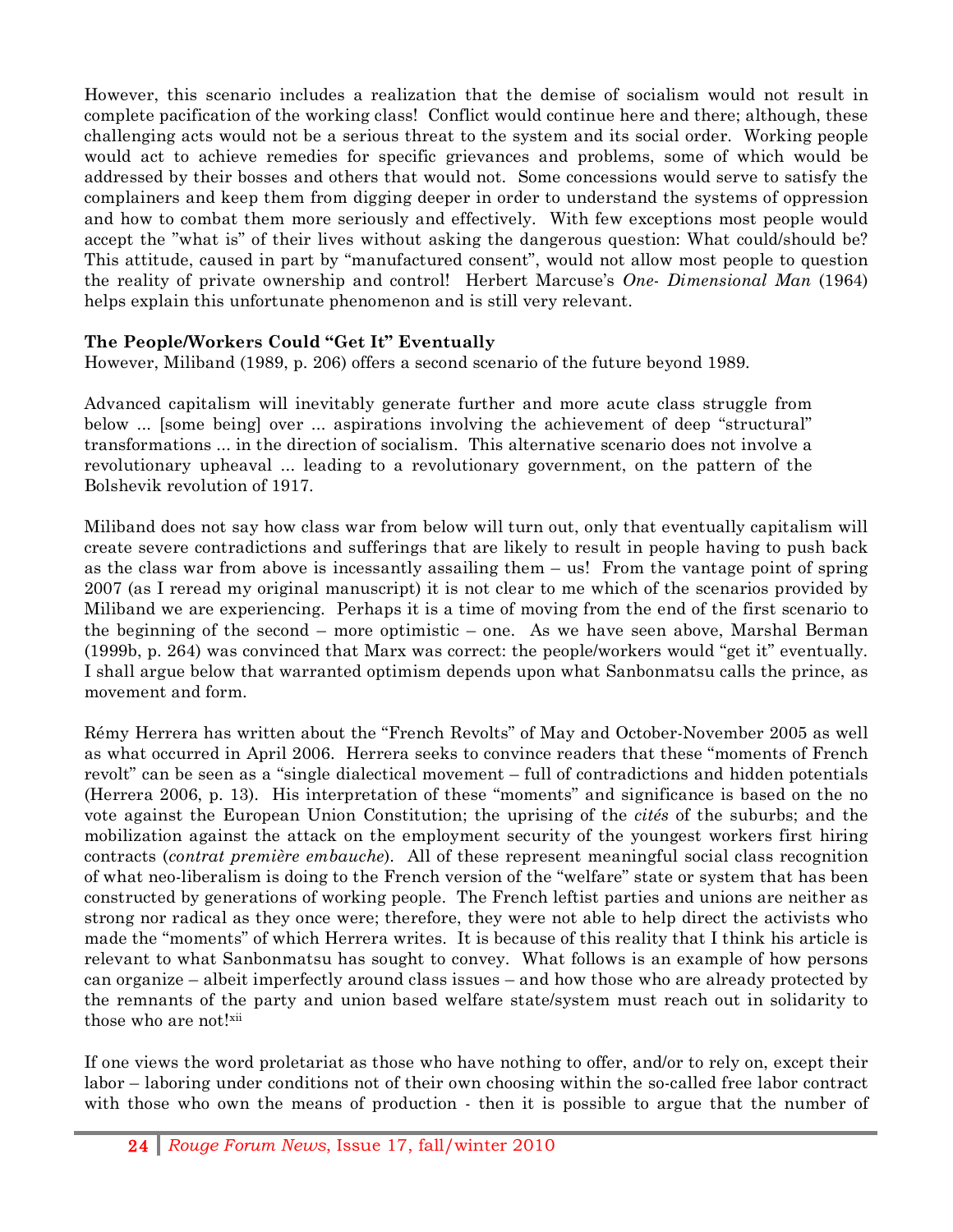proletarians is greater presently than ever - not just in total numbers, but arguably in terms of percentages. This is due to the greater intensity of capitalist penetration into places and populations during the current neo-liberal phase of capitalist power. Our understanding of the proletariat can be understood more effectively if viewed historically. There has always been a proletariat since capitalism's inception; however, the quasi-total reach of capitalism beyond its area of inception has resulted in complexities and pluralisms beyond the "making of the English working class" and Gramsci's metallurgy workers in northern Italy.

Without getting into who is and who is not a member of the proletariat in an attempted definitive, manner, it is necessary to consider some obvious candidates for inclusion. Herrera explains that there is too little awareness by most people of the resistances against the capitalist system and the class-state among those who do not have steady jobs, or are mostly unemployed (and perhaps unemployable). Referring to many of those who have rebelled during the recent "moments," Herrera (2006, p. 20) argues that the French left must express its solidarity with regard to this overexploited sub-proletariat. The disadvantaged youth of the suburbs certainly do not constitute the whole of the left's social base, but without them, the left will never be truly popular – that is, of the people.

Herrera describes the "popular classes" as: "the economically disadvantaged, unemployed, homeless, undocumented, and those without rights" (2006, p. 20). He believes that opportunities exist in France for building class alliances with those who are most vulnerable and that some people could be convinced that broad inclusive solidarity is the only way that their exploitation and marginalization can be addressed. This pertains also to the conditions in the US, especially in reference to those who entered and continue to enter across the country's southern border. Obviously those who have more protection against the "gales of creative destruction" have historically not been easily talked into allying with those below. Gramsci's project – clearly and incisively presented by Sanbonmatsu – offers useful ideas with regard to how this "coming together" may be achieved.

### **Back To, and Forward, with the Princess/Prince**

The modern prince was Gramsci's concrete "myth" or symbol of a new historical form that could catalyze the collective will of the proletariat and their allied classes. He hypothesized that an albeit imperfect, collective could unfold, or develop – although not teleologically, but through human action in "overlapping phases." Gramsci thought it was possible for a class to arrive at a high form of consciousness that allowed what might be called transcendental solidarity. This would allow getting beyond our own comparatively narrow social class interests and see how these justifiable individual and group interests can and should be broadened to include other subordinate classes. More specifically

for Gramsci, as for Machiavelli, the question of unity, of how to construct a collective will, capable of leading society was paramount. The socialist movement would have to assume form as a "modern" prince if it hoped to win consent of the working class, and its allied classes, in leading them in the construction of a new democratic order [*ordine nuovo*]. "The modern prince" … Gramsci wrote "cannot be a real person.... It can only be an organism, a complex element of society in which a collective will ... has already been recognized and has to some extent asserted itself in action, begin[ing] to take concrete form" (Sanbonmatsu 2004, p. 17).

I realize that many persons today are uncomfortable with words such as collective. Collective will may be beyond uncomfortable for some. However, I think that this is a dangerous condition for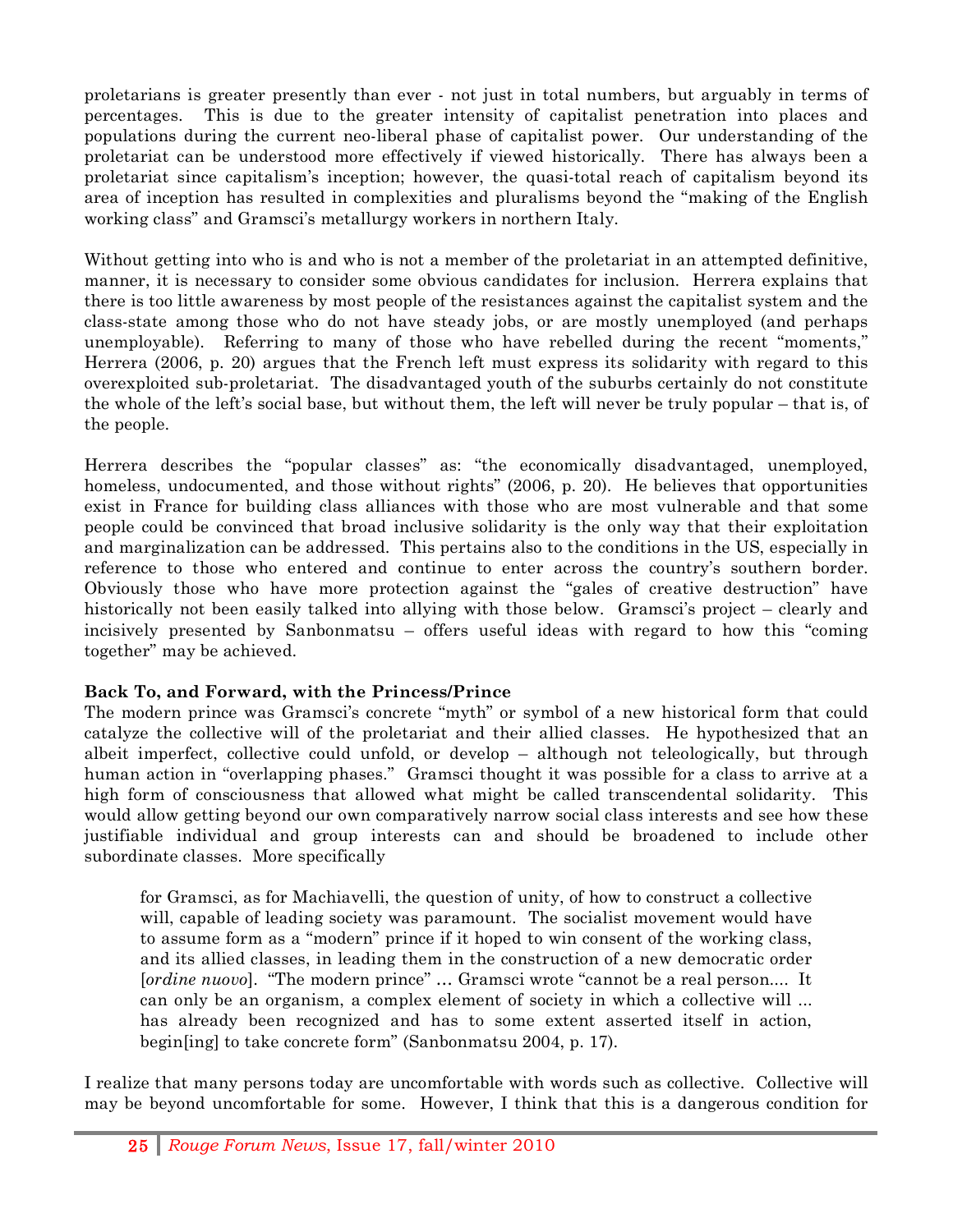leftists and radicals who authentically wish to bring about profound change. There are many examples of collective wills and actions that have been responsible for some of the greatest forward movements in history. The civil rights movement during the 1960s in the US is a good example. The various leftists are fighting with one hand behind their (our) backs against opponents who have been able to act collectively – based mostly on very simple criteria and objectives. This is not to claim that agreement on every issue is necessary, nor to claim leftists are constituted similarly to their rightist opponents. It is justifiable to recognize difference; however, all too often division makes the left vulnerable to rightist onslaughts – resulting in an order that is based on punishing various "others." The fear of collectivity and unity is understandable and must be worked out by all of us who are concerned with the dangers involved in too much collectivity and *unum.* A historical example is the various lefts' divisions over where to place Jean-Jacques Rousseau on the political continuum. I have addressed this problem in a chapter called "Schumpeter's Apologia Contrasted to Rousseau's and Marx's Radical Democracy" (Brosio 1994a, pp. 179-208). Perhaps this will provide a context within which readers can address this issue further?

Sanbonmatsu's Gramsci advised us to build a political and cultural programme in dialectical conversations with the people (*il pòpolo*). Sanbonmatsu (2004, p. 17) gets to the heart of the issue – at least for the logic of the work before you. The prince or the feminine equal is the new collective subject which must gather up the myriad dispersed movements of oppositional practice and culture in the *form* of a single movement whose outward expansion establishes a genuinely democratic and ethical human ... [society]. Only in cohering into a unified identity and worldview can the dispersed remnants of the left place them[our]selves in a position, at least potentially, to respond meaningfully to the legitimation crisis of the state and the colonization of the life world by the commodity.

Sanbonmatsu and I argue that even if some call the present, postmodern, we must rebuff so-called postmodernists who claim that the politics we embrace, and hope to convince the many others of, are passé. If modernism, capitalism, and Marxist thought/action came upon the historical stage at roughly the same time, then there can be no post-Marxism until capitalism is *kaput!*

### **Conclusion**

I conclude this chapter with a brief summary and postscript. The capitalist system has penetrated beyond the sites of production; therefore it is necessary to organize people everywhere into the realization of this totalism. However, we must understand that some forms of exploitation are more salient than others – or more possible to combat. Moreover, although it may seem frivolous to add, some people are super exploited by not being included in the capitalist system! In other words, those left behind – for now – may not even be able to stay alive because of their separation and alienation from the modern world; therefore being susceptible to genocidal policies. Furthermore, these "superfluous/redundant/useless" people will not have the opportunity to learn how to resist a system that has no use for them. It could be argued that some people in the US ghettoes, and other places of confinement, are trapped into this category, as are many so-called "primitive" people who have only their land and other resources to offer. Experiences have taught us that understanding things holistically is difficult, and organizing around Marxist ideas and calls for solidarity have never been easy. There are so many "identities" thought to be more important and easier to recognize and rally around than class. However, this has resulted in spotty ameliorative progress at best, improvements that were and are mostly at the mercy of what those who direct the capitalist system believe is necessary for their own advantage presently and in the future. There have been unjust systems before capitalism; however, this system, in all its complexities, is the most powerful secular system in the world today; furthermore, those who suffer, directly and indirectly, must understand how it works in order to oppose it. Marx and the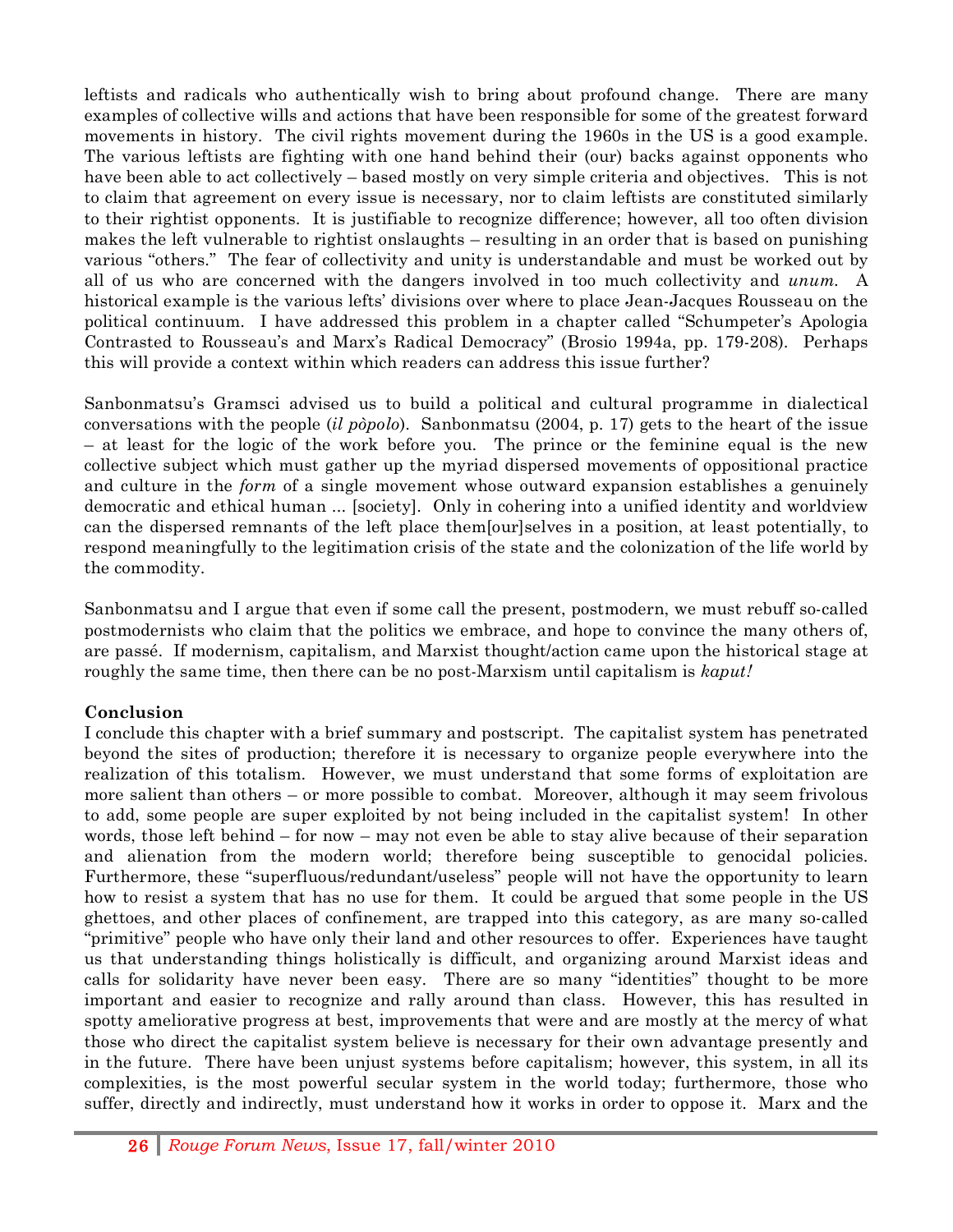Marxists have been our most informative teachers on this subject; therefore, it is within and around the best of this intellectual-activist tradition that promises the best results.

Postscript: As the reader knows, I have not specifically addressed the well-established correspondences between social class membership and school achievement in the so-called advanced societies in this chapter. However, there is much evidence to support my claim that societies which are honoured by being referred to, by some, as democracies, but do not allow politics to really affect the economic systems they feature, can hardly be expected to favor and support democratically empowering schooling-education. I have addressed some of these issues via many other publications during the last thirty years. My *Philosophic Scaffolding for the Construction of Critical Democratic Education* (2000b) is a good example of these publications.

#### **References**

- Arrighi, G., 1994. *The Long Twentieth Century: Money, Power, and the Origins of Our Times*. London: Verso.
- Berlin, I., 2004. A Letter on Human Nature. *The New York Review of Books* 51 (14) 6.
- Bell, D., 1976. *The Cultural Contradictions of Capitalism*. New York: Basic Books.
- Berman, M., 1998. Unchained Melody. *The Nation* 266, (17), 11-16. 1999. *Adventures In Marxism*. London: Verso.
- Boggs, C. 2000. *The End of Politics: Corporate Power and the Decline of the Public Sphere*. New York: Guilford.
- Brosio, R., 1985. One Marx, and the Centrality of the Historical Actor(s). *Educational Theory* 35 (1), 73-83.
	- 1994a. *A Radical Democratic Critique of Capitalist Education*. New York: Peter Lang.
	- 1994b. Globalism, Postmodernism, the Politics of Identity and the Need for Broad Political/Educational Coalitions. In: R. Brosio, ed. *Philosophical Studies in Education*. Terre Haute, IN: The Ohio Valley Philosophy of Education Society-Proceedings, 1-48.
	- 2000a. Issues and Arguments Concerning Class, Gender,

Race, and Other "Identities", *Educational Studies* 31 (4), 393-406.

- 2000b. *Philosophic Scaffolding for the Construction of Critical Democratic Education.* New York: Peter Lang.
- Derrida, J., 1994. *Specters of Marx: The State of the Debt, the Work of Mourning, and the New International.* New York: Routledge.
- Desai, M., 2002. *Marx's Revenge*. London New York: Verso.
- Foster, J. B., 2005. The End of Rational Capitalism. *Monthly Review* 56 (10), 1-13.
- Gray, J., 2006. The Case for Decency. The New York Review of Books, 53 (12), 20-22.
- Hardt, M., 2006. From Imperialism to Empire: A New Form of Global Domination Requires New Forms of Resistance. *The Nation* 283 (4), 26-29.
- Hardt, M. and Negri, A., 2000. *Empire.* Cambridge, MA: Harvard University Press.
- Harvey, D., 2005. *The New Imperialism.* 2nd ed. Oxford: Oxford University Press.
- Herrera, R., 2006. Three Moments of the French Revolt. *Monthly Review* 58 (2), 13-24.
- Hobsbawm, E.,1994. *The Age of Extremes: A History of the World, 1914-1991*. New York: Vintage Books.
- Hudis, P. and K. Anderson, eds., 2004. *The Rosa Luxemburg Reader*. New York: Monthly Review Press.
- Jameson, F. 1971. *Marxism and Form.* Princeton: Princeton University Press.
- Kellner, D., 1995. The Obsolescence of Marxism?. In: B. Magnus and S. Cullenberg, eds. *Wither Marxism*. New York: Routledge, 3-30.
- Löwy, M., 2005. *The Theory of Revolution in the Young Marx*. 3rd ed. Chicago: Haymarket.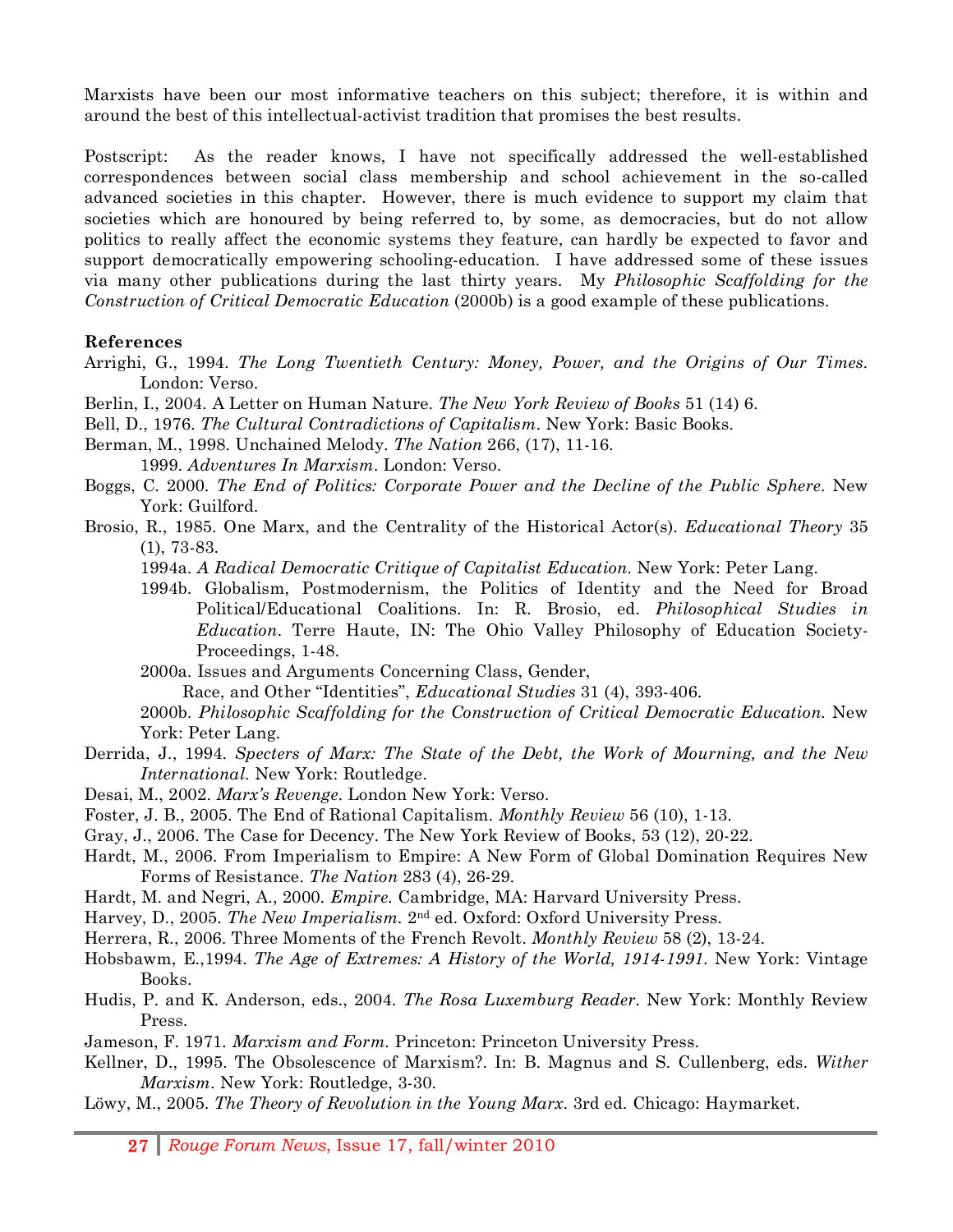Magdoff, H., 2003. *Imperialism Without Colonies*. New York: Monthly Review Press.

- Marcuse, H., 1964. *One-Dimensional Man*. Boston: Beacon Press.
- Miliband, R., 1989. *Divided Societies: Class Struggle in Contemporary Capitalism*. Oxford: Oxford University Press.
- Parenti, M., 1995. *Against Empire*. San Francisco: City Lights Books.
- Vogel, R.D. 2006. The NAFTA Corridors: Offshoring US Transportation Jobs to Mexico. *Monthly Review,* 57 (9), 16-29.
- Ramonet, I. 2006. Silent Thought. *Le Monde Diplomatique* May 2006.

Roy, A.,2004. *An Ordinary Person's Guide To Empire.* Cambridge, MA: South End Press.

- Sanbonmatsu, J. 2004. *The Postmodernist Prince: Critical Theory, Left Strategy, and the Making of a New Political Subject*. New York: Monthly Review.
- Wood, E, M., 2005. *Empire Of* Capital. 2nd ed. London: Verso.

#### **Notes**

!!!!!!!!!!!!!!!!!!!!!!!!!!!!!!!!!!!!!!!!!!!!!!!!!!!!!!!!!!!!

<sup>i</sup> Michael Löwy (2005, pp. 63-4) has explained that according to Engels: socialists were those, in mid-19th century, who were outside the working class and appealed to the "educated classes" for assistance. In contrast the communists already insisted on a radical reconstruction of society beyond political revolution. Furthermore, and most important, the communists believed that the emancipation of the working class must be accomplished by the workers!

ii The *Socialist Register* series is a good source to study this question/issue. Two examples are: *Working Classes; Global Realities* 2001, and *A World Of Contradictions* 2002. Leo Panitch and Colin Leys are the editors: London: Merlin.

iii The following books speak to current forms of imperialism. They are arranged alphabetically by author. David Harvey, *The New Imperialism* (2005), Harry Magdoff, *Imperialism Without Colonies* (2003), Michael Parenti, *Against Empire* (1995), Arundhati Roy, *An Ordinary Person's Guide To Empire* (2004), and Ellen Meiksins Wood, *Empire Of Capital* (2005). Michel Hardt (2006) offers a version of empire that is critical of some leftist theorists, perhaps including – although not by name – some listed in this endnote.

iv I wish to clarify my use of "form." First, it means form/organization as opposed to its opposites. Second, form in the context of this chapter is synonymous with an organized political party. Furthermore, one could see form as the seeming opposite of particulars as offered by Plato and Aristotle. Form in philosophical terms means the structure or essence of a thing, rather than its matter. However, form and content may be viewed as dialectically connected rather than starkly dichotomous. This choice allows one to see form as a projection of content/matter. See Fredric Jameson's *Marxism and Form* (1971). The Italian Communist Party that Gramsci helped form/organize was to be representative of its inner logic: the working class's need to organize around issues that were experienced and understood better with the help of Marxist theory, and resulting in contestations against those who oppressed them.

v Douglas Kellner (1995, p. 26) speaks to what I have written above. "Wither then Marxism? Certainly not the master theory and narrative, as it appeared in its classical forms.... [I]t continues to be an important method of social research and set of theoretical perspectives, concepts, and values that can still be used for critical social theory and radical politics today. We continue to live in a capitalist society, and as long as we do, Marxism will continue to be relevant. A reconstructed [once again] Marxism ... one without guarantees, teleology, and foundations, will be more open, tolerant, skeptical, and modest than previous versions. A Marxism for the twentyfirst century could help promote democracy, freedom, justice, and equality ... [as well as] counterattack conservative ideologies that ... promote the interests of the rich and powerful.... Marxism will disappear either when the nightmare of capitalism is finally over or when a democratic and free society emerges that will produce its own philosophy and way of life. If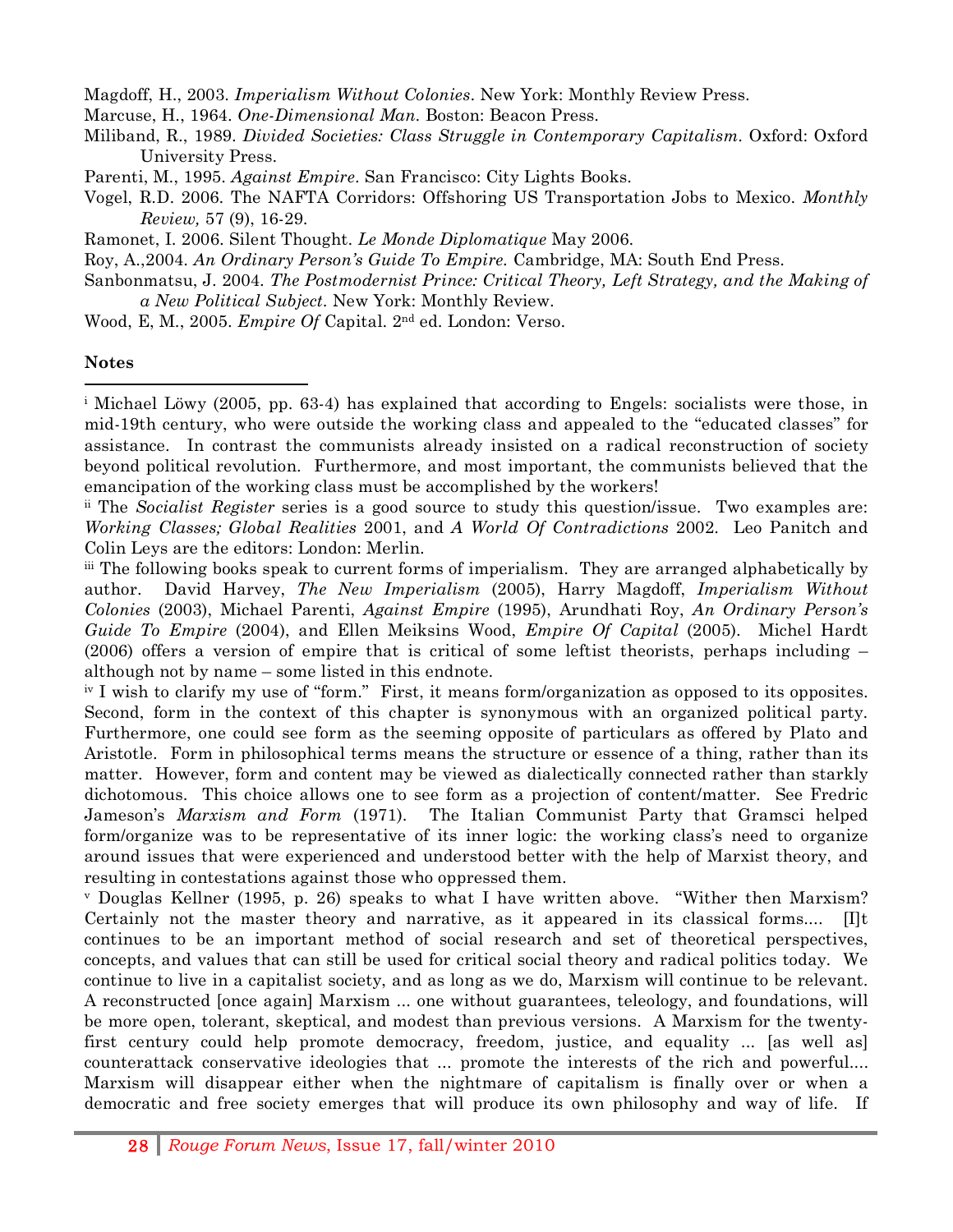Marxism has inspired such a project, then the doctrine can pass on to a happy obsolescence and the sufferings and struggles of those in the Marxian tradition can be redeemed [I choose a nontheocratic definition of the word]."

!!!!!!!!!!!!!!!!!!!!!!!!!!!!!!!!!!!!!!!!!!!!!!!!!!!!!!!!!!!!!!!!!!!!!!!!!!!!!!!!!!!!!!!!!!!!!!!!!!!!!!!!!!!!!!!!!!!!!!!!!!!!!!!!!!!!!!!!!!!!!!!!!!!!!!!!!!!!!!!!!!!!!!!!!!!!!!!!!!!!!!!!!!!!!!!!!!!!!!!!!!!!!!!!!!

 $\gamma$ <sup>i</sup> Derrida (1994, pp. 100-2) writes: "The specter [ghost] that Marx was talking about [in the *Manifesto*] ... communism, was there, without being there [yet] .... When, in 1847-48, Marx names the specter of communism, he inscribes it in historical perspective.... [He] announces and calls for a presence to come. He seems to predict and prescribe: What for the moment figures only as a specter in the ideological representation of old Europe must become, in the future, a present reality.... The *Manifesto* calls ... for this presentation of the living reality: we must see to it that in the future this specter – and first of all an association of workers forced to remain secret until about 1848 – becomes a reality ... This real life must show itself and manifest itself ... in the universal dimension of an International. But it must also manifest itself in the form ... of a party.... the motor of the revolution.

vii I have long argued that in Marx's philosophical and economic inquiries he sought to ascertain what the objective barriers were with regard to human freedom. "There is only one Marx, and his contributions ... belong to the mainstream of Western thought.... Marx's philosophy is rooted within the humanist tradition that is anchored in Greek rationalism, Spinoza, the Enlightenment ... German idealism and romanticism, French socialism, and British political economy (Brosio 1985, p. 74). Of course Marx created something new from all these elements. This is why he is a great thinker! Louis Althusser's *Lenin And Philosophy and Other Essays* (New York: Monthly Review Press, 2001), including a new introduction by Fredric Jameson, may cause readers to conclude that Althusser's arguments against Marx remaining a "humanist" cast serious doubts concerning my interpretive position.

viii Perhaps what follows will clarify better my use of C/c. I use the upper case letters to indicate that Critical Theory in its authentic Marxist sense is different in many important ways from the current uses of the words. This is not to claim that some of those I identify in the lower case – critical – and/or critical theory(ies) are without usefulness. In fact, there are some similarities among those I refer to as CT and ct. However, I do maintain that those who are Critical in the tradition of Marx and the Marxists – including the Frankfurt School members – are better equipped than their critical counterparts.

ix Here is a preview of Sanbonmatsu's baroque indictment. "Coterminous with these macroeconomic policies, which arose in direct response to profitability crises in capitalism, a "postmodern" culture took shape in which the commodity came to stand in for every possibility of ... lived human experience. Suffice it to say, in such a pervasive context of cultural corruption, it would ... have been remarkable had critical knowledge escaped unscathed.... The general decline and disarray of left social movements in the West after the 1970s led to a decoupling of theory from practice.... As theory became vulnerable to spatio-temporal rhythms and relations of the new regime ... less and less engaged in the problems of human society, it became more heteronomous [differences in quality] in its determinations and correspondingly less *truthful*. In content, theory became idealist; in form ... it became *baroque* (Sanbonmatsu 2004, pp. 71-72).

x Harry Magdoff's *Imperialism Without Colonies* ( 2003) is instructive with regard to the "without colonies" factor. This concept is explained further by David Harvey (2003, pp. vii-viii) in his reaction to 9/11/01 and the American War on Iraq that began in 2003. "I set out ... to identify the underlying forces at work within the chaos of surface appearances.... To this end, I constructed a general framework for thinking that I hoped would be strong enough to survive the contingencies and uncertainties of actual outcomes.... Readers can – by constructing their own versions of how the relation between territorial and capitalist logics of power works; of the particular form of the US imperial tradition; of the 'inner-outer dialectic' of US society; of the role of predatory practice; of the distinctions between neo-liberal and neo-conservative politics; and of the strengths,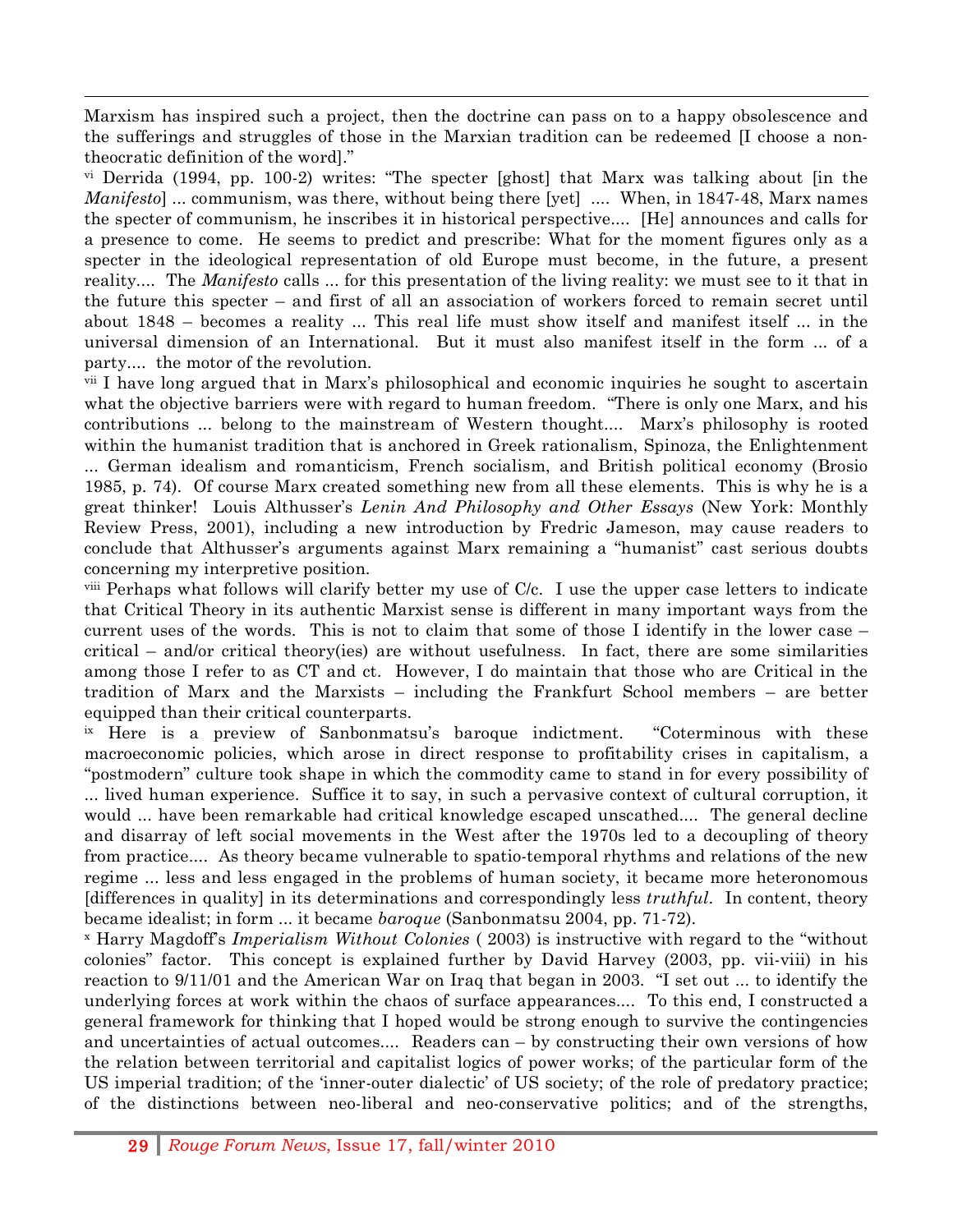!!!!!!!!!!!!!!!!!!!!!!!!!!!!!!!!!!!!!!!!!!!!!!!!!!!!!!!!!!!!!!!!!!!!!!!!!!!!!!!!!!!!!!!!!!!!!!!!!!!!!!!!!!!!!!!!!!!!!!!!!!!!!!!!!!!!!!!!!!!!!!!!!!!!!!!!!!!!!!!!!!!!!!!!!!!!!!!!!!!!!!!!!!!!!!!!!!!!!!!!!!!!!!!!!! strategies, and tactics of oppositional movements – arrive at their own particular interpretations and draw conclusions that may be quite different from mine. That is as it should be".

xi Eric Hobsbawm (1994, p. ix) famously wrote: "I think it is now possible to see the Short Twentieth Century from 1914 to the end of the Soviet era". According to Giovanni Arrighi (1994, p. 324): "Thus while the party for the Third and Second Worlds were over [in the late 1980s and early '90s when the Soviet Union collapsed] the bourgeoisie of the West came to enjoy a *belle époque* in many ways reminiscent of the 'wonderful moment' of the European bourgeoisie eighty years earlier. The most striking similarity between the two *belles époques* has been the almost complete lack of realization on the part of their beneficiaries that the sudden and unprecedented prosperity that they had come to enjoy did not rest on the resolution of the crisis of accumulation that had preceded the beautiful times. On the contrary, the newly found prosperity rested on a shift of the crisis from one set of relations to another It was only a question of time before the crisis would re-emerge in more troublesome forms". This speaks to Arrighi's long century.

xii I offer the following with regard to class and various identities. "The unwillingness on the part of antidemocrats to allow the construction of a politics that intervenes into macroeconomic decision-making so that a society based on democratic citizens' rights, economic justice, racial and gender fairness could emerge has led to an understandable politics of identity instead of one characterized by the citizen-worker as the key human category [I should have articulated in 1994 that those who have been prevented from becoming or being citizens deserve to be in included]. The failure to build a bona fide social democracy that features economic justice has resulted in the continued existence of "playing fields" that are not level, but instead wildly mountainous terrains with happy valleys for those who score well on social class, racial, ethnic, gender and sexual choice/orientation hierarchies.... The antidemocratic drive toward capitalist globalism and totalism has challenged and frightened many people who have experienced the melting of formerly solid institutions, habits, and sign-posts; consequently many of them have looked to religious ... [and other choices/memberships to rally around] (Brosio, 1994b, pp. 1-2). This passage is representative of what comes after in this 48 pp. article.

*Richard Brosio is Professor Emeritus at Ball State University as well as a Lecturer and Visiting Scholar at the University of Wisconsin Milwaukee. Rouge Forum members may be interested in a just published volume:* Handbook of Research In The Social Foundations of Education*, edited by Steve Tozer, et al., Routledge, 2011. Brosio's contribution is entitled: "The Radical Nature of Social Foundations of Education: Attempts to Understand the Crisis of School and Society," pp. 165-178.*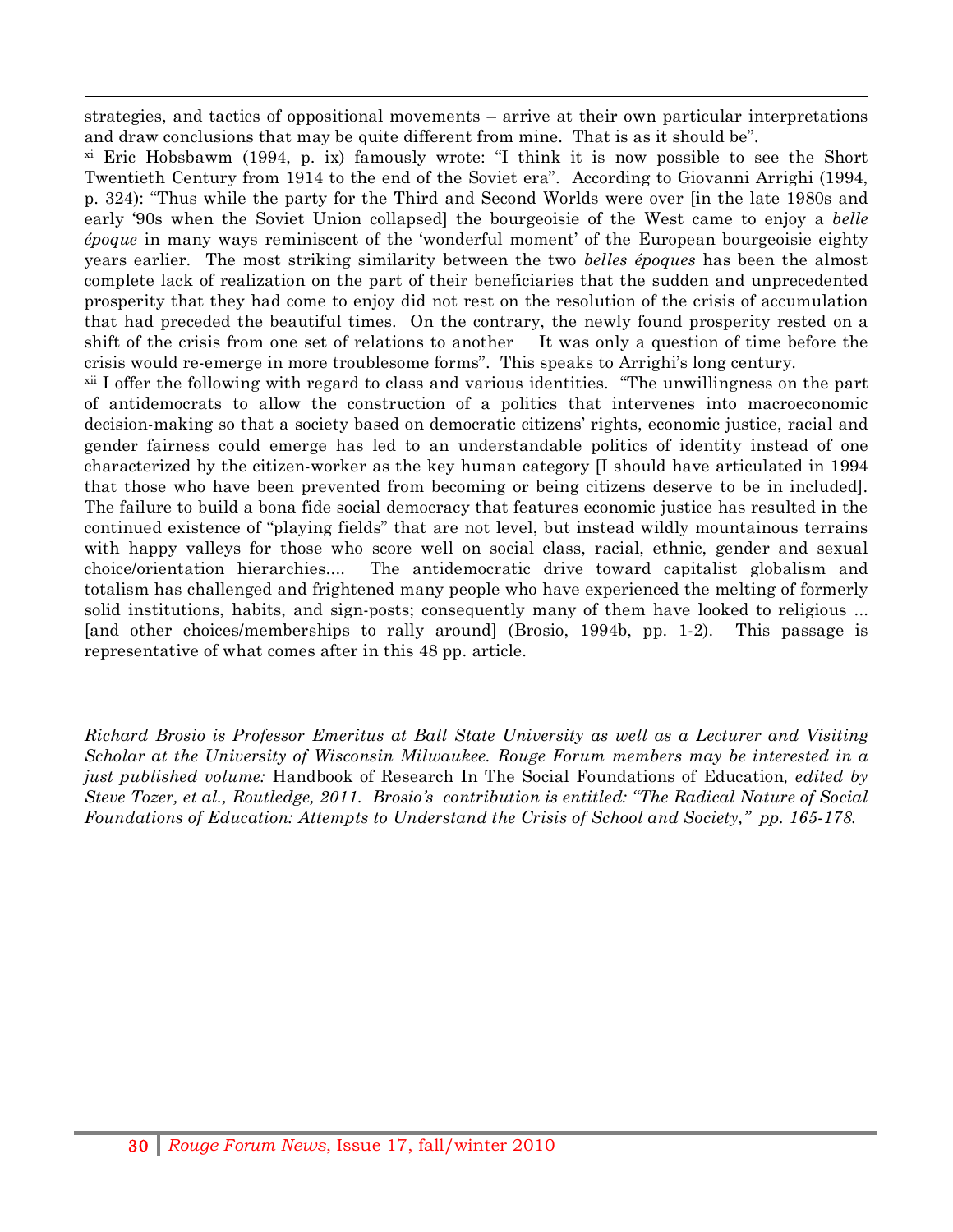# **Education Versus Schooling as a Commodity Fetish**

Rich Gibson

"...a schoolmaster is a productive labourer when, in addition to belabouring the heads of his scholars, he works like a horse to enrich the school proprietor. That the latter has laid out his capital in a teaching factory, instead of in a sausage factory, does not alter the relation."i

By way of softening up, or seduction, I begin with six very quick stories:

1. I work with quite a few whole language professionals, people who see literacy as a quest for meaning, who oppose the disconnected-from-life habits of "phonics-first," and high-stakes standardized exams.

!!!!!!!!!!!!!!!!!!!!!!!!!!!!!!!!!!!!!!!!!!!!!!!!!!!!!!!!!!!!!!!!!!!!!!!!!!!!!!!!!!!!!!!!!!!!!!!!!!!!!!!!!!!!!!!!!!!!!!!!!!!!!!!!!!!!!!!!!!!!!!!!!!!!!!!!!!!!!!!!!!!!!!!!!!!!!!!!!!!!!!!!!!!!!!!!!!!!!!!!!!!!!!!!!!

Over the years, the whole language crowd led the good fight for education, literacy in particular.

Two things trouble me. First, they routinely split education from the sources of social inequality and war: capitalism and imperialism–exploitation and the quest for territory.

In this sense, they adopt a view similar to one of their arch-enemies, Michelle Rhee, the school overseer in the failed District of Columbia system whose reign of fear is well-documented. Here is Rhee speaking to an assembly of principals, scaring them:

"Our responsibility is to deliver the goods, no matter what the situations our students are in. The reform is in the schoolhouse. You are here because we believe you are the right people to deliver this reform. The election is not our concern, the election is not your concern. Go hard or go home!"ii

In this context, most whole language professionals cling to the view that schooling and literacy are prime keys to the common good, that literacy and today's schools are inseparable; rejecting out of hand a radical analysis of why things are as they are, or, to the side, why it is that doing school reform without social and economic reform makes no sense. Setting aside that German Nazis and Japanese fascists were literate, this view, which suggests liberal support for public schools, marches them straight into voting booths, seeking shelter from reactionary moves on the schools.<sup>iii</sup>

Moreover, most members of what is called the Whole Language Umbrella (WLU) embraced the vacillating reactionary Diane Ravitch who, for more than a decade, fought to destroy the careers of WLU members and now, appearing to switch sides, adopts the form of WLU's views, opposing the same high-stakes exams she created and fought for–seated beside the likes of Central Intelligence Agency operatives in the White House--but only to bolster her nationalist project in not-so-new ways. At issue is not so much whether the other side, No Child Left Behind (NCLB) cum Race to the Top (RaTT) backers, would hug a double-crosser seeking entry to the upper echelons of whole language educators as is the question: why are whole language supporters so partial to segmented people and analysis?iv

2. At the July 2010 representative assembly of the largest union in the U.S., the National Education Association, 9,000 delegates representing 3.5 million members, overwhelmingly and systematically rejected, refused to discuss, motions against the U.S. empire's wars on the grounds that they were "out of focus," "off point," "not relevant," popularly silencing any real debate about what I see as the abundantly obvious fact that, today, the education agenda is a war agenda–a class war and imperialist war agenda--and has been for some time. When NEA delegates voted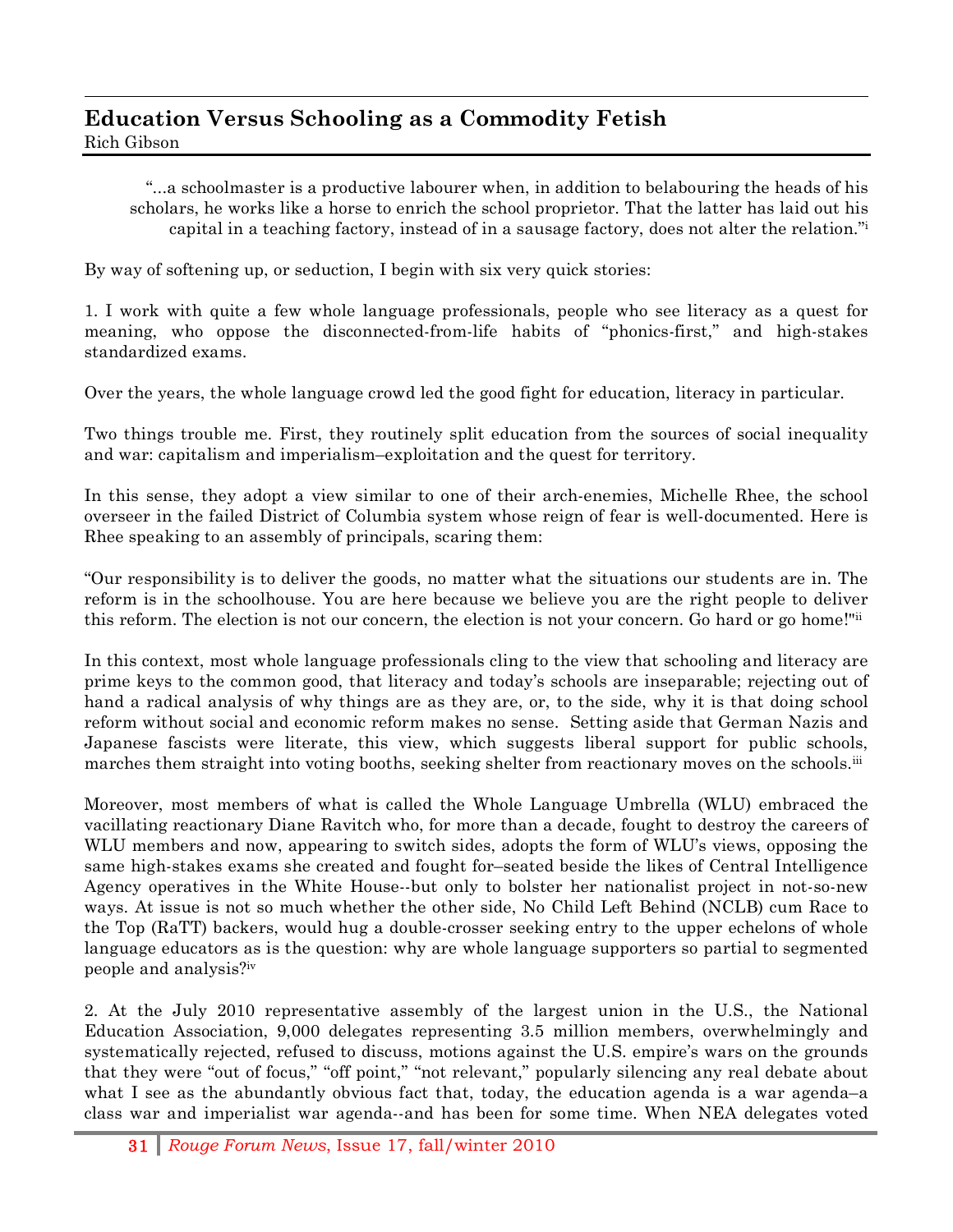down a motion that objected to connecting war funding and school funding, in effect they told elites that school workers are willing to take a bribe in exchange for silence and collaboration about the very ventures that are looting school funding.<sup>v</sup>

!!!!!!!!!!!!!!!!!!!!!!!!!!!!!!!!!!!!!!!!!!!!!!!!!!!!!!!!!!!!!!!!!!!!!!!!!!!!!!!!!!!!!!!!!!!!!!!!!!!!!!!!!!!!!!!!!!!!!!!!!!!!!!!!!!!!!!!!!!!!!!!!!!!!!!!!!!!!!!!!!!!!!!!!!!!!!!!!!!!!!!!!!!!!!!!!!!!!!!!!!!!!!!!!!!

3. On March  $4<sup>th</sup>$ , 2010, k-12 and college students, professors and teachers, joined community activists in the most massive strike and action since the immigration rights marches on Mayday, 2006.

Initiated in California, the March 4th Movement engaged tens of thousands of people in radical action and critique: seizing buildings, shutting down campus entrances, walkouts, teach-ins, rallies, marches, demonstrations all coupled to a consistent, connected, radical analysis that commonly tied together capitalism, racism, imperialist war, inequality, school cuts–as well as the form and substance of schooling.

The California leadership then chose to call for another, similar, action on October  $7<sup>th</sup>$ . In the summer of 2010, however, radical students went home. The movement was commandeered by a collection of politicians, union bosses, competing sects and what was the March  $4<sup>th</sup>$  call to "Educate! Agitate! Organize! Occupy! Strike! Teach-in!" and "Stop the Wars and Bailouts! Fund the People!" became a call for a "Day of Action to Defend Public Education," preceded by a series of well-regulated conferences led by the Democratic Party and its union camp followers, and other sects, replete with "Get out the vote" tables.

The March  $4<sup>th</sup>$  hijackers decided not to mention capitalism, imperialism, and war in the call for October 7<sup>th</sup> action. We shall see what happens when the students return. I have high hopes.

4. This disconnection demonstrates that literacy does not mean literacy. The New Yorker spent a page of expertise explaining that being literate does not translate into financial literacy, "most Americans cannot explain what compound interest is...(almost half surveyed) couldn't answer questions about inflation and interest rates correctly....the less people know, the more they run into trouble." To invert Paulo Freire's notion, reading the word does not mean reading the world. Or, further back, Thoreau: "Most men have learned to read to serve a paltry convenience, as they have learned to cipher in order to keep accounts and not be cheated in trade, but of reading as a noble intellectual exercise they know little or nothing."vi

5. Then, another twist. Teaching in a community college as a joyful retirement discipline, I have a lot of Marines and other military personnel in my classes. Remarkably, we get along very well. We all gain from their classroom comments as well as loans of military magazines. What is striking in the military texts is the officer corps' profound concern about Afghan illiteracy, lack of timediscipline, and inability to read maps. This means the Afghan Army, which the U.S. empire pretends is key to success, fails a lot. Well-educated imperial U.S. soldiers are extraordinarily frustrated by both their illiterate Taliban opposition, which is winning, and their equally illiterate allies, who are not winning.vii

Why these disconnections, paradoxes, or in the case of the military, interesting inversion?

Is it only the military that connects schooling to society? Why?

6. Last of the stories: I wrote an article for Counterpunch arguing that public schools are not public all, but segregated schooling within what is now an emerging corporate state, that the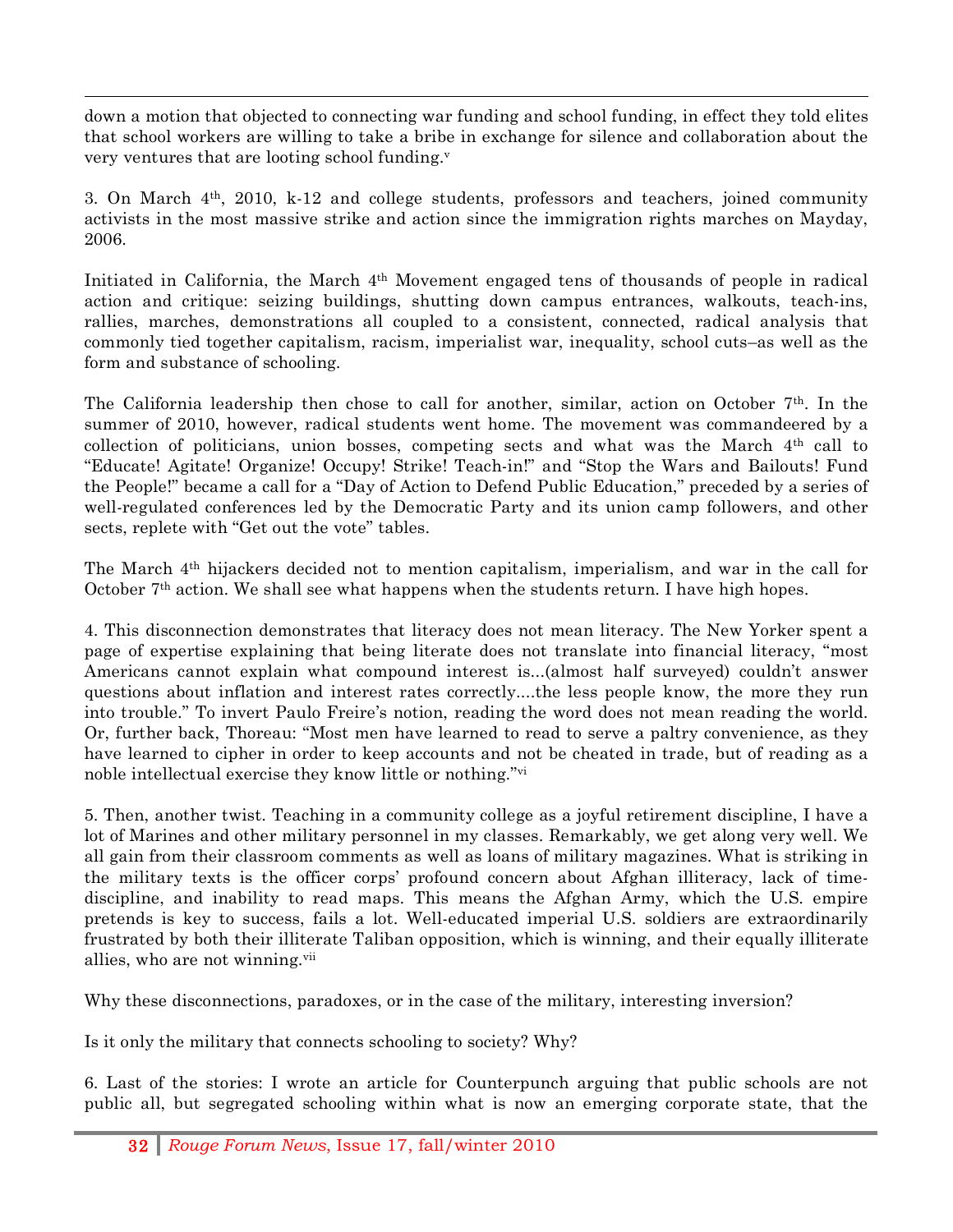education agenda is a war agenda; a class war and empire's war agenda. In the article, I described in detail why it is that the empire is not a democracy, that the schools are capital's schools, not ours, and that the call to "Defend Public Education" is not only to defend a myth, but to defend what is going on in those schools (high-stakes exams, merit pay, etc) and to, worse, empower the corporate state even more. I argued for mass, class-conscious resistance inside a society dedicated to war and exploitation.<sup>viii</sup>

!!!!!!!!!!!!!!!!!!!!!!!!!!!!!!!!!!!!!!!!!!!!!!!!!!!!!!!!!!!!!!!!!!!!!!!!!!!!!!!!!!!!!!!!!!!!!!!!!!!!!!!!!!!!!!!!!!!!!!!!!!!!!!!!!!!!!!!!!!!!!!!!!!!!!!!!!!!!!!!!!!!!!!!!!!!!!!!!!!!!!!!!!!!!!!!!!!!!!!!!!!!!!!!!!!

I got dozens of congratulatory emails. Of those, all but five thanked me for opening their eyes about needing to defend public education and, importantly, their jobs. Gad.

I know reason alone does not change minds, nor does plucking away one veil of mystification pluck away all veils. However, with stories as seduction, let's look through the veil of normalcy that makes it so easy to split school and society. Why does this happen?

Because education, really schooling, has become a divine fetish in a way similar to how Marx describes commodity fetishism, that is, as an icon that masks real social relations, a disguise to obscure the core issues of our times.

What are these issues?

The core issues of our times are the real promise of perpetual war coupled with accelerating colorcoded social and economic inequality met, as noted above, by the potential of mass class conscious activism.

If that is true, what is the role of education, or school, in de-industrialized America?

Schools are the centripetal organizing point of de-industrialized North American life, and much of life elsewhere. Evidence: School workers, not industrialized workers, are by far the most unionized people in the USA, more than 3.5 million union members. School unions are growing, if slowly, while industrial unions collapse, evaporate, because, in part, industry evaporates, and because industrial union leaders abandoned the heart of unionism—the contradictory interests of workers and employers. There are about 56 million kids in US schools. Nearly one-half of the youth in high school today will be draft-eligible in the next seven years.<sup>ix</sup>

School involves far more people than the military–a ratio of, directly, about 49 to 1; more than the tax system; more than welfare–school is the center of many family's lives.

In some instances, school is the only safe and stable place a child has. Kids, community people get food and medical care in schools. This is more true now, indicative of social and economic collapses (the family, homelessness, cruel and punishing welfare programs), the harshest elements reserved for those who arrive with the least, women and children, people of color, with razor sharp precision. I am acutely aware of the pathos of one good teacher providing the only safety, shelter, kindness, and in a few cases, food, that a child gets. That, however, only sharpens my point of the relationship of schools, as central organizing points in a decaying society, to social structures.

How shall we theorize what is now the real centripetal role of school or education today, and what shall we do about it?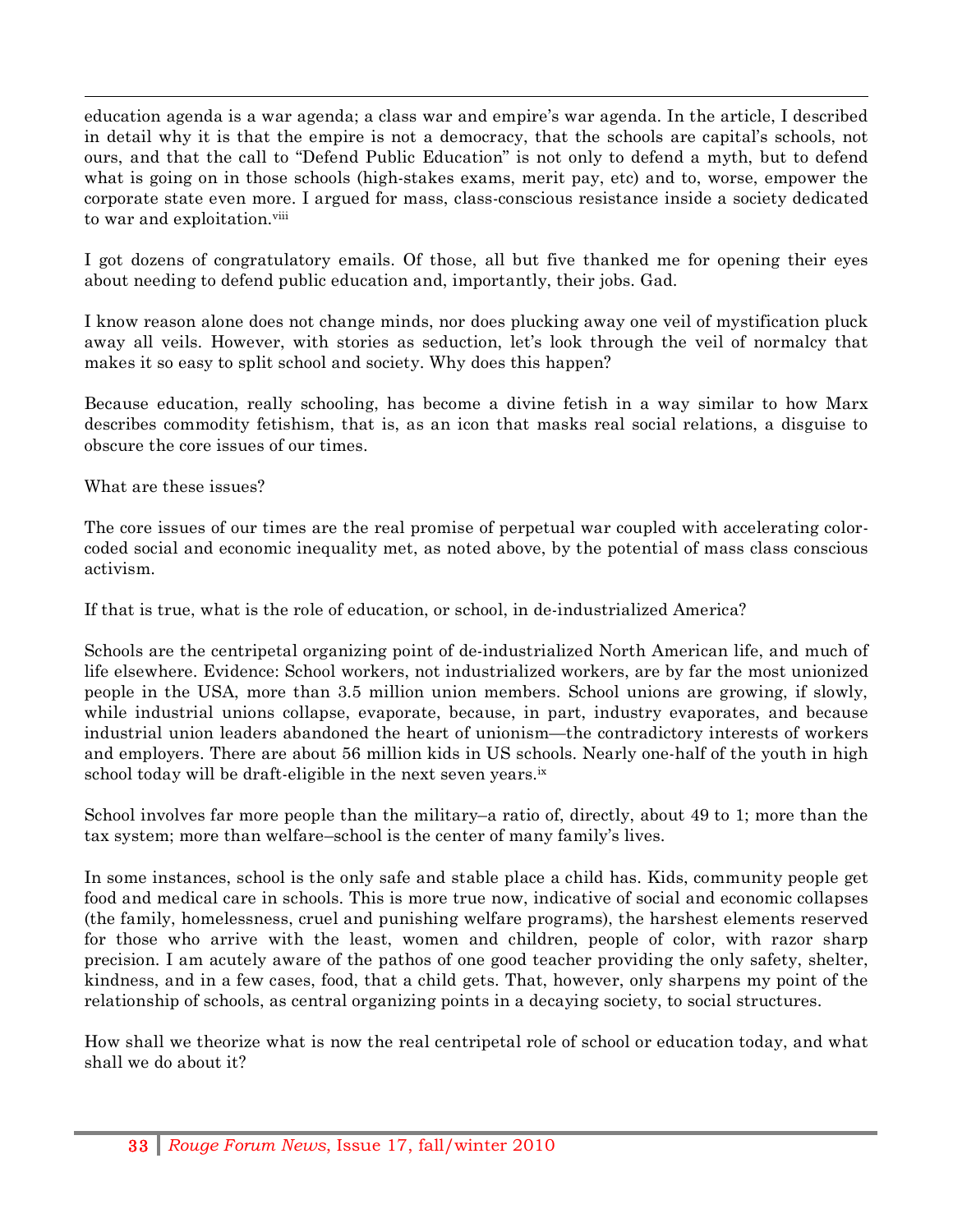As I puzzled about the problems my stories above present, it struck me that to make a metaphorical parallel to Marx's analysis of capital's processes and expanding his take on commodity fetishism might be helpful.

!!!!!!!!!!!!!!!!!!!!!!!!!!!!!!!!!!!!!!!!!!!!!!!!!!!!!!!!!!!!!!!!!!!!!!!!!!!!!!!!!!!!!!!!!!!!!!!!!!!!!!!!!!!!!!!!!!!!!!!!!!!!!!!!!!!!!!!!!!!!!!!!!!!!!!!!!!!!!!!!!!!!!!!!!!!!!!!!!!!!!!!!!!!!!!!!!!!!!!!!!!!!!!!!!!

Consider education (enlightenment, "to lead out") as something people needed to survive for tens of thousands of years. Think of education as a use value, something that has intrinsic value, like labor or a shovel.

Then, think of school as an exchange value, that value which allows education to be commodified through exploitation, as with the exploitation of people or production of shovels for profit.

Over time, producing the shovel (school) as a use value is overwhelmed by producing many shovels for profits: exchange values. What had an intrinsic value, the shovel (education), becomes an exploitative relationship (school).

Education and school, I say, are different, related but related in a contradictory way. Education is one thing–school another. School is akin to a religious icon designed to conceal real, significant, social relations where, for example, what is actually socially constructed (education) purportedly for the common good, is privately appropriated for selfish ends (school).

So, we have this:

| Education | School         |
|-----------|----------------|
| Use Value | Exchange Value |

Education, a use value, exists without school. School, an exchange value, does not exist without debasing or altering education. School creates a pretense of education while, in fact, producing a mystified form of superficial, anti-radical, knowledge in service to a society rooted in war (class war and imperialist war) and exploitation.

There are, assuredly, countervailing forces. Real educators, as well as school workers, teach people important and worthy things in schools, which are, still, more free than most work places. Moreover, the key product of schools is human, not a widget or shovel, coupled with ideas–different from chasing the line in a shovel factory. But at issue is: which side of this contradiction typically, mainly, dominates? I propose that the dominant side in schools is the exchange value side.

For example, take the claim that the No Child Left Behind Act, or now the Race to the Top (RaTT) will create social justice by treating all school children equally. Real educators would see, right off, that the equitable treatment of people set up in inequitable social situations, as with parental income and race, will only create deeper inequality–but most of the debate in school circles accepts the bogus premise and moves on from there–splitting school and society. Even more bizarre, the same people who profit from inequality and exploitation, like Bill Gates, are those who claim they can fashion equality via schooling.

Other examples of schools as commodity fetishes? Let me count the ways.

1. Schools create a simulation of "Public" Education when, in fact, schools are segregated by class and race–serve as organs of the capitalist state. Nevertheless, school workers, many students, and the public, have an idolatrous vision of what school is, confuse it with education–although, again,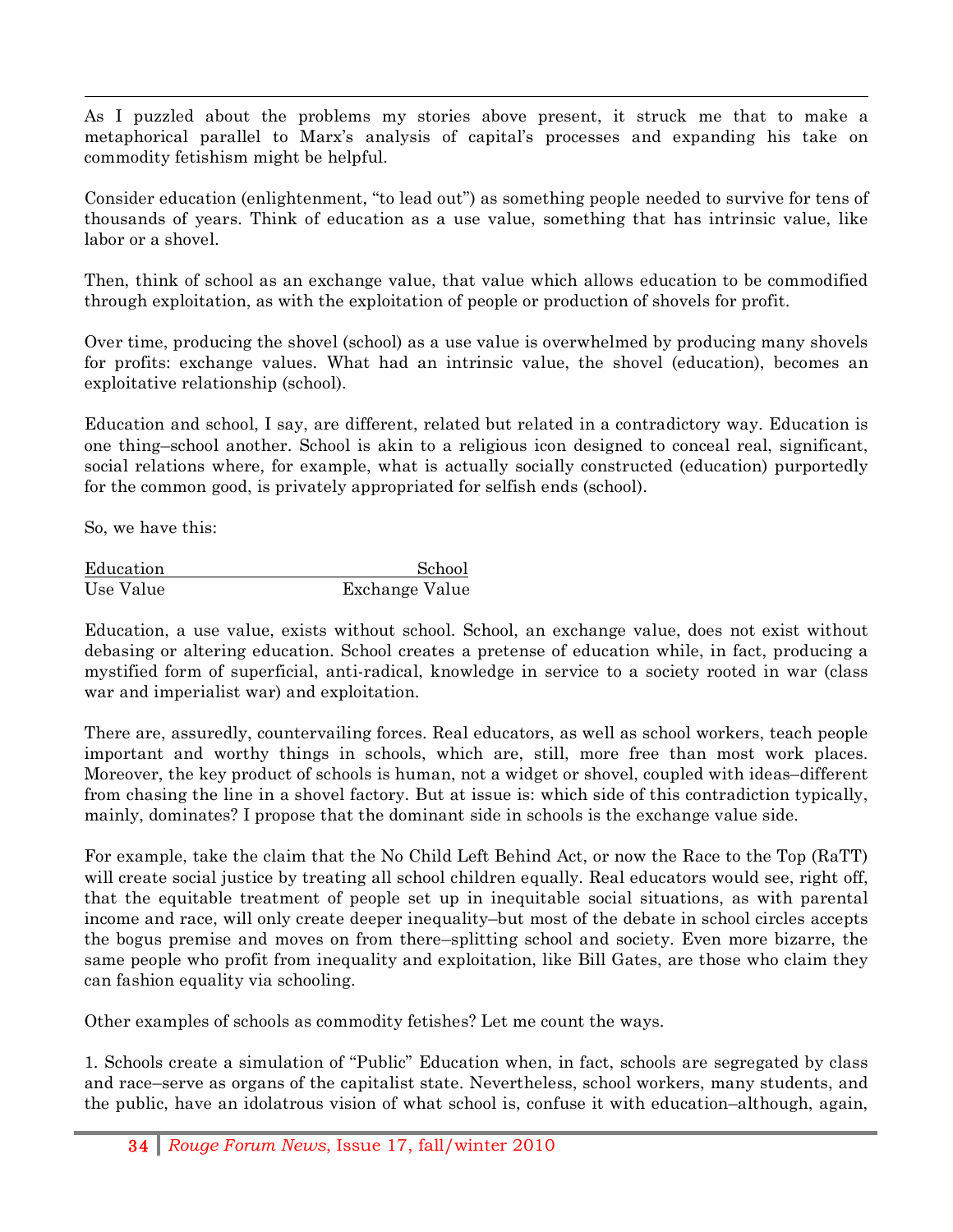education and school are necessarily related. Yes, indeed, it is good to teach people to read, and to radically read to discover why things are as they are–and what to do. But the form of literacy is lost in substantive reality. History, for example, is largely eradicated in school, abolished to the point that historian and political scientist Chalmers Johnson says "Americans cannot connect cause and effect."x

!!!!!!!!!!!!!!!!!!!!!!!!!!!!!!!!!!!!!!!!!!!!!!!!!!!!!!!!!!!!!!!!!!!!!!!!!!!!!!!!!!!!!!!!!!!!!!!!!!!!!!!!!!!!!!!!!!!!!!!!!!!!!!!!!!!!!!!!!!!!!!!!!!!!!!!!!!!!!!!!!!!!!!!!!!!!!!!!!!!!!!!!!!!!!!!!!!!!!!!!!!!!!!!!!!

A gentle fog, however, settled over the difference between education and schooling. Now, most people see them as one in the same. The school industry, following Marx's metaphorical turn into the mystical world, are missions for capitalism and school workers its missionaries. The deeply held idea that there is an "education family," in which all are together in the same boat with all, helps create pacified areas where people become willing, if unwitting, instruments of their own oppression.

2. Behind a haze of school boards, bond issues, votes, etc., schools give the capitalist state, today an armed weapon and executive committee of diverse wings of the ruling classes, a veneer of legitimacy, neutrality (note the bank bailouts, the auto bailouts, the endless wars for empire where children of the poor fight other children of the poor on behalf of the rich in their homelands). It is not to their credit that most teachers unthinkingly see themselves as agents as that government, don't even feel the ambivalence of serving the obvious needs of the children in front of them against the demands of the state (this has not always been so; not everywhere–as with Russian teachers who played important roles in the 1905 and 1917 revolutions–but, sad to say, it has been largely true over time as with German and Japanese fascist volunteer teachers). $x_i$ 

3. Schools seem to be a natural, a-historical, form of human existence when they are utterly unnatural and serve, for example, to strip children of what David Harvey sees as their inherent sense of dialectics.xii

4. As instruments of the demands of the system of capital, schools fashion command over time so successfully that students and teachers internalize that subservience to another's clock.

5. Schools and teachers refashion the next generation of workers and warriors, all reproducing, for the most part, their birth-station in life. Tragically, most of today's students won't do as well as their parents–the arrows of the economy point down, despite the individualist mantra of schooling: "anyone can make it." In this context, schools forge, consistently, specious views of common interest, ideas that say, "we are all in this together" (school spirit, nationalism, corporate/boss loyalty, etc.) when one thing is glaringly true: we are NOT all in this together. Some work. Others profit. Some order. Others obey–or not. Some strategize. Others die. Capital needs workers and warriors who are flexible and technologically adept, but whose hopes are tamped down, who are philosophically unobservant: clever, not wise.

6. It follows that teachers, who are not mainly educators in the sense of making use value, but who are school workers who are both exploited and exploiters, create enormous surplus value–the coming generations of employees and fighters, but as with any worker, to be productive is not a glory, but a misfortune (Marx).xiii

In other words, the more school workers engage in the alienating daily life of schooling, neither controlling the processes (curriculum, textbooks, high-stakes exams) nor products of their work, the less human those teachers become and, from the other angle, the more they enrich those who exploit them–as the path from high stakes standardized exams to merit pay and the loss of tenure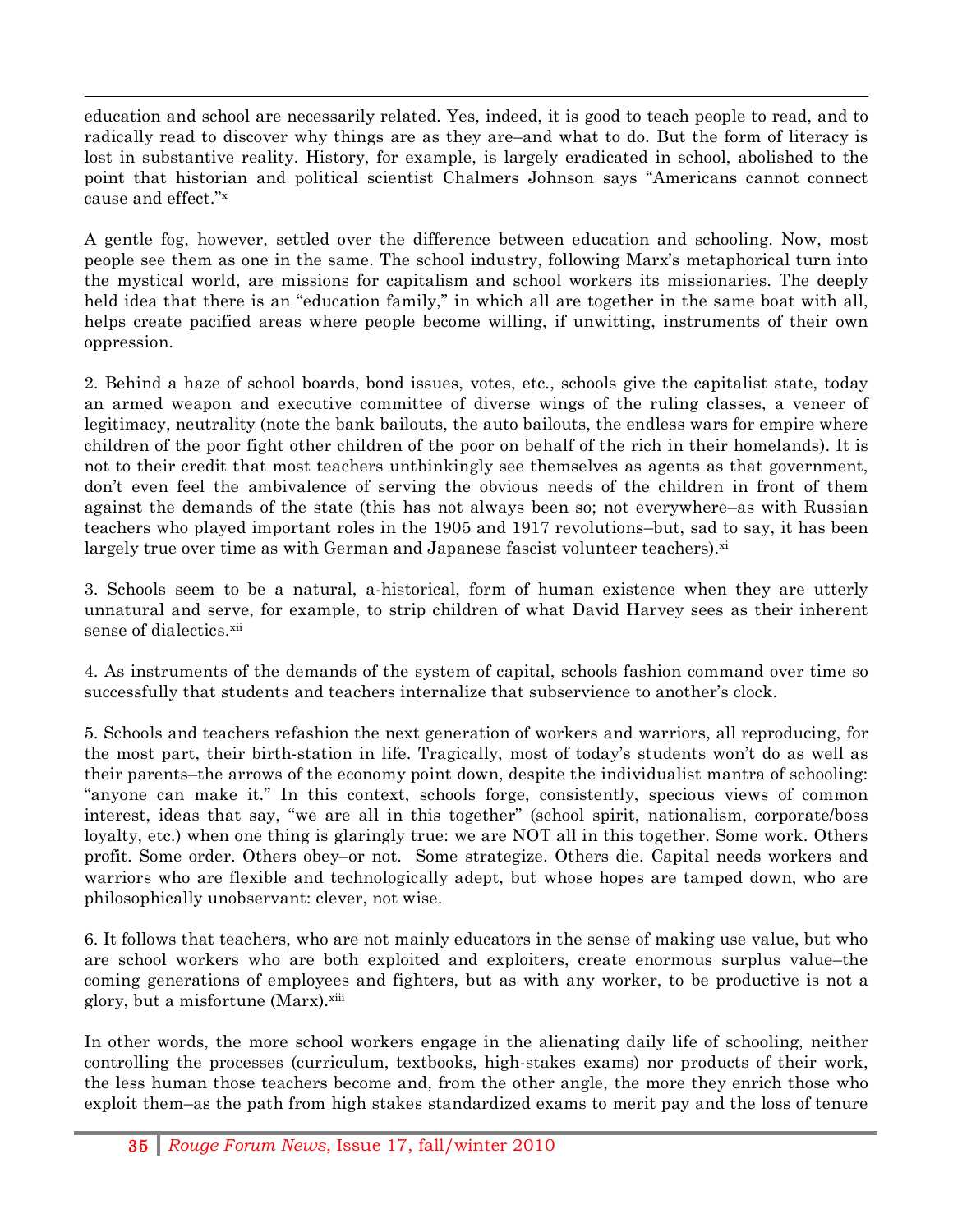easily shows. In addition, the production of results on high-stakes exams split school workers from their best potential allies: students and parents. Students don't have to be taught that test-drilling is drudgery. In fact, in a few districts, some heroic students upended the exams with the slogan "Be a Hero–Take A Zero" and they did it, demonstrating perfect test-taking knowledge; screwing their bosses. Parents, however, have been easily manipulated by administrators and executives, whipsawed against teachers. In Boston, parents are now demanding to be part of the collective bargaining process to guarantee that test scores will be tied to merit pay.<sup>xiv</sup>

!!!!!!!!!!!!!!!!!!!!!!!!!!!!!!!!!!!!!!!!!!!!!!!!!!!!!!!!!!!!!!!!!!!!!!!!!!!!!!!!!!!!!!!!!!!!!!!!!!!!!!!!!!!!!!!!!!!!!!!!!!!!!!!!!!!!!!!!!!!!!!!!!!!!!!!!!!!!!!!!!!!!!!!!!!!!!!!!!!!!!!!!!!!!!!!!!!!!!!!!!!!!!!!!!!

High-stakes exams are but a deep version of the conspicuous kinds of surveillance that plague schools today: security guards, cameras, unrelenting adult supervision. What little of recess remains is overseen by adults who cannot seem to understand that children will organize their own play, creatively.

Surely, some courageous real educators have resisted, fought back in often creative ways, from direct confrontation to circumventing the many powers of hierarchy, keeping their ideals and still teaching. Those educators in the U.S., however, have been far too few. Indeed, I think I can name most of them–out of a 3.5 million person force.

7. Behind the commodity fetish of school, as with any commodity from oil to computers to shovels and laborers, is coercion. Teachers must join the preposterous war of all on all, simply to win jobs, while student truants face arrest, parental penalties, death-by-drop-out, etc. Fear and violence of all forms are counter-critical elements of school's icon.

8. Competition plays a key role, sorting people behind feigned test-fetish science, which is not science, but occultism. That would be shown true in, for example, the relationship of real estate values and student test scores. Market-based competition leads to fraud and corruption. Test cheating is rampant, as is administrative and staff theft from schools. The market-in-schools, then, recreates the society's pyramid structure of inequality.xv

9. Schooling as a fetishist icon de-skills and diminishes, in the main, nearly all concerned, rationalizing and dividing the processes of learning, splitting mental and manual labor, more and more following a factory model where the boss seeks to replace the mind of the worker with the boss' mind–and values too. Labor in schools becomes an alien will and intelligence.xvi

10. Fetishist schooling utilizes technology, not to humanize and make life better, but to defeat labor and focus critical thought on form over substance. The drive for computers and flashy smart boards, for example, ignores the reality that those who have a "why" to learn can work with nearly any "how," no matter what their physical circumstances, especially if the "Why" actually makes sense, can be tested in life.

11. Today, voodoo schooling is as segregated by race and class as at the time of Brown vs. the Board of Education, in the mid-50's, forming five or six levels of capitalist schooling, funded by an unjust tax system, teaching different "facts," using different methods, while the ruling classes send their children to private, super-capitalist, schools which, if one accepts their outlooks and goals, can be seen as authentic education centers for the rich. These are not, truly, public schools.<sup>xvii</sup>

12. In capitalist schools and colleges of education, teaching methods still dominate substantive knowledge, an un-dialectical separation, while under the false flag of social justice, the thousand forms of selfishness that keep capitalism afloat are reinforced every day and opportunism, placing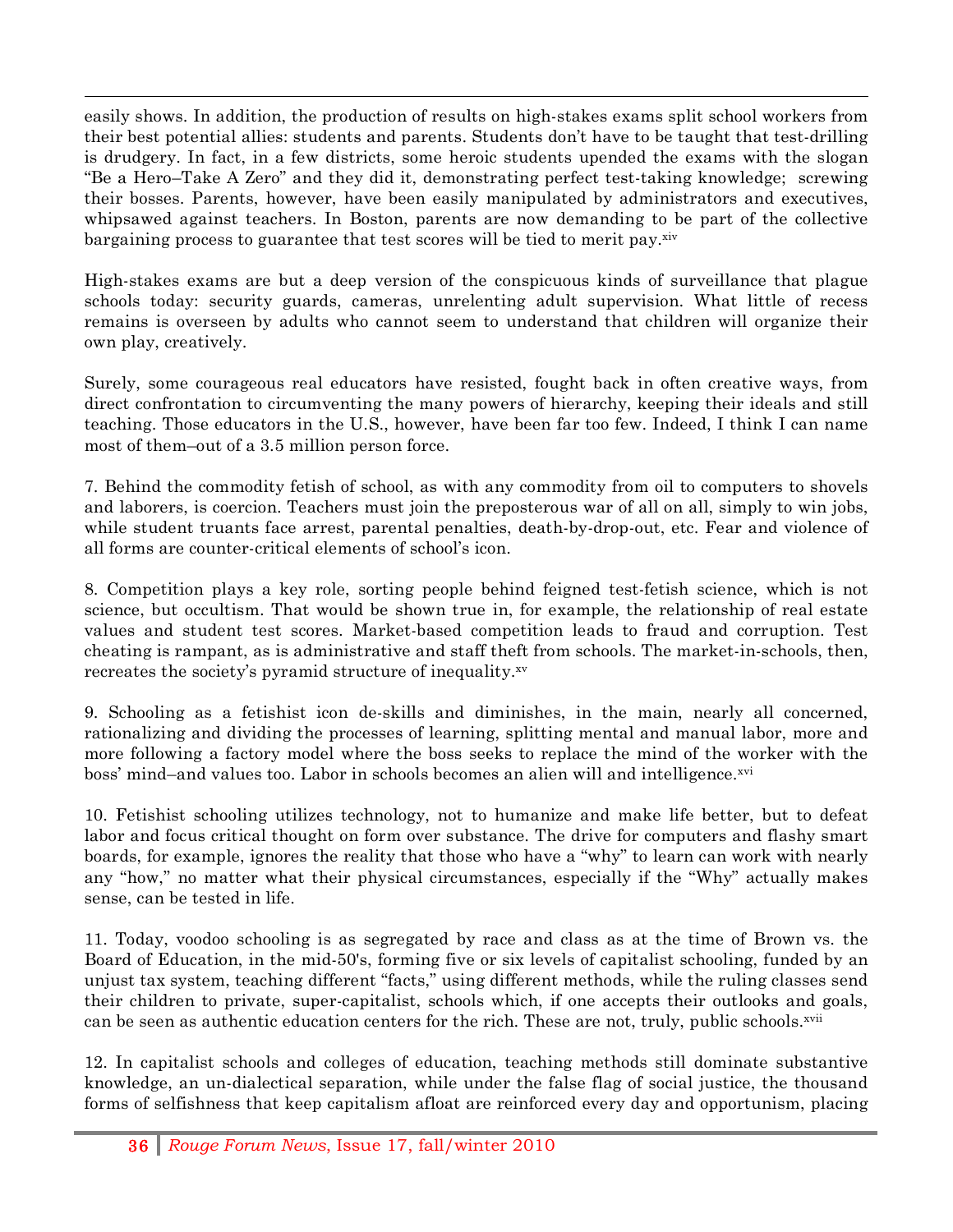the common good second, abounds–glaringly true in, for example, colleges of education where ignorance, cowardice, racism, and opportunism rule the day. Consider the absence of all professors, but notably college of education profs, in the recent massive protests against imperialist wars and educational cuts on March  $4<sup>th</sup>$ , 2010, throughout the US. $^{xviii}$ 

!!!!!!!!!!!!!!!!!!!!!!!!!!!!!!!!!!!!!!!!!!!!!!!!!!!!!!!!!!!!!!!!!!!!!!!!!!!!!!!!!!!!!!!!!!!!!!!!!!!!!!!!!!!!!!!!!!!!!!!!!!!!!!!!!!!!!!!!!!!!!!!!!!!!!!!!!!!!!!!!!!!!!!!!!!!!!!!!!!!!!!!!!!!!!!!!!!!!!!!!!!!!!!!!!!

13. Iconicized schooling pretends to prepare people for the "real world," when, in essence, the most vital issues of human life, labor, rational knowledge, love and sexual pleasure, and the relentless struggle to be free of exploitation and tyranny, are mostly banned; illegal and/or never practiced. Taken apiece: meaty study of labor is illegal in most states as to do it is to study Marx and Marxist social movements. Rational knowledge is banned. How many classroom teachers, or professors for that matter, are willing to say, "people make gods; gods don't make people?" Sexuality must be taught in connection with fear, STD's, pregnancy horrors. Not: it feels good.

Freedom or the critique of tyranny is not there because freedom cannot be practiced and radical criticism is usually an absentee.xix

What results is a daily reproduction of quasi-science (we can get to the moon but cannot erase capital's need for racism as an ideology and profitable practice) and incoherence. The fetish of schooling produces, successfully, students so bored by the tedium of not learning under the guise of learning, that they learn not to like the struggle for knowledge. Students learn to kill their own curiosity and to lie about their own true proficiencies. As bad, they learn to split the word and the deed when students pretend to study and teachers pretend to teach–a daily taxi dance that dulls all on the floor. Students learn indifference, worse than hate, the opposite of love.

14. Schools reify, make normal, the divisions of science and art, history and math, disconnect experience and the intellect.

15. There are, in a secret underworld that nobody but the ruling class and its denizens notice, dangerous, lumpen, school systems, virtual holding pens like much of Detroit, where the children of the permanently stagnant section of the reserve army of the unemployed are located and controlled–or not controlled. These are veritable hothouses for barbarism where teaching and administration is seen, too often, as a job bank for the gatekeepers of this hell, and students are prepared for a life impossible to enter the work force over the long term: cannon fodder, Walmart employees, or prisoners feeding the endless growth of the jail industry.

16. Schools are huge markets (consider the property values, architects, buildings, book suppliers, lawyers, labor costs, busses, etc.). All inside are necessarily commodified. That is how the system works. In California, for example, each student is worth about \$26 a day, based on Average Daily Attendance. Hence, absence is as much a cost factor as a loss of knowledge, indeed more-so. Inversely, Michigan's Education Department fought to extend the school year on the premise that being schooled for more days would make kids smarter, or more to the point, successful on the state test, the MEAP, which at the time was administered by the state's Treasury Department and scored by Standard and Poors. The best laid plan was stymied, however, when the collapsing tourism industry intervened, forcing the start of school back after the long, lucrative, Labor Day holiday.xx

17. Commodified schooling shrouds an immense tax funded babysitting arena serving employers of, often, single parents, employers who dodge the cost of raising the next, oncoming, multiplication of workers.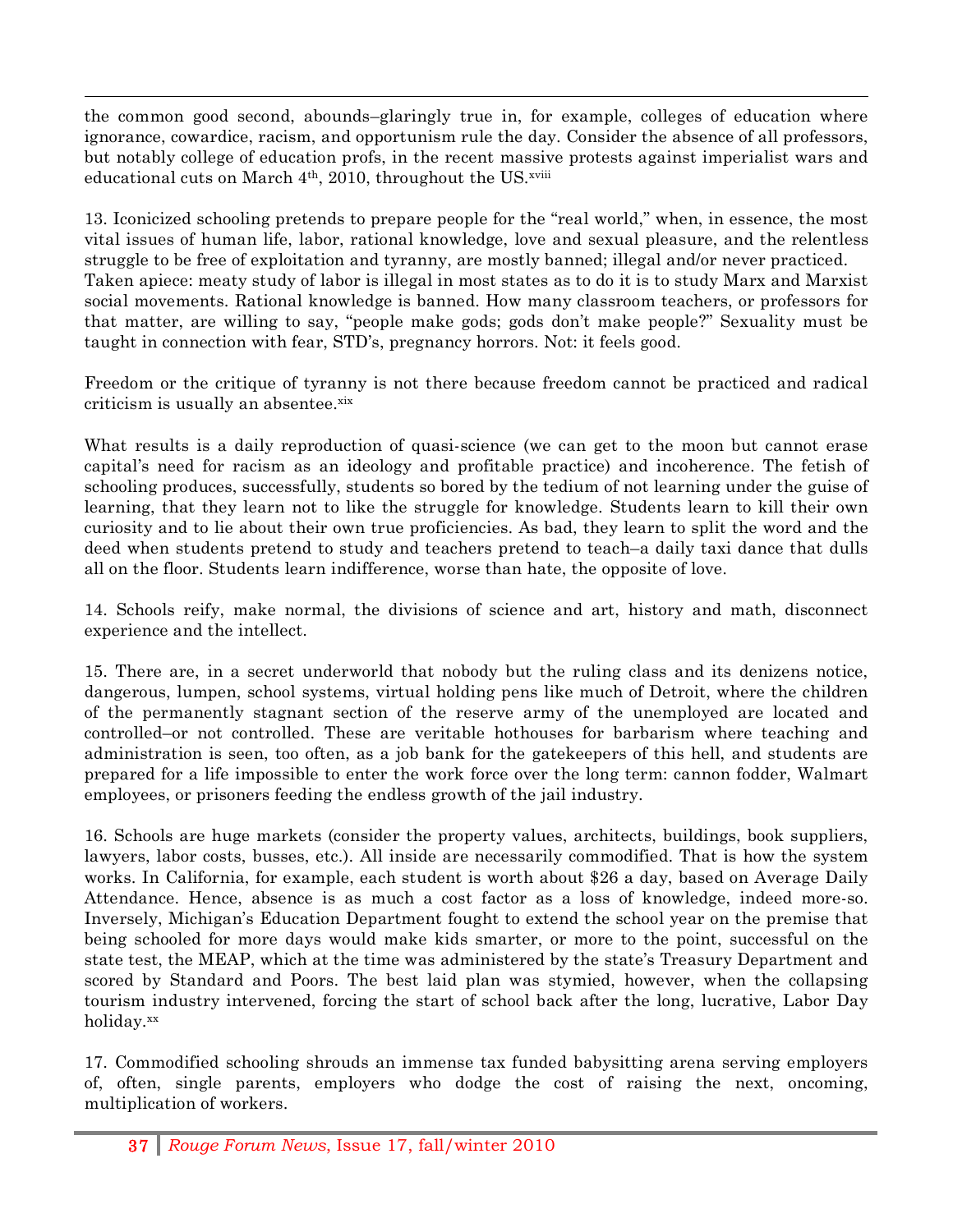18. Inside the market system, schools mirror the contradictory affective/emotional make up of the market. Trust (property law pretending to be the Rule of Law) and Faith (endless growth, accumulation, and expansion) meet greed and fear (panic after panic after panic). Given the test score hoodoo, fear is the prime emotional background of schooling today.

!!!!!!!!!!!!!!!!!!!!!!!!!!!!!!!!!!!!!!!!!!!!!!!!!!!!!!!!!!!!!!!!!!!!!!!!!!!!!!!!!!!!!!!!!!!!!!!!!!!!!!!!!!!!!!!!!!!!!!!!!!!!!!!!!!!!!!!!!!!!!!!!!!!!!!!!!!!!!!!!!!!!!!!!!!!!!!!!!!!!!!!!!!!!!!!!!!!!!!!!!!!!!!!!!!

19. Schools obliterate the reality of capitalism and its relationship to real people. Schools promote the idea that democracy dominates capitalism (bourgeoisie political science enacted in sandbox student councils), when it does not. Iconicized schooling wipes out not only the fact of class warfare, and hatred of tyranny, and, worse still, the history of successful resistance and revolution that connects directly to the daily life of students and real educators.

Despite the fetishist denials of most self-proclaimed Mother Superiors and Cardinals of mainstream education, there is a direct line from the avowedly capitalist economy to schooling is made clear by recent statements from the White House:

Rahm Emanuel: "Schools are a conveyor belt for the economy."

Obama: "Schools are the core of our economic growth."

Or, the appointed (anointed) Paul Vallas, former saboteur of the Chicago school system and now the overseer of the ruins in New Orleans: "I would happily have a teaching force made up of 50% recent grads from prestigious colleges who only commit for a couple of years and 50% of experienced teachers."

20. Iconicized, fetishist, capitalist schooling befogs, denies, ignores, deflects, the emergence of national socialism in the USA, the corporate state–and the relation of that crisis to, for example, demands for a national curriculum, the militarization of schooling, the set up of national service as a siphon for to head off middle class resistance to a draft. That pairs with the true financial and imperial crises in the U.S. and the parallel attacks on teachers' wages, benefits, and tenure– assaulting the last people in the working class who have these benefits. Teachers who bought the icon, however, have for too long accepted the bribe to abuse children behind the NCLB and RaTT, now find themselves without allies in the working class and, again, bamboozled by the latest demagogue, Obama, and his union boss supporters who, themselves, live very well on the empire's bribes.xxi

Working people in the past fought for their children's education. When they got schooling, they resisted as back in the day when unions fought vocational education programs in order to control their own trades. Now, as capital solidified its domination of democracy and schooling, we need to take another look at the resistance.xxii

### **Resistance and the Unionite Fetish With A Dash of Education Resistance Too**

"Nothing can emerge at the end of the process which did not appear as a presupposition and precondition at the beginning. But, on the other hand, everything also has to come out. Thus, if at the end of the process of production, which was begun with the presuppositions of capital, capital appears to have vanished as a formal relation, then this can have taken place only because the invisible threads which draw it through the process have been overlooked."xxiii

21. Schools overcome fethishization when they are met by resistance from within and without. Last March 4<sup>th</sup>, led by notably integrated masses of students, colleges and universities and many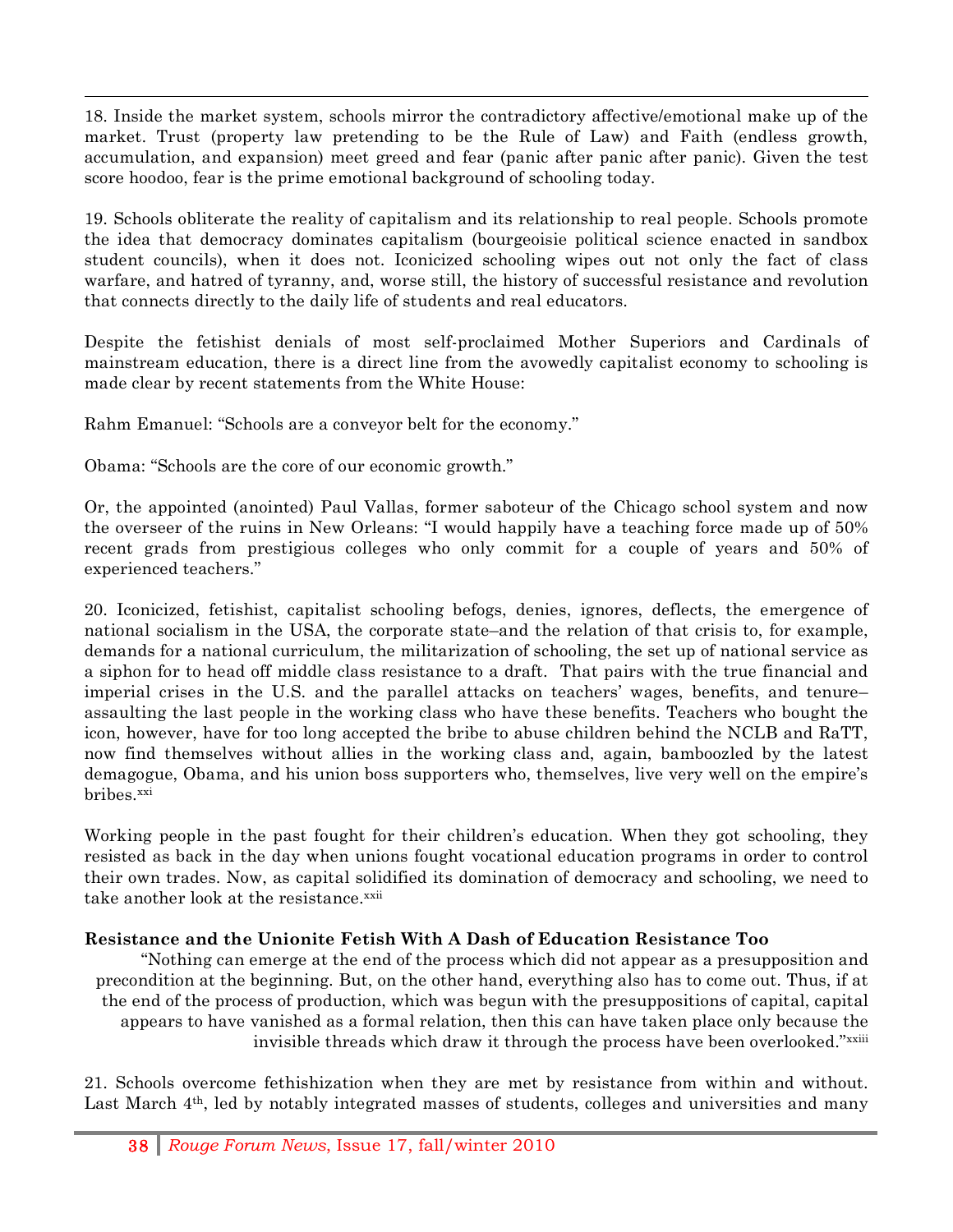k12 schools were shut down by civil strife: walkouts, strikes, demonstrations, teach-ins, and occupations. These actions moving out centrifugally from school-icons into communities, became vast educational centers where people gained and tested knowledge in an atmosphere made free, yet facing down the force, the iron fist, inside the velvet glove of iconicized schooling.

!!!!!!!!!!!!!!!!!!!!!!!!!!!!!!!!!!!!!!!!!!!!!!!!!!!!!!!!!!!!!!!!!!!!!!!!!!!!!!!!!!!!!!!!!!!!!!!!!!!!!!!!!!!!!!!!!!!!!!!!!!!!!!!!!!!!!!!!!!!!!!!!!!!!!!!!!!!!!!!!!!!!!!!!!!!!!!!!!!!!!!!!!!!!!!!!!!!!!!!!!!!!!!!!!!

22. Resistance, however, is sabotaged by the traditional organizations for redress: the school unions, the American Federation of Teachers and the, much larger, National Education Association.

Both unions not only accept the division of labor that schooling fetishizes, but their leaders deny the very reason most people join unions: the contradictory interests of employers and workers.

Instead, the union tops promote what former NEA president Bob Chase called "New Unionism," that is, the unity of government bosses, corporate leaders, and union Quislings, "in the national interest." Denying the reality of class struggle, the union leaders routinely recreate the hierarchies of the education industry in mirror-like fashion, then betray the real interests of their own members, in order to preserve the national good, that is, class rule. In this sense, unions themselves are a form of fetish. Most people believe they, unions, are unions. They are, instead, systems of disunity (dividing people by job, race, industry, etc). Unionism, then, is not unionism, but a fantasy of what might or should be, a la school and education.

23. The two unions, both claiming the mantle of anti-racism, include membership of teachers from a force that is about 90% white: structural racism from the outset. Rather than fight to integrate the teaching force, the unions urge more and more "education" classes, adding on expenses for students, meaning those with the least get shaved out with razor sharp precision–by class and race.xiv

24. The urban AFT allowed big-city education to rot while negotiating one retreat after another, organizing decay, behind the banner that concessions would save jobs when, in fact, concessions are like giving blood to sharks–bosses only want more. Most recently, the Detroit Federation of Teachers, behind AFT president Randi Weingarten, bargained the worst contract in school history, giving up tenure, merit pay, cuts in health benefits, and \$500 per paycheck. $x<sup>v</sup>$ 

Meanwhile, the mostly suburban NEA allowed the AFT to conduct its methodical disintegration but, as the old labor saw, "An injury to one only precedes an injury to all," proved true; NEA members came under the same regimented curricula/high-stakes exams/merit pay, tenure-attack, cyclone that hit AFT years before.

25. Since the mid-1970's, union bosses supported every measure that elites used to regain control of schools, which were, in many cases, out of control. The NEA and AFT bosses today support curricular regimentation, high stakes racist exams, the militarization of schooling, merit pay, and charter schools (a key new source of dues income). In 2009, NEA celebrated the Obama election and the appointment of education-thug Arne Duncan; then in 2010 NEA leaders defended Obama's war agenda (and planned to spend millions on the next election—combined NEA and AFT are top funders of the political class). In 2010, AFT invited billionaire, school privatizer, and convicted monopolist, Bill Gates, to keynote their convention.<sup>xvi</sup>

26. The education unions serve to peddle the wage labor of education workers as a commodity to employers and to guarantee labor peace. In this context, there is a direct trade off: no strikes or job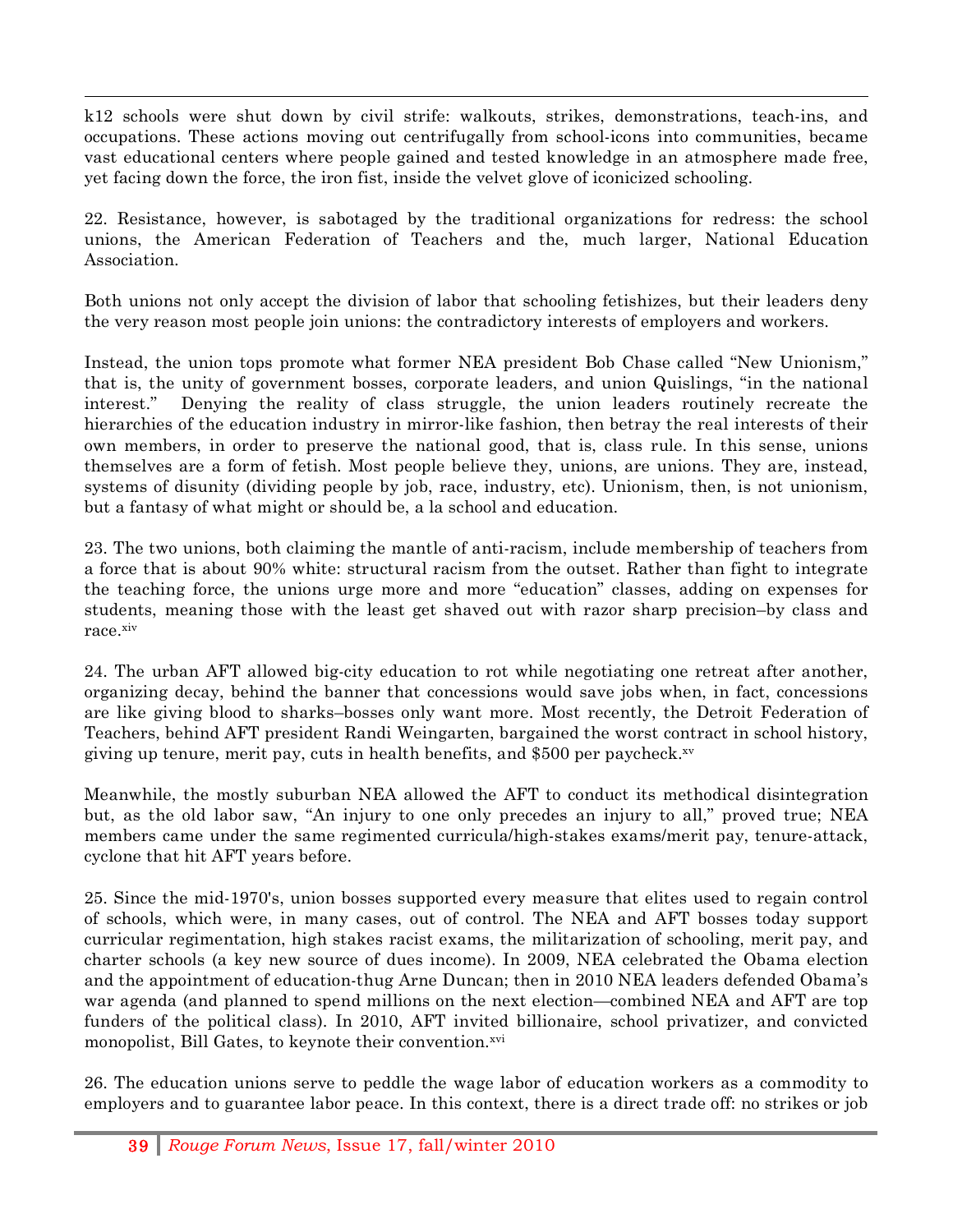actions in exchange for guaranteed dues income, the check-off. That is precisely the historical origin of the agency shop–lost knowledge today. It is also a big reason why union bosses obey court injunctions against job actions; threats to the union's bank account, that is, union staff salaries.

!!!!!!!!!!!!!!!!!!!!!!!!!!!!!!!!!!!!!!!!!!!!!!!!!!!!!!!!!!!!!!!!!!!!!!!!!!!!!!!!!!!!!!!!!!!!!!!!!!!!!!!!!!!!!!!!!!!!!!!!!!!!!!!!!!!!!!!!!!!!!!!!!!!!!!!!!!!!!!!!!!!!!!!!!!!!!!!!!!!!!!!!!!!!!!!!!!!!!!!!!!!!!!!!!!

Unionism's devotion to the bottom line should be abundantly clear. Go to a school union meeting and insist that students, who not only are school workers' best allies but are also positioned to play key leadership roles, have a vote. Then listen to the opposition's bottom line: "They don't pay dues!"xvii

As in schools, market forces encourage not only union hierarchy (jobs for life) but also corruption, especially true in the American Federation of Teachers where a steady stream of leaders, from Washington D.C. to Florida have been jailed for, not only looting the treasury, but child-rape.

27. School unions attack the working class as a whole. The most recent example (May 2009) of this was the support the California Teachers Association and the NEA gave to a series of ballot propositions that would have dramatically raised the taxes of poor and working people while leaving corporations and the rich off the hook, again. NEA and CTA combined spent more than \$12.2 million dollars on the campaigns, and lost overwhelmingly. CTA-NEA demonstrated to poor and working families that organized teachers are enemies–yet those same people are educators' most important allies.

28. These are the empire's unions. Top leaders are fully aware that a significant portion of their sky-high pay is made possible by the empires adventures. NEA and AFT bosses work with a variety of international organizations on behalf of U.S. imperialism. These adventures are frequently deadly as with the AFT's unwavering support for both U.S. nationalism and Israeli Zionism, support for the recent oil wars, and, precisely to the point, work throughout the world with the National Endowment for Democracy, a Central Intelligence Agency front, in wrecking indigenous leftist worker movements. While the AFT has been the spearhead of U.S. imperialism inside the wholly corrupt "labor movement," NEA has also been deeply involved. There is a long history to this, back to World War I and the AFL's support for that horrific war. The theory behind it: US workers will do better if foreign workers do worse.

There is, however, deeper, more profound resistance. Its long term goal is a mass, class conscious movement designed to transcend the system of capital, to retain what may have been good aspects of it (science for example), abolish what was not (wars, racism, sexism, exploitation, etc), and to create a new world where people can be reasonably free, critical, creative, by sharing, each from his or her commitment to each according to need.

The last thing school and union bosses want to see is that mass class conscious movement as it would, at the least, make them irrelevant.

This movement recognizes the need to be inside capital's schools, doing all people can to teach well, keeping their ideals, and learning well as too–in the real tradition of radical, to the root, education, distinct from schooling. This activity goes on in schools throughout the U.S. and needs to be recognized, especially for the courage and sheer perseverance of the true educators and students who do it. This is the starting point of abolishing old-style schooling, retaining what is good about it (like literacy, history, math, art, music, play, etc.) and creating something entirely new in a more equitable and democratic world.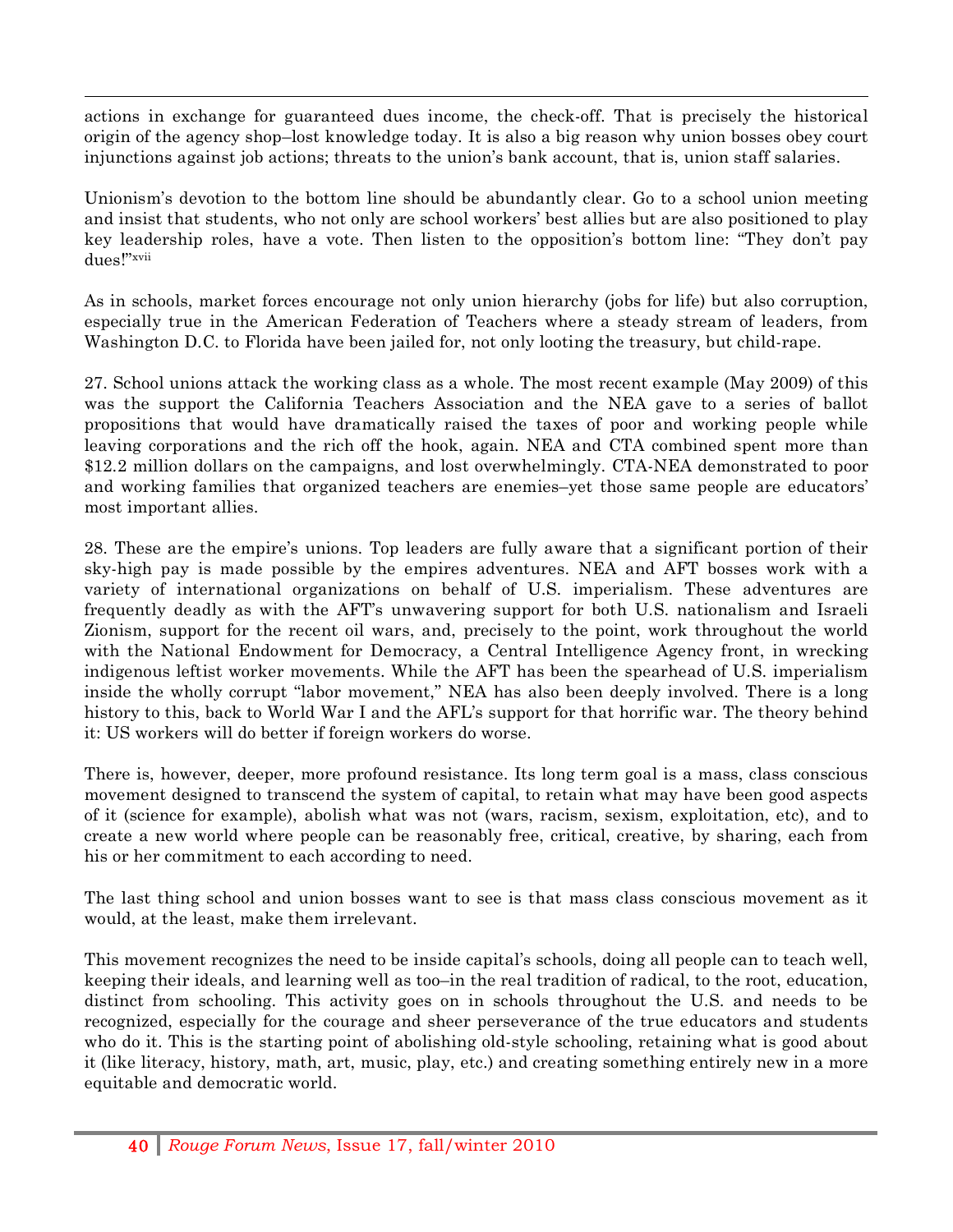!!!!!!!!!!!!!!!!!!!!!!!!!!!!!!!!!!!!!!!!!!!!!!!!!!!!!!!!!!!!!!!!!!!!!!!!!!!!!!!!!!!!!!!!!!!!!!!!!!!!!!!!!!!!!!!!!!!!!!!!!!!!!!!!!!!!!!!!!!!!!!!!!!!!!!!!!!!!!!!!!!!!!!!!!!!!!!!!!!!!!!!!!!!!!!!!!!!!!!!!!!!!!!!!!! That, of course, is revolutionary. Abolishing or hiding the necessity of revolution leaves any movement directionless, without a north star, only recreating capitalism in somewhat new ways.

The point is to not merely grasp the role of commodity fetishism in schools, but to upend the relationship of school and education.

Closed schools when matched by freedom schooling is education as a use value–humanizing, unleashing the creativity of people too long unplugged from the connection of learning and life–the revolutionary spirit may be on the land again!

Will my little stories and allegory to the fetishized world of schooling, vs. education, help those in school and out? I hope.

Up the rebels!

Good luck to us, every one.

### **Notes**

41 *Rouge Forum News*, Issue 17, fall/winter 2010 i Karl Marx, Capital, a Critique of Political Economy, Volume 1, Lawrence Wishart edition, p477. ii Rhee quoted in the Washington Post, 8/19/10 linked here: http://voices.washingtonpost.com/dcschools/ iii The proper quote from Jean Anyon is, "Doing school reform without doing social and economic reform is like washing the air on one side of a screen door; it won't work." iv Rich Gibson, Substance News, May 2010, Against Ravitch. Online at http://www.substancenews.net/articles.php?page=1255&section=Article v Rich Gibson, July 2010, The NEA Representative Assembly: Proof the Education Agenda is a War Agenda, Substance News, online at http://www.substancenews.net/articles.php?page=1526&section=Article and an expanded view http://www.substancenews.net/articles.php?page=1539&section=Article vi James Surowiecki, The New Yorker, August 7, 2010 online at http://www.newyorker.com/talk/financial/2010/07/05/100705ta\_talk\_surowiecki. On Freire, see *Pedagogy of the Oppressed*. Thoreau is from Walden, chapter 3, online at: http://www.eoearth.org/article/Walden:\_Chapter\_03\_(historical) vii The Artillery Journal (April 2010) Going Tribal, Enlisting Afghan Tribes p57. viiiRich Gibson, Counterpunch (September 2010) online at: http://www.counterpunch.org/gibson09072010.html ix 56 million kids: http://www2.ed.gov/about/overview/budget/index.html x Chalmers Johnson (2008) Nemesis. Metropolitan Books, NYC, p278. xi See for example, Russian Teachers and Peasant Revolution, The Politics of Education in 1905, by Scott J. Seregeny, Indiana University Press, 1989. xii David Harvey, A Companion To Marx's Capital, Verso, 2009. P12. xiii Karl Marx, Capital, Volume 1. International Publishers, NYC. P644. xiv Education Action Group (September 9, 2010) "Boston Parents Demand Role in Contract Negotiations" online at: http://eagfdn.org/inthenews.html xv On test cheating, see for example "The Cheat Sheet, Under Pressure, Teachers Tamper With Tests, NY Times, 6-10-10: http://www.nytimes.com/2010/06/11/education/11cheat.html Detroit has long been a focal point of school administrator corruption. Here is one of but a stream of similar pieces: " Former DPS Official Gets 24 Months for Payroll Fraud," Detroit News, 9-10-10: http://www.nytimes.com/2010/06/11/education/11cheat.html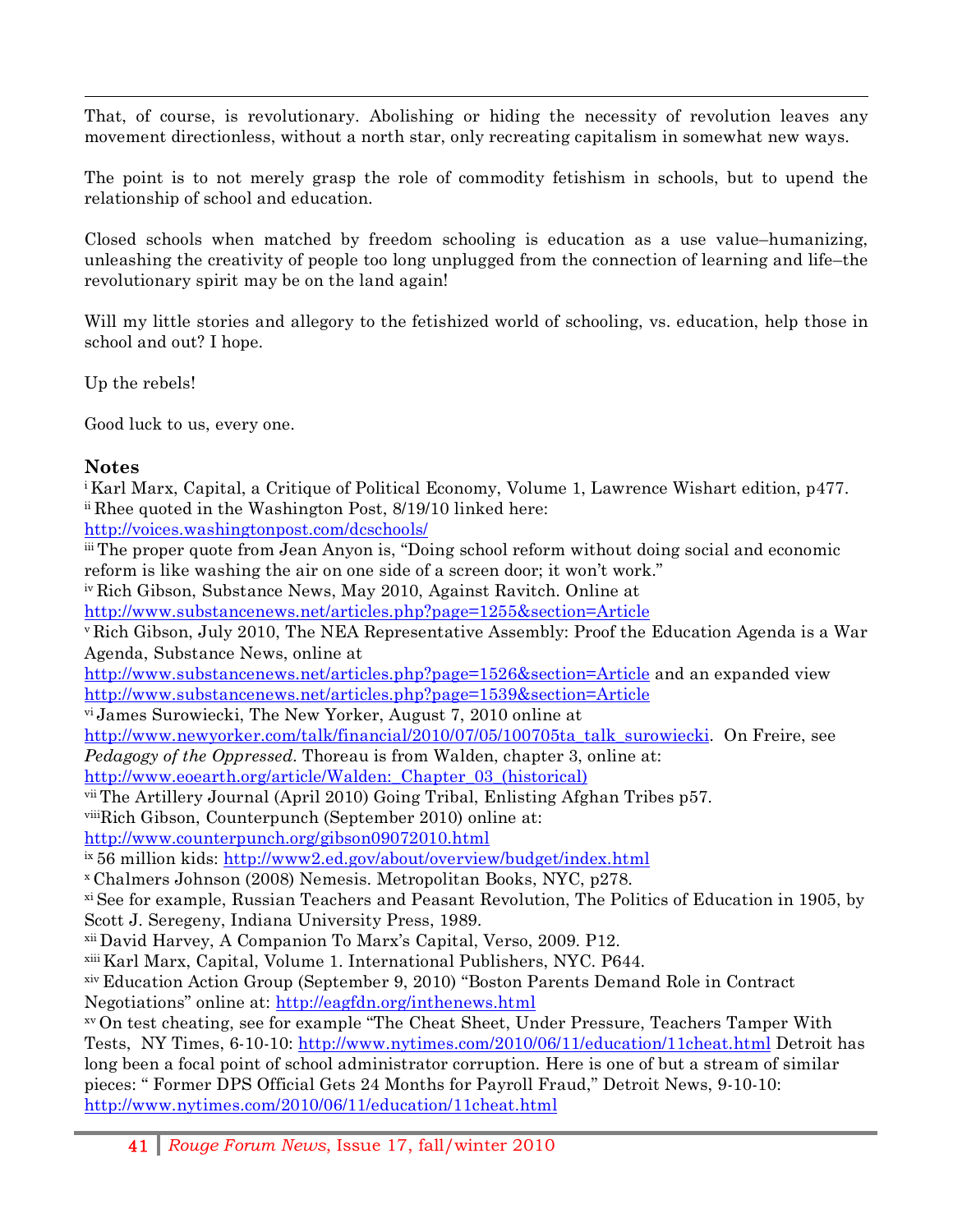xvi It would be correct to say that Taylorist methods infected education for decades, back to the early 1900's (see Callahan, Education and the Cult of Efficiency or F.W. Taylor, Principles of Scientific Management) but to place the current frenzy in historical context means tracking the ruling classes' measures to recapture schooling since the uprisings of the Vietnam era, through Nation At Risk, on to NCLB, and now to the RaTT, each trumping the last.

!!!!!!!!!!!!!!!!!!!!!!!!!!!!!!!!!!!!!!!!!!!!!!!!!!!!!!!!!!!!!!!!!!!!!!!!!!!!!!!!!!!!!!!!!!!!!!!!!!!!!!!!!!!!!!!!!!!!!!!!!!!!!!!!!!!!!!!!!!!!!!!!!!!!!!!!!!!!!!!!!!!!!!!!!!!!!!!!!!!!!!!!!!!!!!!!!!!!!!!!!!!!!!!!!!

xvii Rich Gibson, Rouge Forum Broadside: Why Have School? Education and the Resistance (September 2010) online at http://richgibson.com/WhyHaveSchoolSept%202010.pdf xviii Rich Gibson, Substance News (3-7-10), The March 4th Actions, online at:

http://www.substancenews.net/articles.php?page=1234&section=Article<br>
xix Some teacher do get away with critiquing tyranny, proof that people will resist. Here is one lesson that I hope is helpful as a starting point: http://www.richgibson.com/masterslave.htm xx I am aware of the invasion of schooling conducted by privateers like Bill Gates and Eli Broad. However, privatizing is a second-tier issue. It's difficult to determine the total Gates "contribution" to education year to year as the Foundation's grants are scattered to a long list of recipients. However, the total endowment is about \$33 billion. Then consider just the current education budget, at about \$160 billion (Billion), from the federal government alone. To focus solely on privatization is to, on one hand, give false support to what is capitalist education, not public education, to abandon a critique of the capitalist state and harken back to mythical good old days of public education which never existed and, on the other hand, to follow the path of those who complain bitterly about the mercenaries the US employees around the world, but are willing to ignore the fact that the capitalist state, the corporate state, pays for those mercenaries and to point back to the much more kindly and polite US military's days which never existed either. While I see the working of a corporate state, others who I respect do see privatization as key. Note Susan Ohanian citing Gates' influence on the Common Core Standards as well as Ken Saltman, here: http://www.susanohanian.org/show\_commentaries.php?id=830

xxi On the linkage of financial and imperial crises, see Chalmers Johnson, Dismantling the Empire, Metropolitan Books, 2010. On the notable pay of education union tops (\$686,949 in one year to past National Education President, Reg Weaver) see the US Labor Department site and check the LM2 reports for your own union leadership.

xxii It is tempting to say that workers always wanted public education. There is a contradictory record well outlined in Bowles and Gintis, Schooling in Capitalist America, (1976) Basic Books, NYC. Sad to say, it is very hard to find. See especially Part III.

xxiii Marx, Grundrisse, 1973, Paladin, Suffolk, p93.

xxiv US Department of Education Chart on Racial Make-up of Public School Teachers: http://nces.ed.gov/surveys/sass/tables/state\_2004\_18.asp

xxv Rich Gibson. The Detroit Federation of Teachers Contract–the Worst Ever? Substance News, January 2010 online at http://www.substancenews.net/articles.php?page=1063&section=Article xxvi On the NEA Representative Assembly, 2009, 2010, see Substance News author's summary, Rich Gibson, here: http://www.substancenews.net/authors.php?author=Rich+Gibson+ xxvii The NEA's total budget will be \$357,739,880 in 2010. Combined, NEA and AFT are the top contributors to national political campaigns.

http://www.substancenews.net/articles.php?page=1539&section=Article

*Rich Gibson is an emeritus professor at San Diego State University, a co-founder of the Rouge Forum, and a faculty advisor to the Student March 4th Movement.*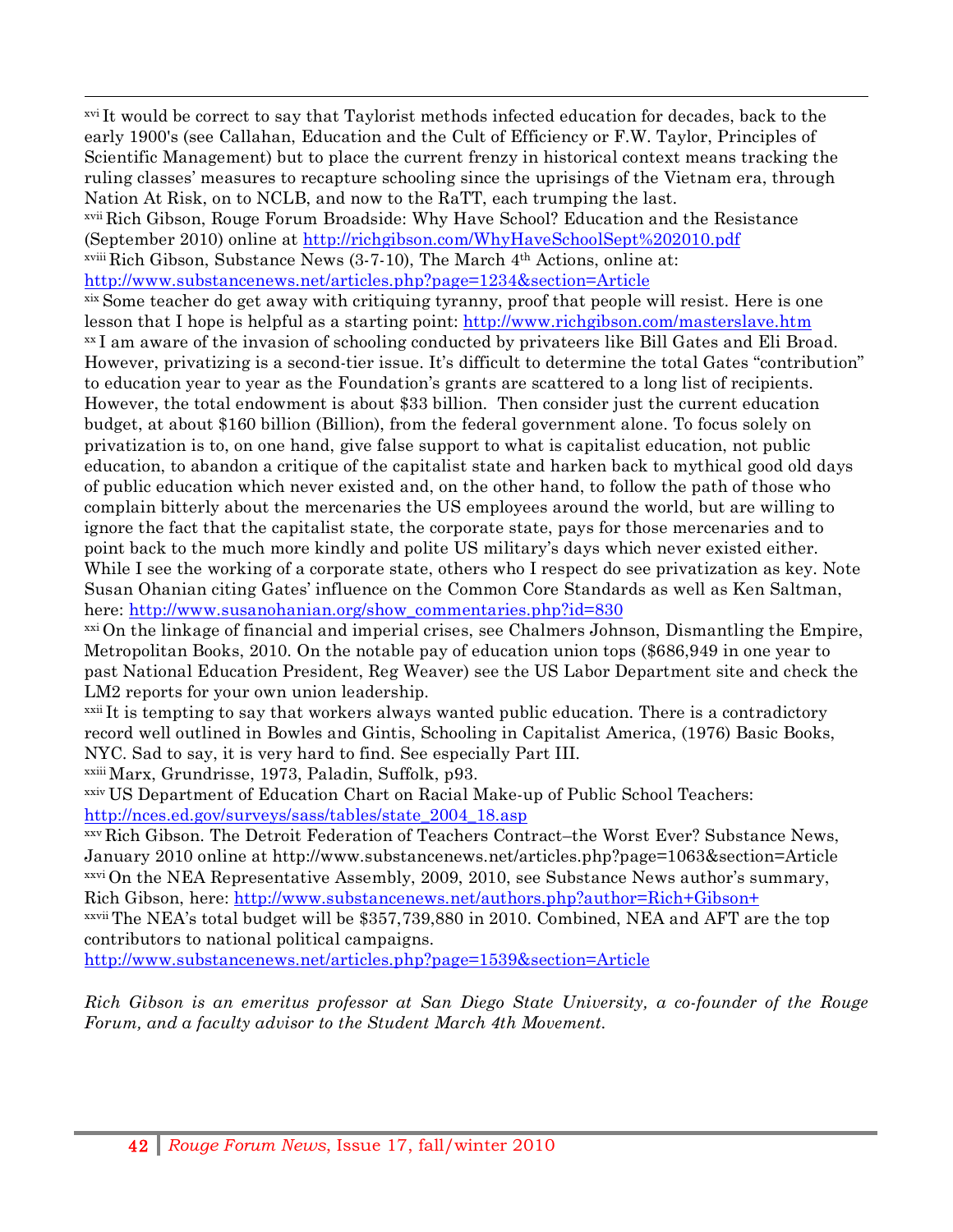# **Use of multicultural children' book and narratives in Teacher Preparation: Unlearning to Learn**

!!!!!!!!!!!!!!!!!!!!!!!!!!!!!!!!!!!!!!!!!!!!!!!!!!!!!!!!!!!!!!!!!!!!!!!!!!!!!!!!!!!!!!!!!!!!!!!!!!!!!!!!!!!!!!!!!!!!!!!!!!!!!!!!!!!!!!!!!!!!!!!!!!!!!!!!!!!!!!!!!!!!!!!!!!!!!!!!!!!!!!!!!!!!!!!!!!!!!!!!!!!!!!!!!!

Blanca Caldas Chumbes

### **Recovering our youthful purity through conscientization:**

The goal of producing independent, lifelong learners requires educators to avoid inflicting damage upon younger learners through banking, and to help deskilled, older learners to reinvest their humanity in the learning process. (Bahruth, 2008, p. A-2-3)

Millions of words have extolled the benefits of multicultural children's literature to teach children. They bring to the table authenticity as historic veracity to demonstrate that multiculturalism should not be seen as Halloween (Seto, 2003). Multicultural children's narrative has "the unique ability to present simple plot lines and bipolar opposites of heroes and villains" (English, 2000, p. 15), which does not refer to characters only since a feeling or a situation can easily be antagonistic. As Collie & Slater (1987) state, children's literature creates an atmosphere that enables students to be personally involved in the story, thus increasing interest in a positive way. If literature is chosen carefully, it is not only meaningful and pleasing to read but it also an effective source of cultural knowledge with a lasting effect since "emotion is the engine of the intellect" (Graves, 2002, p. 41). Multicultural children's books give(s) each of us "a place to stand in our own small community" since "everyone has a story to tell (Graves, 2002, p. 17) and such narratives "can bring home points in ways that more abstract ways of presenting cannot" (Apple, 2008, p 241).

Multicultural children's books have also been used outside their intended target population. EFL and ESL teachers have been using them to emphasize non-threatening and friendly presentations of language in rich contexts. Laina Ho (2000) used her experience teaching English as a foreign language in China to analyze the incorporation of children's literature in the curricula for adult education and suggests the relevance of its use in classrooms. Though Ho was interested in grammatical and lexical analysis, she was surprised to discover how EFL students reacted to Geraldine McCaughrean's story *The Plate: a question of values* (1988), a story that questions the political unrest the students themselves recognized in the story treated as a metaphor:

This story symbolizes the spirit of freedom from authoritarianism … coming from a country with centuries of historic turmoil, my students were able to comment on the allegorical reference to human rights and freedom from a simple story like "The Plate," taking the flight for freedom as a symbol for the fight of individual rights and democracy – a view that I had never considered before, having read it as a typical children's story with the usual happy ending. (p. 264-265**)**

Ho's point is that multicultural children's books have a transformative quality in higher education, especially to Teacher Education. The importance of multiculturalism in education plays a fundamental part in the formation of human beings. The use of multicultural children's books affords the participants in the classrooms at the university level to unlearn the biases society has planted in each individual's heads throughout history; therefore, providing future teachers the opportunity to educate a generation of citizens who are able to name the issues which contribute to the marginalization of minorities, eliminate biases and misconceptions and empower them to contribute to the transformation of society into a more just, egalitarian and empathic one.

One of the arguments against the implementation of multicultural children's books is also found in Ho's article, which states the initial reticence of her EFL student feeling towards this kind of books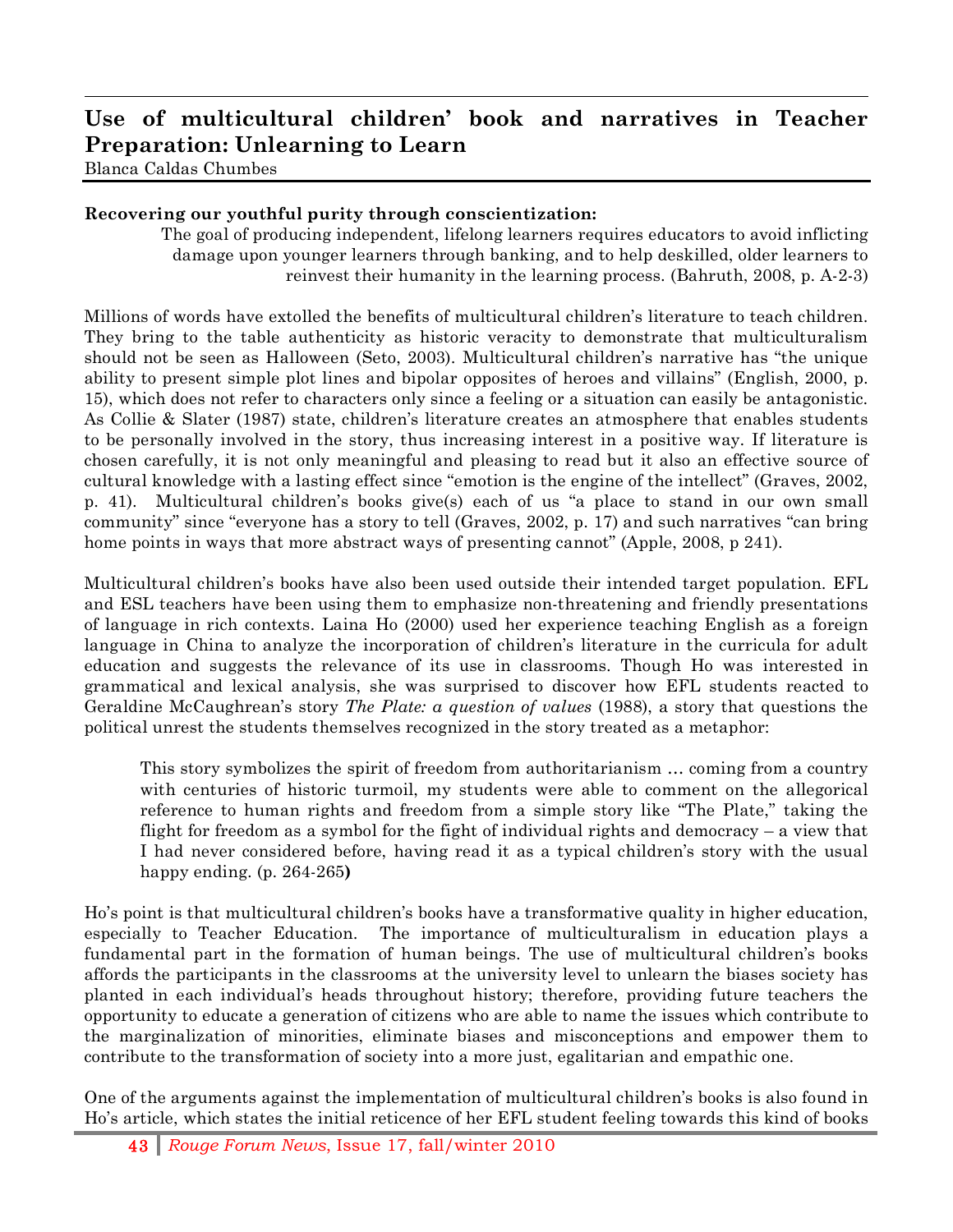at first. English (2000) claims the reason behind the unwillingness of educators in adult education to integrate multicultural children's books in class is that their presence lacks a basis in adult education theory. Knowles (1989) debunks this idea by citing the study on andragogy, which states adults learning is based on significant experience **(**Dewey, 1938) for the development of the self. It is also important to highlight the role authors of multicultural literature play in this so much needed transformative multicultural movement. It is time to be aware of the ways so-called multicultural children's literature reinforces the same bias authors try to expose, no matter the good intentions of some authors to take issues lightly nor the need to cater for and take advantage of a new market of less critical teachers who are contented with "nice" trade books. However, in the end what matters the most is how well prepared teachers are to raise multicultural issues and how deep they go when facilitating free exploration in the classroom.

!!!!!!!!!!!!!!!!!!!!!!!!!!!!!!!!!!!!!!!!!!!!!!!!!!!!!!!!!!!!!!!!!!!!!!!!!!!!!!!!!!!!!!!!!!!!!!!!!!!!!!!!!!!!!!!!!!!!!!!!!!!!!!!!!!!!!!!!!!!!!!!!!!!!!!!!!!!!!!!!!!!!!!!!!!!!!!!!!!!!!!!!!!!!!!!!!!!!!!!!!!!!!!!!!!

### **Multicultural teachers as advocates**

The struggle is inner: chicano, indio, American Indian, mojado, mexicano, immigrant latino, anglo poor, working class anglo, populated by the same people. The struggle has always been inner, and is played out in the outer terrains. Awareness of our situation must come before other changes, which in turn come before changes in society. Nothing happens in the "real world" unless it first happens in the images in our heads." (Anzaldua, 1987, p. 87)

Future teachers who have not embraced and understood the transformational power of multiculturalism have not become active advocates and are likely to perpetuate the same ideology that has created the gap between "us" and "them," excluding "them" from having a voice and preventing "them" from reaping the same benefits and enjoying the liberties of "us" (often the white christian heterosexual male). What is the value of a teacher who uses multicultural children's books with his or her first graders as if each topic was part of a "nice" diorama or a visit to a Madame Tussauds museum, just to move on to the next sculpture and pat his or her back for the good job? The use of multicultural children's books in higher education is an invitation to search for one's own biases, be conscious of the socializing mechanisms that ingrained them in one's set of beliefs— which could result in the initial acknowledgement of one's participation and/or encouragement discriminatory and prejudiced behavior. By critically analyzing one's biases, students are given the chance to eradicate them little by little from the everyday life, recognizing the moral responsibility of denouncing such behavior and the institutions that support it since "it is a waste of time hating a mirror or its reflection instead of stopping the hand that makes glass with distortions**"** (Lorde, 1992, p. 85).

However, it is necessary to make sure the use of multicultural children's books does not lose its critical edge and becomes part of the decorations of an innocuous multicultural education, which unfortunately is the case when used at schools and universities by teachers and professors who are unaware of its power or lack of the criticality to promote transformative education. It is also important to highlight the role authors of multicultural literature play in this so much needed transformative multicultural movement. It is time to be aware of the ways so-called multicultural children's literature reinforces the same bias authors try to expose, no matter the good intentions of some authors to take issues lightly nor the need to cater for and take advantage of a new market of less critical teachers who are contented with "nice" trade books. The paradigm shift to critical postmodernist multiculturalism (Schwartz, 1995) means the inclusion of multicultural experiences, which in a college classroom could be translated into a variety of activities inside and/or outside the classroom, such as journals, portfolios, partnership projects and so on. The "exotization" of the "other" which perpetuates the constant comparison between "we" and "they" must be avoided since it creates rejection and more prejudice (Urrieta & Quach, 2000), objectives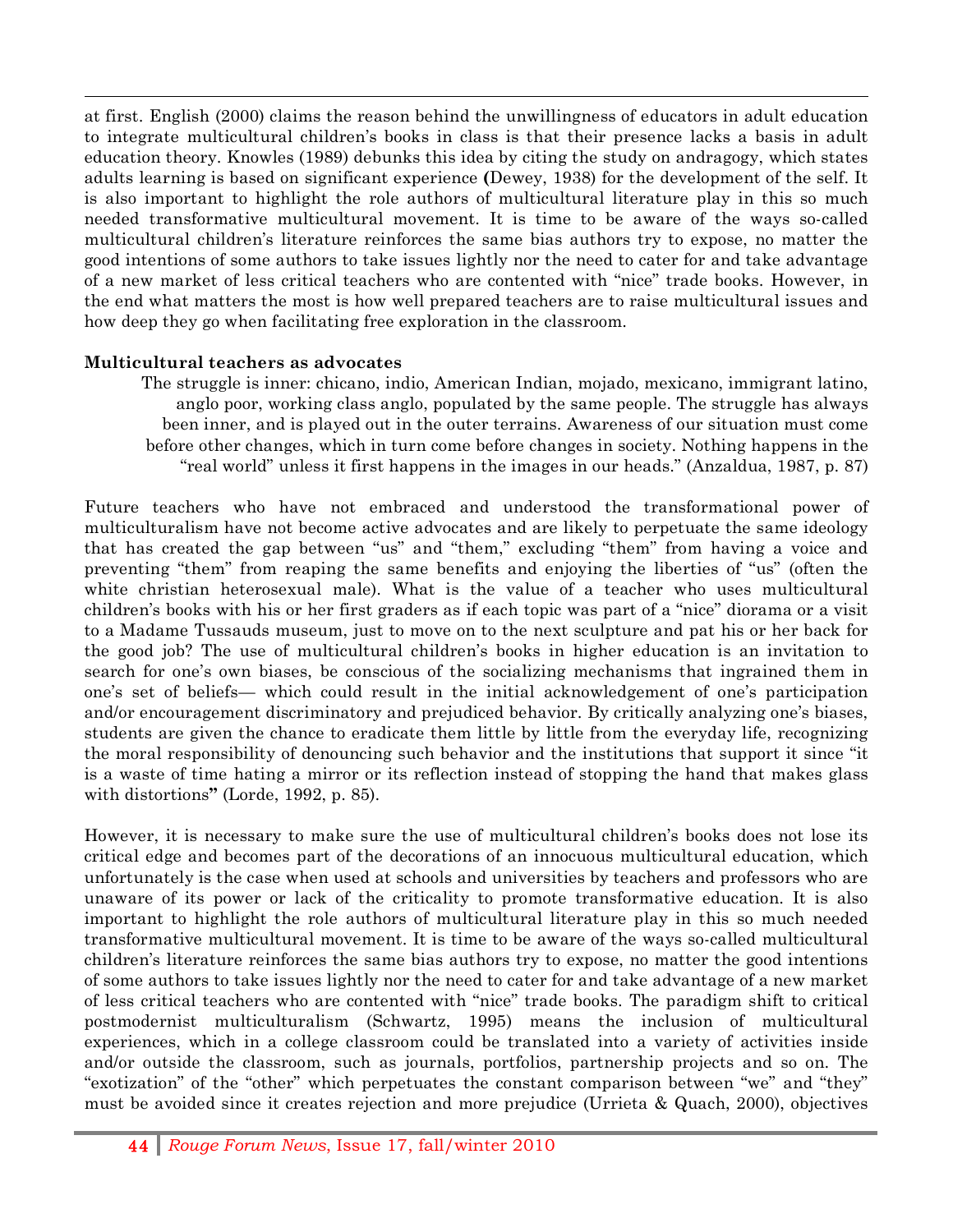which differ from the postmodernist perspective. The objective of a postmodernist approach to multiculturalism is social transformation without which it is "just another form of accommodation to the larger social order" (Estrada & McLaren, 1993, p. 31) no matter the intentions of some to make things better (Apple, 2008, p. 244).

!!!!!!!!!!!!!!!!!!!!!!!!!!!!!!!!!!!!!!!!!!!!!!!!!!!!!!!!!!!!!!!!!!!!!!!!!!!!!!!!!!!!!!!!!!!!!!!!!!!!!!!!!!!!!!!!!!!!!!!!!!!!!!!!!!!!!!!!!!!!!!!!!!!!!!!!!!!!!!!!!!!!!!!!!!!!!!!!!!!!!!!!!!!!!!!!!!!!!!!!!!!!!!!!!!

The inclusion of critical postmodern multiculturalism must be made by means of a nonthreatening environment where topics about diversity are addressed critically, something that is achieved by using multicultural children's books. Without these requisites social awareness about cultural diversity is unlikely to occur (Bahruth & Steiner, 1998). We need to bear in mind that "for older learners who have been heavily schooled and damaged by false representation of how human beings come to know and understand the world around them, humanizing education must deliberately make the effort to include the subjectivities of learners in the process." (Bahruth, 2008, P. A-2-3). The key to learning starts in waking up the dormant feelings adults are trained to dismiss by trying to be objective. Objectivity in issues that include all kinds of "isms" cripples students by not letting them relate to issues faced by people who share the same feelings but are not part of the mainstream culture. Multicultural children's books create the connection between the writer's take on situations faced by minority groups and the reader's subjectivity. As Freire stated:

There are teachers who ask the students not to illuminate the intimacy of the book, the soul of the text… They often ask students to describe a second object, society itself. The students are only to describe what they see in society, and nothing more… (not) even think to change reality. (Freire & Shor, 1987 p. 12)

English (2000) claims authors of multicultural children's books usually write them as a catharsis in order to finally understand themselves and find the relationship of the chosen issue and their own personal history, therefore, allowing the reader to go through the same process of discovery of his or her own personal history by relating to these stories depicted first, and then, enabling the audience to jump to the larger issues derived from such stories. Paraphrasing Michael Apple (2008, P. 241) multicultural children's books and narratives make the stories "out there" in its complexity and controversy "right here" at a more personal level. This connection can be made by using multicultural children's books as "counterstorytelling" (Delgado, 1989) as a way to introduce the silent voices to challenge the mainstream version. Storytelling is a springboard for critical thinking, cultural awareness, analysis, problem solving and using the right words to name issues without fear. As Solorzano & Delgado Bernal (2001) highlight:

- a- They can build community among those at the margins of society by putting a human and familiar face to educational theory and practice
- b- They can challenge the perceived wisdom of those at society's center
- c- They can open new windows into the reality of those at the margins of society by showing the possibilities beyond the ones they live ad to show that they are not alone in their position
- d- They can teach others that by combining elements from both the story and the current reality, one can construct another world that is richer than either the story or the reality alone
- e- They can provide a context to understand and transform established beliefs (p. 327-328)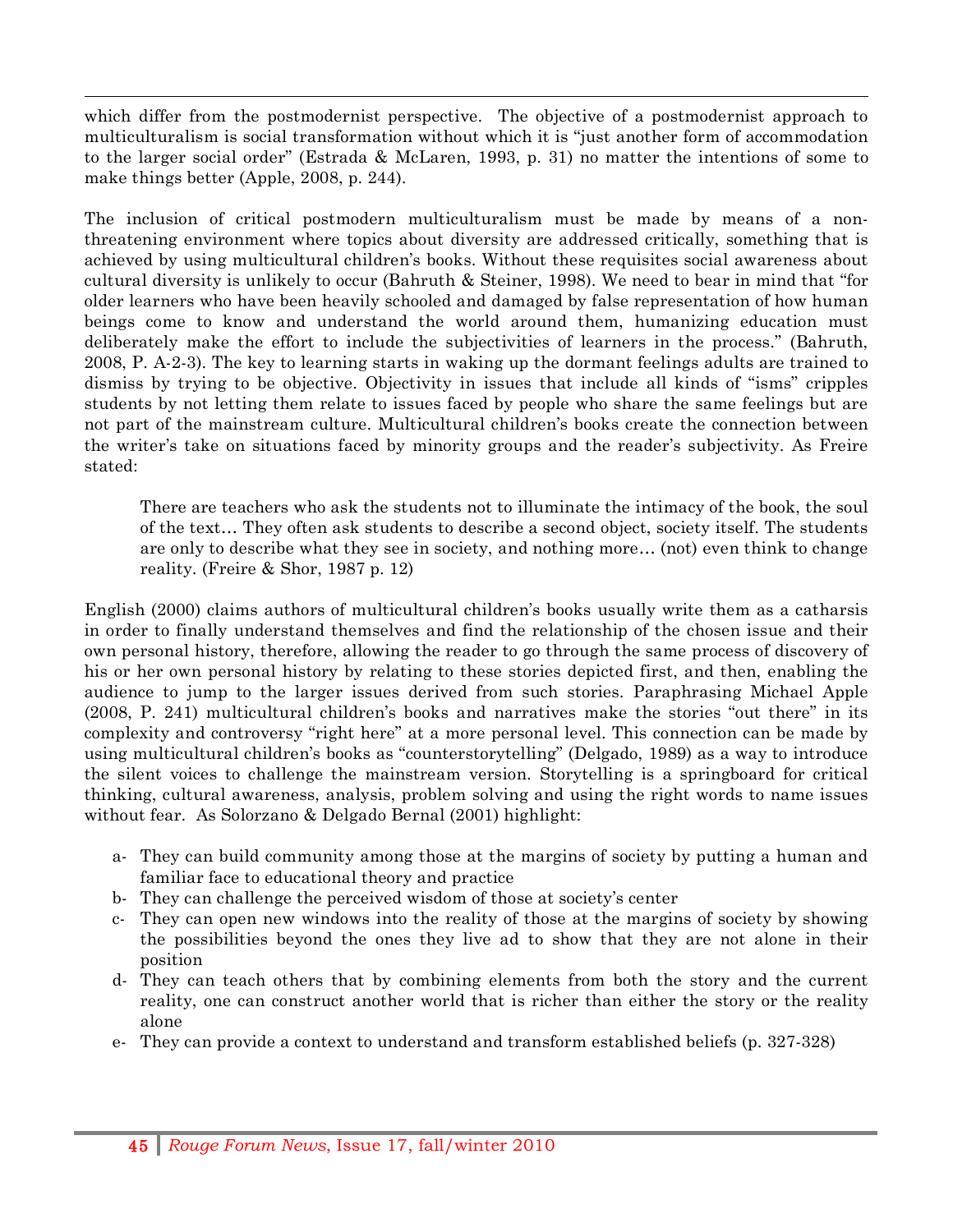### **Cultural diversity classes: Multicultural awareness has to start first in the educator**

!!!!!!!!!!!!!!!!!!!!!!!!!!!!!!!!!!!!!!!!!!!!!!!!!!!!!!!!!!!!!!!!!!!!!!!!!!!!!!!!!!!!!!!!!!!!!!!!!!!!!!!!!!!!!!!!!!!!!!!!!!!!!!!!!!!!!!!!!!!!!!!!!!!!!!!!!!!!!!!!!!!!!!!!!!!!!!!!!!!!!!!!!!!!!!!!!!!!!!!!!!!!!!!!!!

Universities and colleges may be the last opportunity to provide a space for the development of social consciousness in future teachers. Erickson (1946) stated the best times to create a personal an social identity is during late adolescence and early adulthood, which involves "a persistent sameness within oneself and a persistent sharing with others," and the formation of a philosophy of life. Social consciousness is crucial and necessary for aspiring young educators before they become responsible for children, by means of challenging their biases and stretching their points of view. Magalhaes and Perreault (2004) problematize the lack of interest in critical social awareness in teacher preparation, and the need for a screening process that localizes students incapable of being in charge of a culturally diverse class and of addressing the importance of dealing with multiculturalism and diversity critically during core classes at university. Magalhaes and Perreault conclude certifying such students would certainly be detrimental and harmful for children and would avoid reaching the goal of breaking off from a legacy of inequality and discrimination.

However, the lack of interest in multicultural issues is not exclusive to future teachers but within the institutions. It is impossible to advocate for diversity if the institutions "implement" it by merely "offer(ing) new courses on diversity, hir(ing) a few faculty of color, assign(ing) these faculty to cover committee assignments, work(ing) with students of color, serv(ing) as role models and offer(ing) helpful suggestions on how to be a more user-friendly institution to all students, including the ones of color" (Brayboy, 2003, p. 73) without a foundational change in itself. The responsibility for multiculturalism in undergraduate classes cannot rely solely in the hands of the 'faculty of color." Doing otherwise would perpetuate the status quo since white faculty must share the load of being leaders in multiculturalism together with becoming better scholars and better teachers. Fritschler and Smith (2009) discuss the trend to hire "safe" candidates in higher education since, despite universities seeming to be populated by liberal and leftist faculty members, institutions prefer conventional faculty who tend to be cautious and afraid of negative feedback from students because of having challenged them "too much". This is detrimental to both professors and students: for the former because of the lack of freedom to raise diversity awareness in depth due to the fear of being too political and not being able to obtain tenure and promotion, for the latter because of the anti-intellectual climate the lack of progressive multicultural professors would create, especially in white institutions.

University professors must undergo the same unlearning process in order to guide future teachers to respect, embrace and advocate for diversity equality, which unfortunately is not often the case. In a study Maruyama et al (2000) concluded that in spite of being aware of the crucial role of diversity in higher education, many professors are unwilling to adjust their praxis in class for its inclusion. What is more, only 1/3 of the 1500 professors surveyed included diversity issues in their classes. In another research among several universities in the USA about the importance placed on diversity in teacher preparation programs, Jennings (2007) concluded that the student discomfort and disinterest in being exposed to a discourse based on diversity is directly proportional to the same attitudes in the faculty, whose knowledge of the topic also play a major role in the attitudes of future teachers. Jennings describes how several universities neglect certain topics on multiculturalism—such as gender and sexual orientation— suggesting that the faculty interviewed find these topics too controversial and less relevant than race, which is the principal issue addressed in class. The exclusion of the aforementioned multicultural topics reinforces a modern paradigm of multiculturalism, which basically resides merely on race, thus forgetting to focus on other aspects of multiculturalism, (Schwartz, 1995) without giving these issues a place for critical discussion and action. "Multiethnic children's literature is children's literature for and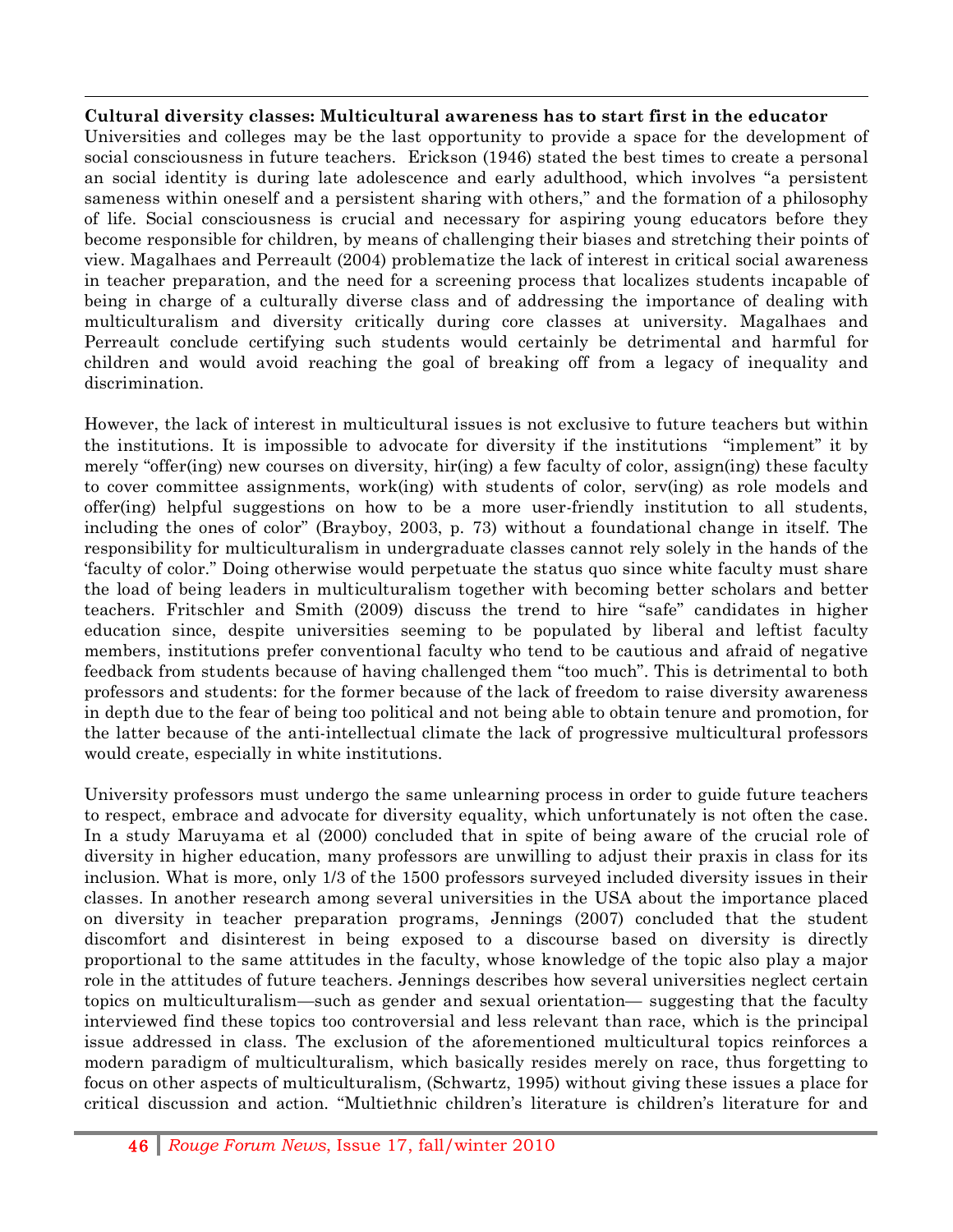about America's four major nonwhite population" (Ramirez & Ramirez, 1994, p. 1) illustrates the definition on multicultural children's books in the modern paradigm, which is pervasive in teacher education throughout the USA. This is not the only area where certain aspects of multiculturalism are silenced. Jennings points out how homosexuality and sexual orientation is marginalized in research by stating these topics were not included until Gutierrez (2004) wrote three paragraphs on those topics in a chapter published in the Handbook of Research on Multicultural Education only five years ago.

!!!!!!!!!!!!!!!!!!!!!!!!!!!!!!!!!!!!!!!!!!!!!!!!!!!!!!!!!!!!!!!!!!!!!!!!!!!!!!!!!!!!!!!!!!!!!!!!!!!!!!!!!!!!!!!!!!!!!!!!!!!!!!!!!!!!!!!!!!!!!!!!!!!!!!!!!!!!!!!!!!!!!!!!!!!!!!!!!!!!!!!!!!!!!!!!!!!!!!!!!!!!!!!!!!

### **Let me tell you a story**

And maybe one day when you're all grown up maybe you will need to cry like if you're three, and that's ok… Because the way you grow old is kind of like an onion or like the rings inside a tree trunk or like my little wooden dolls that fit one inside the other, each year inside the next one. (Cisneros, 2002, p. 1)

As an educator I have the chance to utilize multicultural children's books at university with positive results. For instance, while teaching a diversity course for undergraduate students seeking to become teachers, I used the story "Eleven", by Sandra Cisneros, which portrays a Latina 11 year-old girl humiliated in front of the class by her own teacher. At first students experienced some apprehension about reading a story they thought was meant for children but not suitable for adults. However, by discussing the ideas from the story helped them to name different issues—such as classism, racism, oppression, silencing, power—which they could clearly notice by analyzing the emotions of the different characters in the story triggered in such a way the issue becomes familiar due to the shared feeling from both the protagonist (the times when students experienced oppression) and the antagonist (when students happened to be the source of the oppression). During the semester and while using other children's books about gender issues, sexual orientation and other diversity issues, these same students had the opportunity to start service projects for different diverse communities in order to get a well-rounded experience both in and outside the classroom. The whole experience, while emotionally draining, was really rewarding for both parties. I believe students became more critical of the injustice and prejudice that seem to be normalized in every day practices; which is exactly what we need from prospective teachers: individuals who are no afraid to name inequality against minority groups and instill the same thirst for social justice in their students.

No more teachers whose jobs are compared to a "factory worker" or "police officer" since all they do is to follow a curricula, test, grade and discipline (Shuy, 1987, p. 891) are needed. What makes a person a real educator must not be foreign to future teachers in teacher preparation, which should strive for the development of their capacity to understand and relate to people whose cultural background, language and history are different and provide them with a large variety of opportunities to explore further issues they will inevitably encounter once they become teachers. Tracking back those "onion layers"—in hopes of getting to softer side of humanity within every one of us by means of fine multicultural children's books will allow people to develop the ability to pinpoint biases within both the stories and themselves. Moreover, this makes us more sensitive to the ones at the margins, the ones who need to be reached out for a mutual learning and understanding and finally, social transformation. This is the great difference between being trained to be a teacher and an "organic intellectual" (Gramsci, 1971). Becoming an eleven year old again is not a bad idea.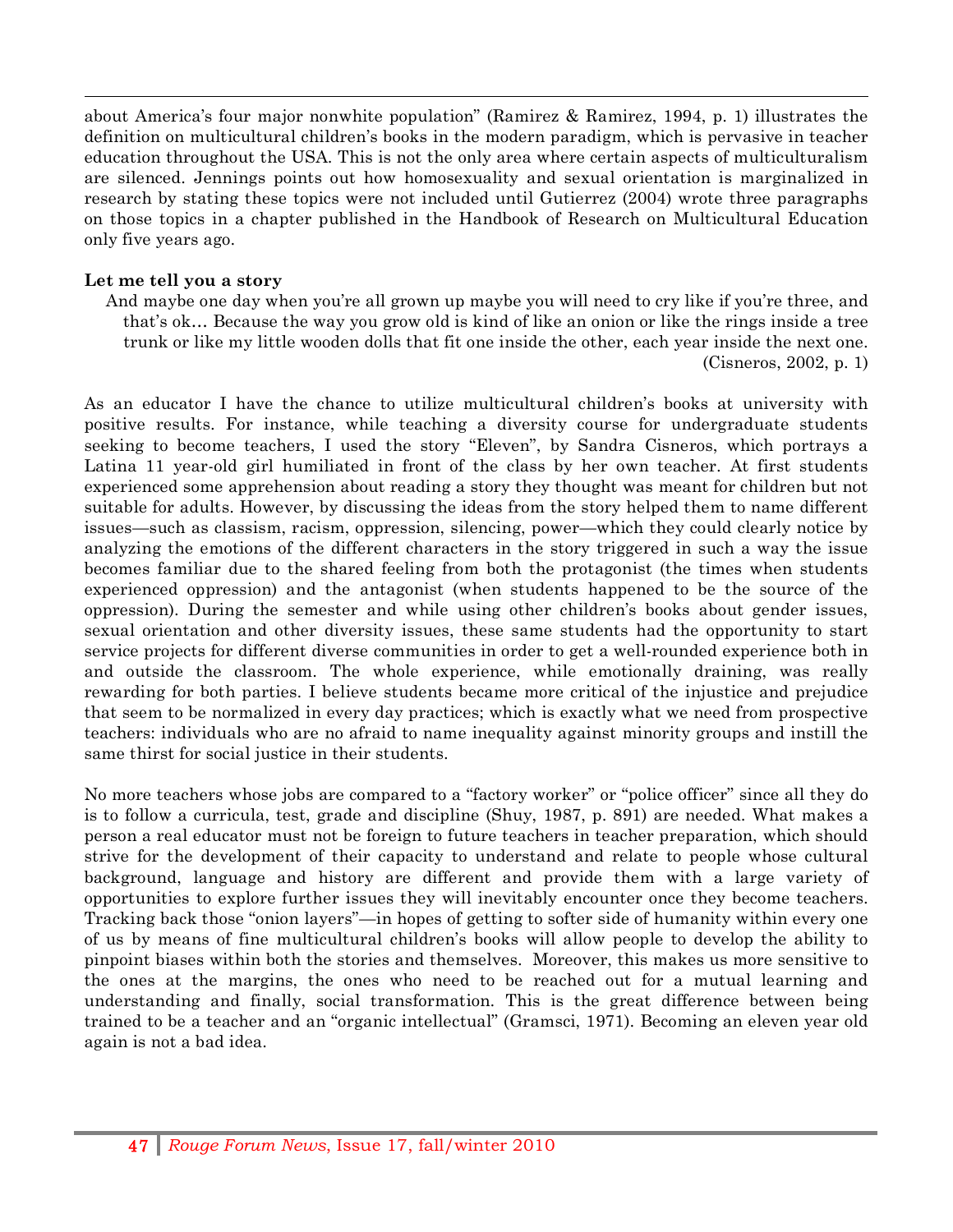#### **References**

Anzaldúa, G. E. (1987). *Borderlands: The new mestiza: La frontera*. Chicana studies. San Francisco, Calif: Aunt Lute Books.

!!!!!!!!!!!!!!!!!!!!!!!!!!!!!!!!!!!!!!!!!!!!!!!!!!!!!!!!!!!!!!!!!!!!!!!!!!!!!!!!!!!!!!!!!!!!!!!!!!!!!!!!!!!!!!!!!!!!!!!!!!!!!!!!!!!!!!!!!!!!!!!!!!!!!!!!!!!!!!!!!!!!!!!!!!!!!!!!!!!!!!!!!!!!!!!!!!!!!!!!!!!!!!!!!!

- Apple M.W. (2008). Can schooling contribute to a more just society? *Education, Citizenship and Social Justice.* 3 (3), 239-261.
- Bahruth, R. (2008). As is the sapling, so grows the tree: the importance of early care. International Journal on Humanities and Social Sciences. A-2-1 – A-2-8
- Bahruth, R. & Steiner, S. (1998) Upstream in the Mainstream. In R. C. Chavez, & J. O'Donnel (eds.), *Speaking the unpleasant: The politics of (non)engagement in the multicultural education terrain*. Albany: State University of New York Press.
- Brayboy, B. M. J. (2003). The Implementation of Diversity in Predominantly White Colleges and Universities. *Journal of Black Studies*. 34 (1), 72-86.
- Cisneros, S. (2002). *Eleven*. Literature Online. Cambridge: ProQuest Information and Learning. http://gateway.proquest.com/openurl?ctx>>ver=Z39.88-

2003&xri:pqil:res>>ver=0.2&res>>id=xri:lion-us&rft>>id=xri:lion:ft:ref:EALKN050:0.

- Collie, J., & Slater, S. (1987). *Literature in the language classroom: A resource book of ideas and activities*. Cambridge handbooks for language teachers. Cambridge [Cambridgeshire]: Cambridge University Press.
- Delgado, R (1989). Storytelling for Oppositionists and Others: A Plea for Narrative. Michigan Law Review 87 2411-2445.
- Dewey, J. (1938). *Experience and education*. The Kappa Delta Pi lecture series, [no. 10]. New York: Macmillan.
- English, L. M. (2000). Children's Literature for Adults: A Meaningful Paradox. *PAACE Journal of Lifelong Learning.* 9, 13-23.
- Erikson, E. (1946). Ego development and historical change. *Psychoanalytic Study of the Child*, 2, 359-396.
- Estrada, K., & McLaren, P. (1993). A Dialogue on Multiculturalism and Democratic Culture. *Educational Researcher.* 22 (3), 27-33.
- Freire, P., Shor, I. (1987). *A pedagogy for liberation: dialogues on transformative education*. New York: Bergin & Garvey Publishers.
- Fritschler, A. L. & Smith, B. L. R. (2009). The new climate of timidity on campuses. *The chronicle of higher education*. Retrieved September 21 2008 from http://chronicle.com/article/The-New-Climate-of-Timidity-on/25920
- Gramsci, A., Hoare, Q., & Nowell-Smith, G. (1971). *Selections from the prison notebooks of Antonio Gramsci*. New York: International.
- Graves, D. H. (2002). *Testing is not teaching: What should count in education*. Portsmouth, NH: Heinemann.
- Gutierrez, R. (2004). Ethnic Mexicans in historical and social science scholarship. In J. A. Banks & C.A. M. Banks, C. A. M (Eds). *Handbook of research on multicultural education*. San Francisco, CA: Jossey-Bass.
- Ho, L. (2000). Children's Literature in Adult Education. *Children's Literature in Education.* 31 (4), 259-271.
- Jennings, T. (2007). Addressing diversity in US teacher preparation programs: A survey of elementary and secondary programs' priorities and challenges from across the United States of America. *Teaching and Teacher Education.* 23 (8), 1258-1271.
- Knowles, M. S. (1989). *The making of an adult educator: An autobiographical journey*. San Francisco, Calif: Jossey-Bass.
- Lorde, A., & Lorde, A. (1992). *Undersong: Chosen poems, old and new*. New York: Norton.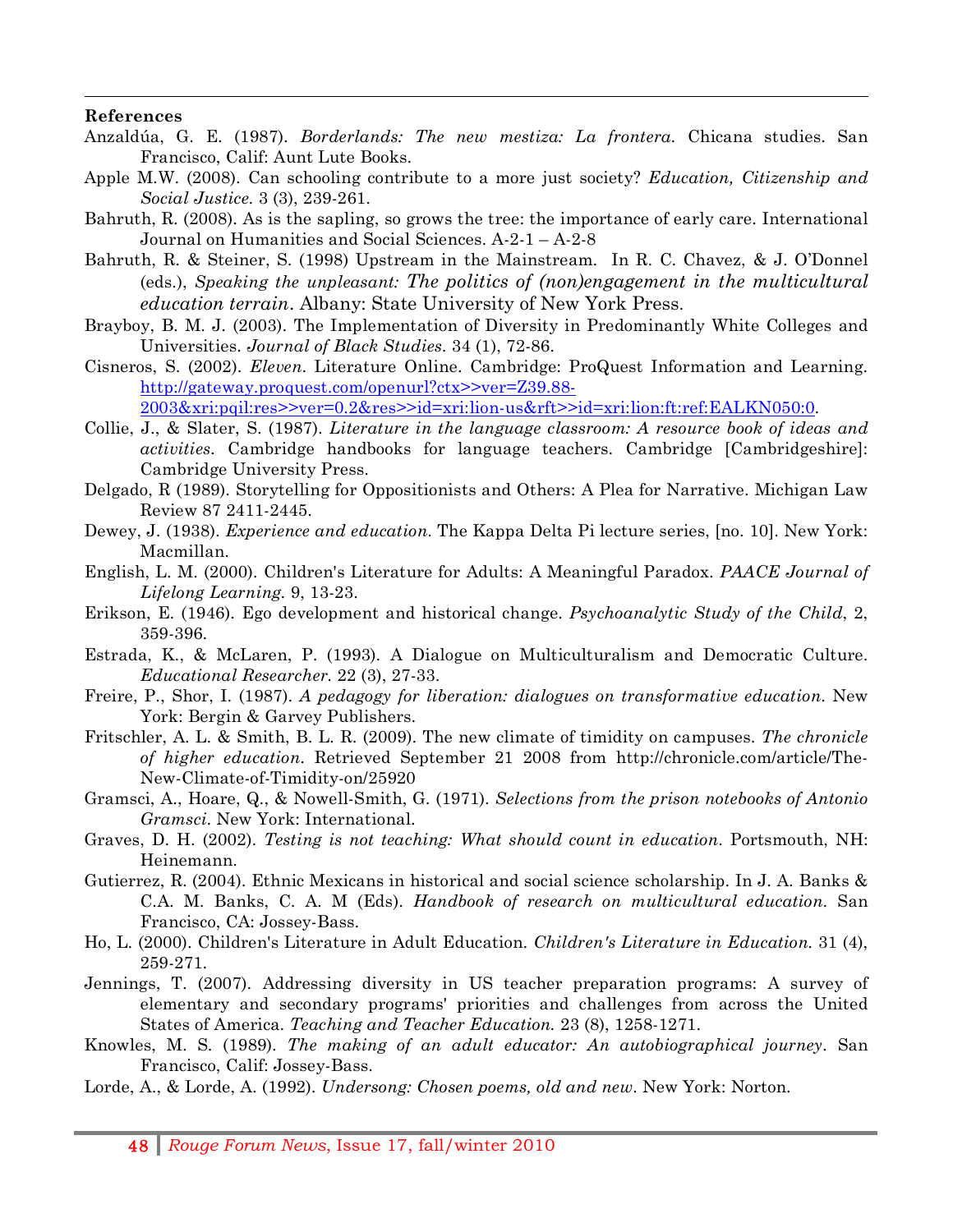- !!!!!!!!!!!!!!!!!!!!!!!!!!!!!!!!!!!!!!!!!!!!!!!!!!!!!!!!!!!!!!!!!!!!!!!!!!!!!!!!!!!!!!!!!!!!!!!!!!!!!!!!!!!!!!!!!!!!!!!!!!!!!!!!!!!!!!!!!!!!!!!!!!!!!!!!!!!!!!!!!!!!!!!!!!!!!!!!!!!!!!!!!!!!!!!!!!!!!!!!!!!!!!!!!! Major, E. M., & Perreault, G. (2004). Preparing Teachers for Critical Social Consciousness: Issues of Engagement and Resistance. *Teacher Education and Practice.* 17 (3), 255-278.
- Maruyama, G., Moreno, J. F., Gudeman, R. H., & Marin, P. (2000*). Does Diversity Make a Difference? Three Research Studies on Diversity in College Classrooms*. For full text: http://www.acenet.edu, or http://www.aaup.org.
- McCaughrean, G. (1988). *A pack of lies: Twelve stories in one*. Oxford: Oxford University Press.
- Ramírez, G., & Ramírez, J. L. (1994). *Multiethnic children's literature*. Albany, N.Y.: Delmar.
- Schwartz, E. G. (1995). Crossing Borders/Shifting Paradigms: Multiculturalism and Children's Literature. *Harvard Educational Review.* 65 (4), 634-650.
- Seto, T. (2003). Multiculturalism is not Halloween. In D. L.,Fox & K.G. Short (Eds.), Stories matter: The complexity of cultural authenticity in children's literature. Urbana, Ill: National Council of Teachers of English.
- Shuy, R. W. (1987). Research Currents: Dialogue as the Heart of Learning. *Language Arts.* 64 (8), 890-97.
- Solorzano, D. G., and Delores Delgado Bernal. (2001). Examining transformational resistance through a critical race and LatCrit theory framework: Chicana and Chicano students in an urban context. *Educational Administration Abstracts.* 36 (4), 411-568.
- Urrieta, L., & Quach, L. H. (2000). My Language Speaks of Me: Transmutational Identities in L2 Acquisition. *High School Journal.* 84, 26-35.

*Blanca Caldas Chumbes can be reached at blancacaldaschumbes@u.boisestate.edu*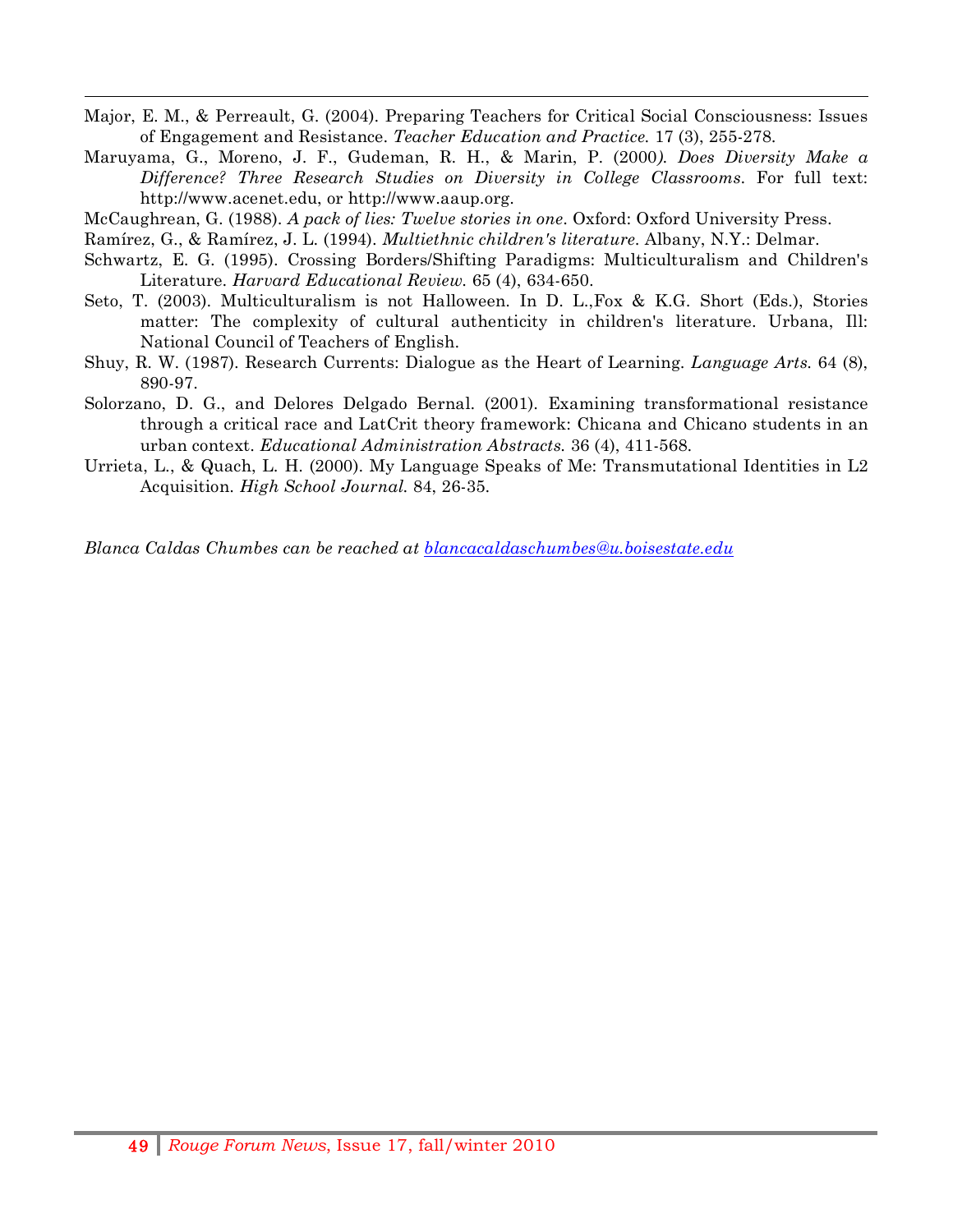# **Plotting inequality, building resistance**

Adam Renner

"This is hella-hard, Renner" Briana blasted as we finished an investigation of "Buying a home while brown or black" in our math support class. She was reacting to our engagement with Rico Gutstein's lesson in *Rethinking Mathematics* for which we examined a *Chicago Tribune* article and entertained questions, both mathematical and analytical, regarding discrimination against homebuyers of color.

!!!!!!!!!!!!!!!!!!!!!!!!!!!!!!!!!!!!!!!!!!!!!!!!!!!!!!!!!!!!!!!!!!!!!!!!!!!!!!!!!!!!!!!!!!!!!!!!!!!!!!!!!!!!!!!!!!!!!!!!!!!!!!!!!!!!!!!!!!!!!!!!!!!!!!!!!!!!!!!!!!!!!!!!!!!!!!!!!!!!!!!!!!!!!!!!!!!!!!!!!!!!!!!!!!

It *was* 'hella-hard', but the students engaged it like inquisitive investigators, trying to uncover the underlying issues and make better sense of their world.

As suggested by Gutstein, students investigated the "disparity ratio" between whites and African Americans and Latino/as, respectively, in terms of mortgage denials. Also, students considered the perspectives of the mortgage lenders and how they might respond.

Regarding the mathematics of the lesson, students discovered the mechanics behind the disparity ratio: the rate of non-white mortgage denials divided by the rate of white mortgage denials. As well, students used proportional reasoning to determine actual numbers of mortgage denials among racial groups. Louie broke down the disparity ratio for his group. Ricardo demonstrated his understanding of proportional reasoning on the moveable white board at the front of the room.

When asked what they might ask of the mortgage lender should they have a meeting, the students developed the following list of questions: "Do you consider yourself a racist?" "What color people do you hang out with?" "Have you ever dated someone of a different race?"

In his conclusion, a recent immigrant student remarked, "Seems like Jim Crow is still alive today."

### **A critical mathematical literacy**

This lesson is an example of my employment of a "critical mathematical literacy," coined by Marilyn Frankenstein. Frankenstien theorizes that such a literacy is made up of four components, or 'knoweldges': knowledge of mathematics, the mathematics of political knowledge, the politics of mathematical knowledge, and the politics of knowledge.

I used this particular lesson in my math support class as a precursor to more in-depth work I wanted to do with these same students in my Algebra class. Where I teach, San Francisco, immense wealth is on display. Simultaneously, poverty provides prominent punctuations throughout the urban landscape. It is a city characterized by a deep divide between rich and poor and a darkening disillusionment among its youth.

The June Jordan School for Equity (JJSE), where I teach, serves an underclass of students, whether based on race, class, or documented status. In fact, our public school comprises the highest share of Black and Latino/a students in the San Francisco Unified School District (SFUSD). Three-fifths of our students qualify for free- or reduced price lunch. This year (2010- 2011), our incoming freshman class possessed the lowest standardized test scores in math and near bottom scores in reading. This is not unusual. What is also not unusual, though, for our school, is that these students go to college. Eighty-eight percent are qualified to attend a four-year university in California. Seventy-seven percent of the 2008 class chose a post-secondary option.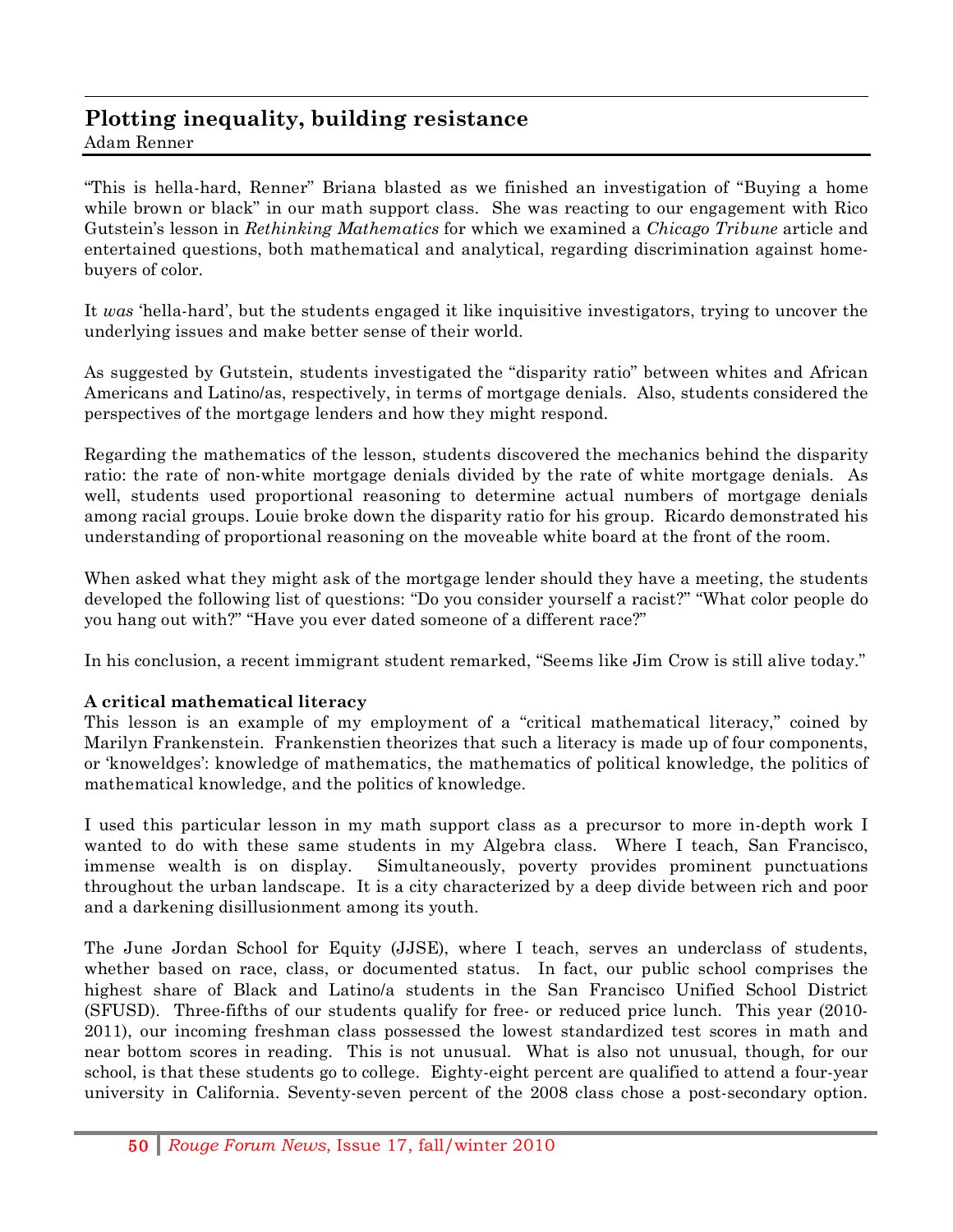!!!!!!!!!!!!!!!!!!!!!!!!!!!!!!!!!!!!!!!!!!!!!!!!!!!!!!!!!!!!!!!!!!!!!!!!!!!!!!!!!!!!!!!!!!!!!!!!!!!!!!!!!!!!!!!!!!!!!!!!!!!!!!!!!!!!!!!!!!!!!!!!!!!!!!!!!!!!!!!!!!!!!!!!!!!!!!!!!!!!!!!!!!!!!!!!!!!!!!!!!!!!!!!!!! Three-quarters of them were still in enrolled in the spring 2009—the highest percentage of any non-select public school in San Francisco.

Clink, clink . . . clink went the brass knuckles falling out of Ramon's pocket during morning advisory. "Um, sorry, Mr. Renner." "Me, too, Ramon. Please get your things and see Mr. Smith," I lamented.

Oh, and the lives of students at our school are characterized by a culture of violence: whether it be the gang infestation of the neighborhood where our school resides (red of the signals your 'affiliation'); the complicated way some of our students must travel to school—not being able to travel through some neighborhoods because they emanate from a rival neighborhood; and/or the cycle of violence that exists in several of our students families—prompting suicide attempts and others to reveal harrowing tales of abuse at the hands of mothers, fathers, brothers, and sisters.

Systemic oppression, standardized tests and violence, countered by community, social justice, and independent thinking goes the philosophy of the school – which leads to the possibility of college, and, better, lives of respect, integrity, courage and humility.

So, how does the math classroom play into this philosophy—this "pedagogy of liberation," espoused by our administration? Employing this critical mathematical literacy seems to be an entry point. As the newest member of our staff, coming from teaching in higher education for a little more than a decade, I seek to stand in solidarity with my colleagues toward the development of such a liberatory pedagogy. Of course, Rethinking Schools is a fierce ally in the construction of this pedagogy. Gutstein's lesson is but one of many possibilities for this year's math classroom.

Wanting both the students and me to better understand our community, the results of systemic oppression and the irrationality of the capitalist system of accumulation, I developed a unit, entitled: "Plotting Inequality, Building Resistance." In this unit, we would learn the skills of data mining, spreadsheet creation, scatter plot construction, and data analysis.

Zip skinny (www.zipskinny.com) offers a user-friendly website to mine data about local communities. Our students emanate from three zip codes in San Francisco, primarily: the Excelsior, Visitacion Valley, and Bayview/Hunters Point. Along with mining for data in these zip codes, I selected four other zip codes with which I wanted students to work: the Mission (an extremely eclectic neighborhood, centrally located in San Francisco), the Presidio (one of San Francisco's wealthiest neighborhoods), and Outer Sunset and Outer Richmond (two neighborhoods that reside along San Francisco's Pacific coast). I asked the students to record in a table the following data: median neighborhood income, percentage of high school completion or higher, percentage of bachelor's completion and higher, unemployment rate, and percentage of non-white residency.

I had the students mine this data, independently. Then, in carefully constructed groups (bringing together students of various skill levels), I had them create scatter plots pairing each of the columns of data—e.g.,  $X =$  median income,  $Y =$  high school completion or  $X =$  college completion,  $Y =$ = percentage of non-white residency.

On the day after students collected the needed data, I started class with a Do Now, which asked the students what stood out to them from the data. One student, an English language learner, wrote, "What I saw is that where I live (Bayview) is the lowest one in the zip codes and that no rich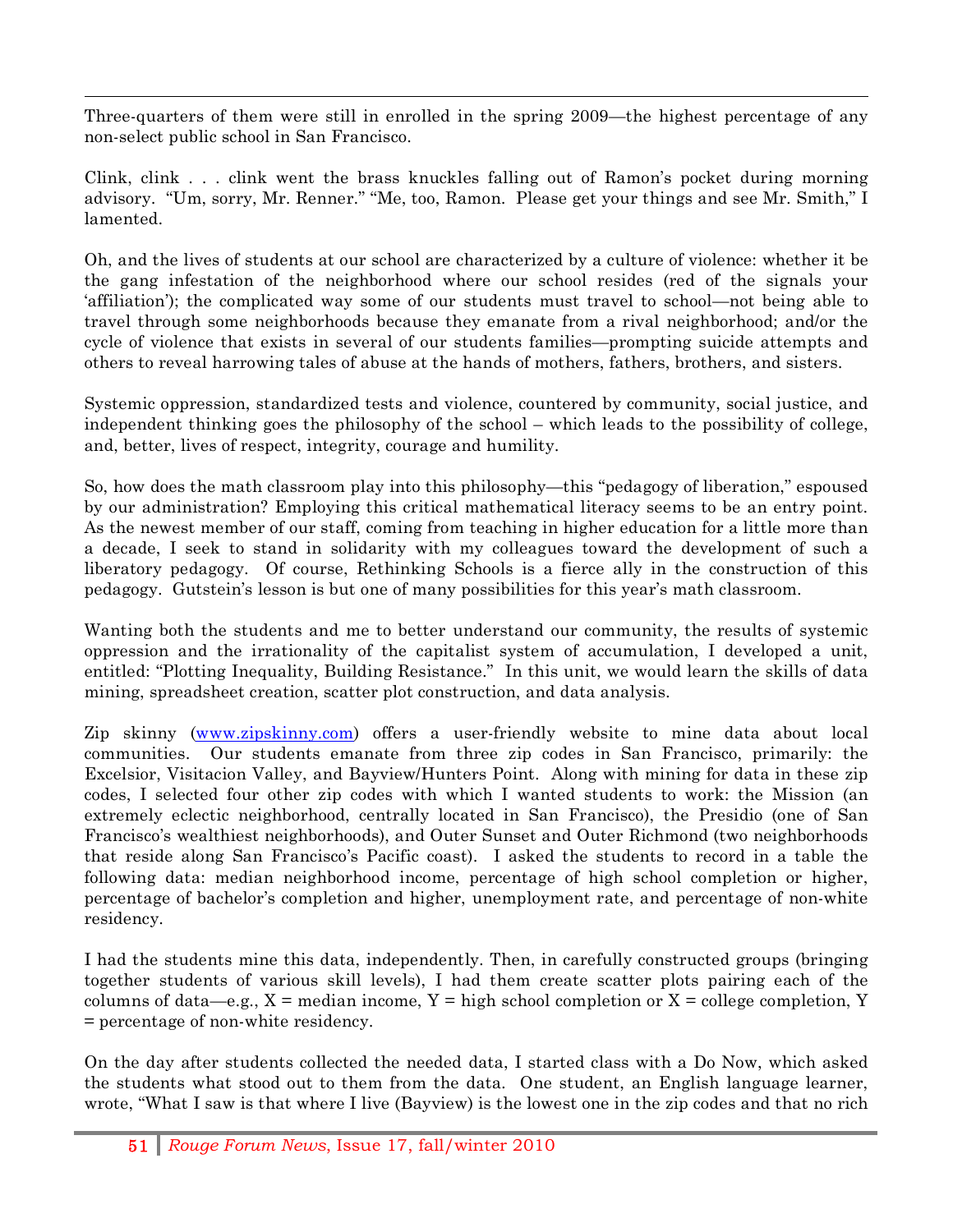person lives there. And, there are less white people." Thinking along that line of race, Miranda offered, "Presidio has the highest rates of whites and the median household income." Continuing the strand, "Presidio has a lot more white people," another female student noticed, "And it is doing good—better than the others." And, finally, Ricardo, already drawing conclusions like the student comment before: "The more white people the higher the median income."

!!!!!!!!!!!!!!!!!!!!!!!!!!!!!!!!!!!!!!!!!!!!!!!!!!!!!!!!!!!!!!!!!!!!!!!!!!!!!!!!!!!!!!!!!!!!!!!!!!!!!!!!!!!!!!!!!!!!!!!!!!!!!!!!!!!!!!!!!!!!!!!!!!!!!!!!!!!!!!!!!!!!!!!!!!!!!!!!!!!!!!!!!!!!!!!!!!!!!!!!!!!!!!!!!!

While most students worked diligently on the project, we'll recall that this is a *freshman* Algebra class. It was, indeed, necessary to monitor closely the work of the students, to assist with the plotting of some graphs ("How might we label the x-axis for unemployment, which ranged from 2.1% to 5% differently than we might label it for median income, which ranged from \$37000 to \$74000?), and to make sure we stayed on task. At the end of the plotting, I asked the students to discuss four questions. (1) Which graph seemed to have the tightest line of best of fit? What conclusion could you draw? (2) Which graph had the second tightest line of best fit? What conclusion could you draw? (3) Which line of best fit seemed to fit the worst? Why do you think that is? And, (4) How does this information make you feel? What can we do about it?

In their final analyses, student groups had the following to say: "The graphs show us that nonwhite residents of San Francisco have a difficult time with money and finishing high school and continuing to get their bachelor's degrees like white students." Lena's group remarked that "it makes us feel like you won't succeed in this world unless you're white." Seeing the correlations and the cycle, Joseph's group concluded, "School completion has to increase in order to prevent poverty—which leads to unemployment and not completing school." Feeling the frustration of the exercise, Sage's group worried, "It lets us know how the incomes are, and they are really low. It makes us feel bad because we should be getting a higher income and we have no idea what to do about it."

When treating the question about how the students feel about this directly. Responses ranged from, "Indifferent" to "We don't care about it" to "The graphs show to us the need to start changing for the better."

Regarding what to do, some students were equally fatalistic: "No matter what we do, it's not going to change," while others showed a spark of passion and indignation, "It makes you feel like there is racism in San Francisco. It makes us feel bad there are not equal rights. We should make our own city."

As a large group we discussed the students' findings and I showed them the graphs with the tightest correlations. To do this, I used the very excellent site, *Illuminations* (http://illuminations.nctm.org/ActivityDetail.aspx?ID=146). Turns out, the correlation between high school completion and median income, as well as college completion and median income was a strong 0.87. The correlation between non-white residency and college completion was a perfect - 1.0.

### **What is next?**

Interestingly, one of my math colleagues, who teaches Probability and Statistics to JJSE seniors, was completing a similar exercise using spreadsheets and teaching them the various graphing and analysis functions of Microsoft Excel.

Plans are underway to bring my freshmen together with her 12 seniors in order to engage in some cross-class mentoring and jointly discuss these issues. Thus, we'll pair 1 of her seniors with 4 or 5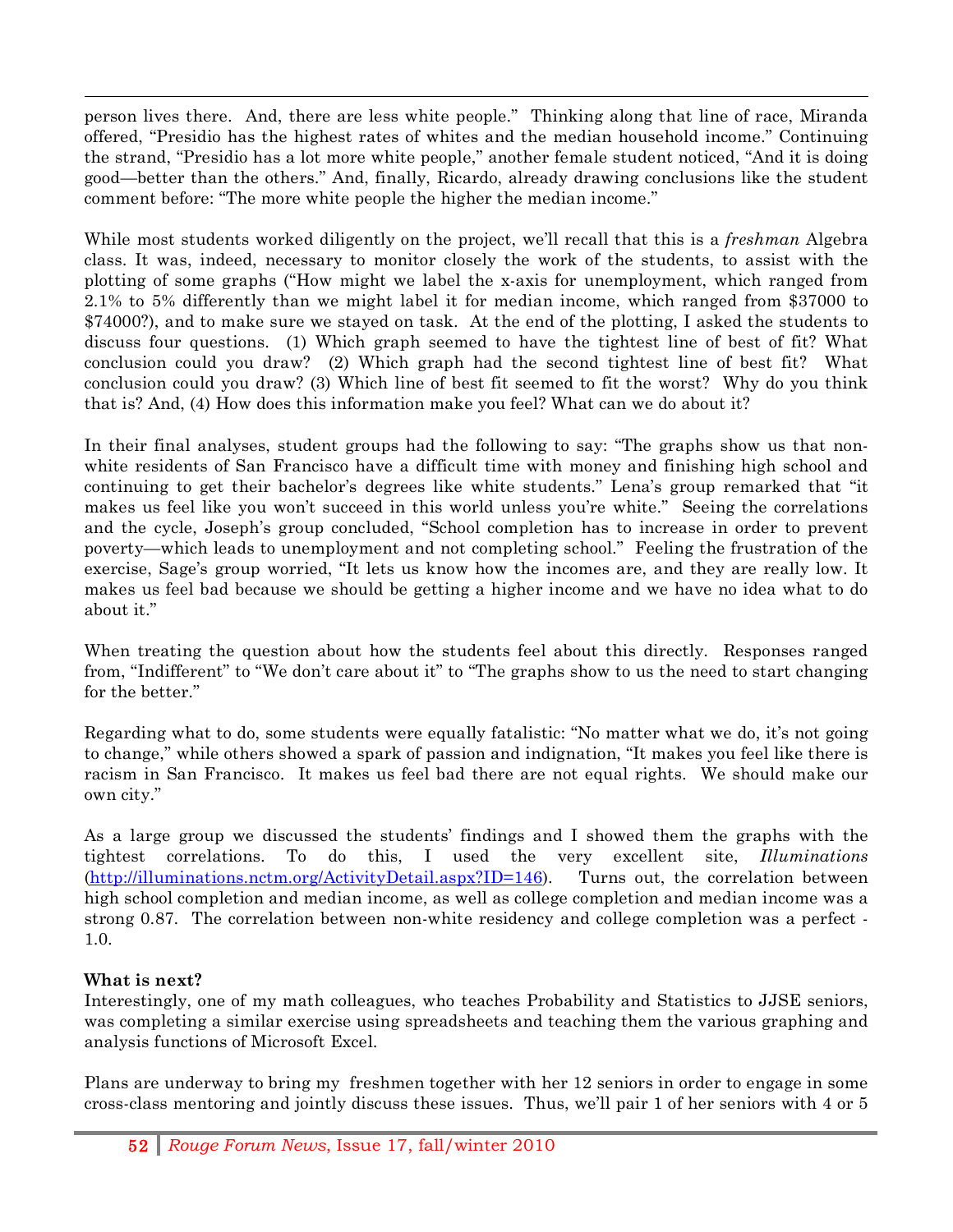of my freshmen to tackle the following: (1) Seniors will prepare a short lesson based on the data that both classes have mined and analyzed and introduce a new variable (like # of payday loan stores per neighborhood or % of divorced residents or % of residents over 60, etc.) and show how Excel can graph and analyze the data; (2) Seniors will lead a discussion with the freshman about what this means for their community and what they might do about it; (3) And, finally, we will discuss as a large group what more deliberate work should follow from their analyses—introduce local orgs to this data, develop more interdisciplinary work within in JJSE like with humanities, etc.

!!!!!!!!!!!!!!!!!!!!!!!!!!!!!!!!!!!!!!!!!!!!!!!!!!!!!!!!!!!!!!!!!!!!!!!!!!!!!!!!!!!!!!!!!!!!!!!!!!!!!!!!!!!!!!!!!!!!!!!!!!!!!!!!!!!!!!!!!!!!!!!!!!!!!!!!!!!!!!!!!!!!!!!!!!!!!!!!!!!!!!!!!!!!!!!!!!!!!!!!!!!!!!!!!!

### **Social justice in the math classroom?**

Of course, social justice in the math classroom. Math offers us the chance to analyze our world. It helps us make sense of what is going on around us. And, often, what is going on around us is implicated in injustice. That our students live in neighborhoods which have median incomes at 50% of other neighborhoods, that their 'race' is negatively correlated with college completion, and that they live with violence that others constructed for their communities over the last five decades are all indices of injustice which deserve scrutiny, deconstruction, and resistance.

That some students are indifferent or disillusioned, or are distracted by the bread and circus of apparel, cell phones and I-pods is an intended outcome of a capitalist system. They are programmed to be asleep to the causes of the injustice around them. They are programmed to believe this violence is natural or that they just make bad decisions which lead to these outcomes. Giving them the analytical tools to decipher the deluge of these messages is the goal of my math class. We can teach math skills, construct community, *and* develop the needed resistance (at first this should look like outrage and then we can channel it away from fatalism and toward coordinated resistance).

The inequality they experience is planned; it is plotted. And, so we, in turn, graph, or *plot* the(ir) inequality to build the resistance. Freire says "to study is a revolutionary duty." So, we are learning how to study in a way that puts the student at the center of the academic experience. *We* are the curriculum.

**Note:** Names of all students have been changed

*Adam Renner is an Algebra teacher at the June Jordan School for Equity. He is the Associate Editor of* Critical Education *and the Editor of the* Rouge Forum News*. He can be reached at adamrenner70@gmail.com.*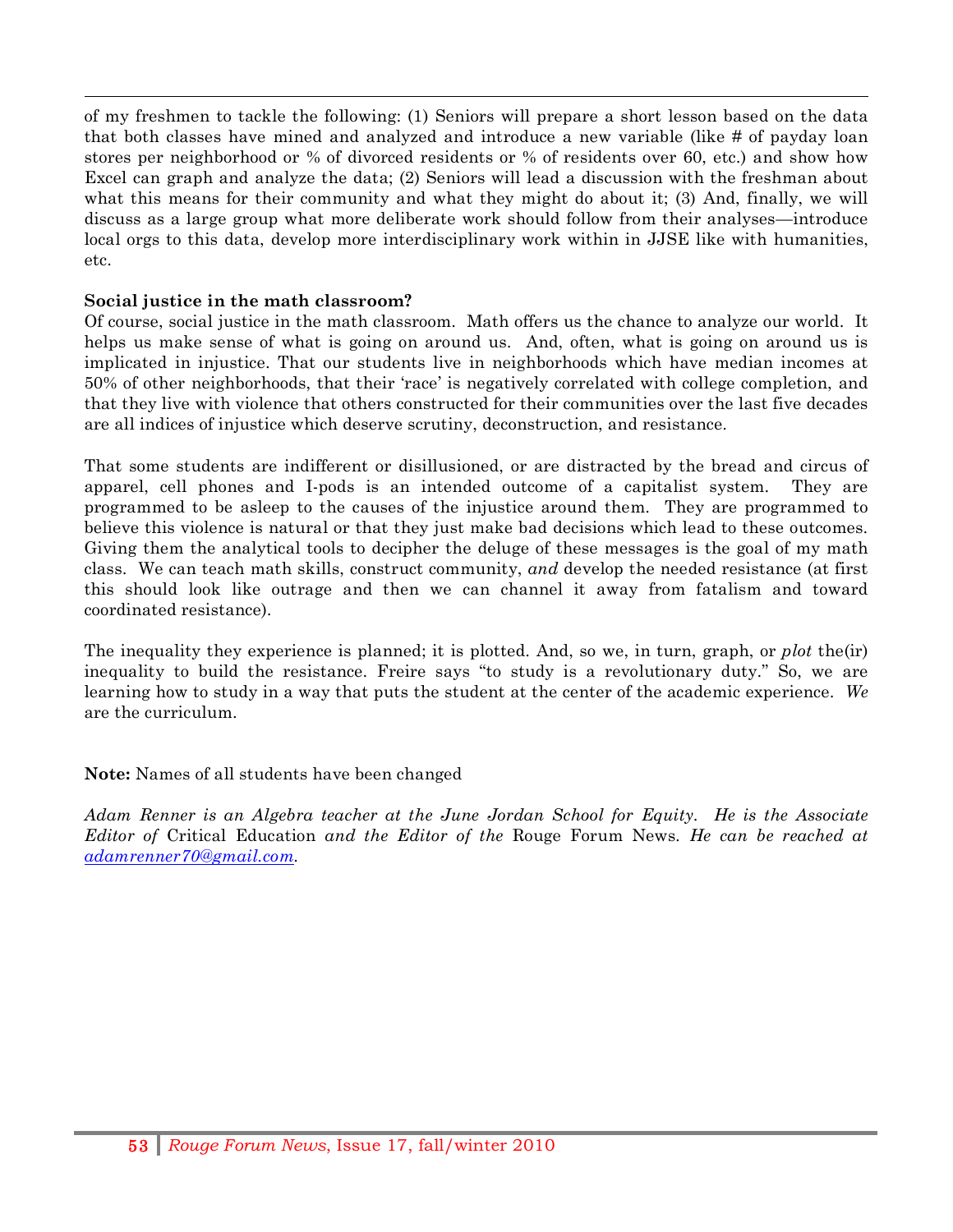### **Toward a Dialectical Materialist Approach in Education: Beginning with an Insurgent Teacher Education Program**

!!!!!!!!!!!!!!!!!!!!!!!!!!!!!!!!!!!!!!!!!!!!!!!!!!!!!!!!!!!!!!!!!!!!!!!!!!!!!!!!!!!!!!!!!!!!!!!!!!!!!!!!!!!!!!!!!!!!!!!!!!!!!!!!!!!!!!!!!!!!!!!!!!!!!!!!!!!!!!!!!!!!!!!!!!!!!!!!!!!!!!!!!!!!!!!!!!!!!!!!!!!!!!!!!!

Faith Agostinone-Wilson With contribution from Gina Stiens and Adam Renner

This is the text of a presentation at the Critical Questions in Education Conference, delivered by Faith Agostinone-Wilson, November 8, 2010 in Chicago, IL.i

### **Background**

I am a member of a collective of leftist educational scholars and activists from K-12 to college settings known as the Rouge Forum. As a group with global reach, we have been around since 1998 and our members publish educational research on a variety of topics pertinent to radical analysis of schooling. Currently, there is no other organized group which consistently and deliberately connects what is happening in education with capitalism and its attendant wars, imperialism, attacks on labor, racism, sexism, and homophobia. In particular, we are bent on identifying the growing fascism within education as mirrored by the growth of reactionary movements as a whole in the United States. At the same time, we understand that schools are one of the last pivotal locations for social organizing, where the majority of the U.S. population comes together to experience something in common. Thus our latest project: formulating an insurgent teacher education program. This is in its developmental stage, but it is informed by some specific events.

### **What is Happening in Schools?**

There are three major situations or trends that are overwhelming K-12 public education. The more one's school serves poor and minority students, the more intense the impact of these trends, with the elite schools virtually untouched and the suburban schools mostly safe- for now, able to play around with arcane notions like "critical thinking" and the like. With American education having always been segregated by race and social class, and eventually re-segregated after a brief flirtation with integration during the 1960s and 1970s, the social stratification of schools has so far created an artificial firewall around white, middle class schools. This has also made resistance against testing a virtual impossibility as more privileged teachers refuse to see their lot as in common with teachers in schools identified as "failing."

The first issue impacting K-12 education is its utter dominance by standardized tests. These tests, with their roots in the racism of the eugenics movement of the early 1900s, are now the only form of assessment with any real meaning, all calls for "authentic assessment" to the contrary. As I remind my graduate students, we are already teaching to the test, it's just a matter if we identify it as such. Currently standardized tests are tied to teacher merit pay, and eventually will be linked universally to one's job status- low test scores will mean dismissal, contributing to even more turnover and instability of the most struggling schools in low income communities. It is important to note that while many teachers are opposed to notions of merit pay, when push comes to shove they will accept it, as many schools have accepted the bribery of Race to the Top grants.

The second issue impacting K-12 as well as higher education is militarization of schools. No Child Left Behind gives recruiters carte blanche access to high school students, with parents having to search out this clause to opt out of their child's information being given out to the armed forces. High unemployment turns the military into a "career" option, probably the last one offering steady health benefits and a pension to students not necessarily college bound. Aside from compulsory displays of nationalism, education is connected to the military by the wallet. As capitalism's wars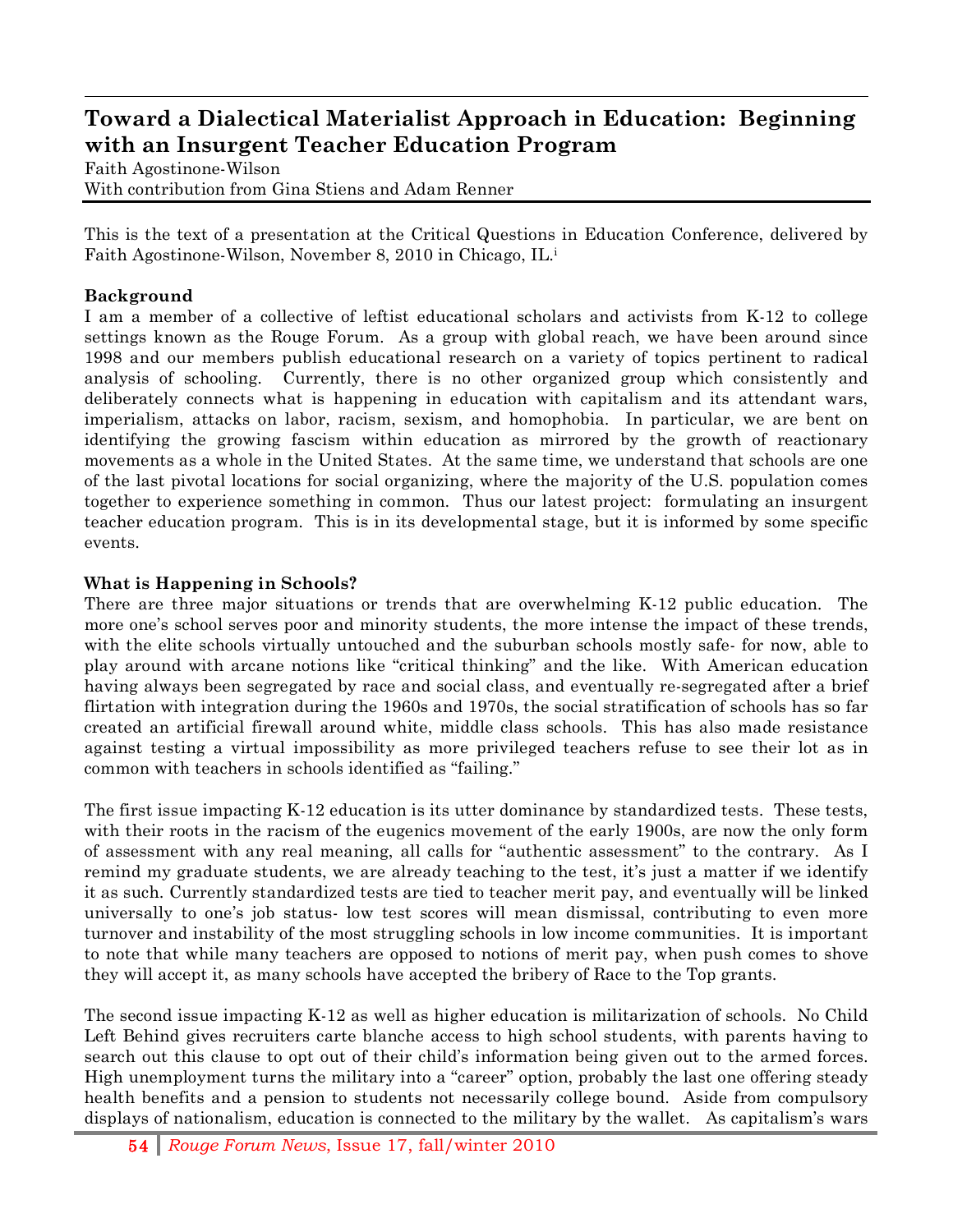continue, schools are starved of necessary funding. This is accelerated by more vocal segments of the public calling for a return to 19th century 'fee based' everything, such as the fire department in Tennessee allowing a family's house to burn to the ground because they were delinquent on paying their yearly membership. Ruthless competition becomes the gold standard of a society enchanted with the trappings of muscular "personal responsibility" and the anarcho-Randianism "you are on your own" mythology expected to be followed by all except for the wealthy and corporations, of course. Katrina showed us that in 2005. Indeed, we cannot overlook the final option for many kids of the working class- incarceration- which is part of the military industrial complex and a money maker in its own right now that roughly 1 in 31 adults are either on probation, in jail, or prison.

!!!!!!!!!!!!!!!!!!!!!!!!!!!!!!!!!!!!!!!!!!!!!!!!!!!!!!!!!!!!!!!!!!!!!!!!!!!!!!!!!!!!!!!!!!!!!!!!!!!!!!!!!!!!!!!!!!!!!!!!!!!!!!!!!!!!!!!!!!!!!!!!!!!!!!!!!!!!!!!!!!!!!!!!!!!!!!!!!!!!!!!!!!!!!!!!!!!!!!!!!!!!!!!!!!

The third issue impacting K-12 and higher education is the unmooring of curriculum from dialectical materialism; in other words, a belief that the world can be comprehended and understood in order to change it. This is now out the window. Foundations classes are being replaced in teacher education with assessment-based courses in order to satisfy NCATE and other accreditation bodies. While multiculturalism is included, it is unconnected to anything of relevance and no more than a loose set of calls to be "diverse" and "tolerant," not anti-racist. I have found that teachers are often eager to hear about the origins of No Child Left Behind and what bipartisan forces shaped its creation, but it isn't until one is in graduate school that one is likely to hear this account, if at all. Without a dialectical understanding of capitalism and its impact on educational policy, teachers are left with a vague sense of dislike of standardized testing and regimentation, but they have no effective means of resistance. Worse yet, many internalize the phony meritocracy of numeric test scores as the "best way" we have to measure student knowledge. This is remarkably similar to there being "no alternative" to capitalism, so one best adapt to it.

### **Teacher Education's Response**

How have colleges of education responded to these three major trends? Let's consider a course I used to teach at my university in our Masters of Arts in Teaching with Certification (MATC) program, an alt cert set-up for folks from other career fields. Up until two years ago, it was called *Philosophic Foundations of Education*. Half of the 16 week course was composed of major philosophies shaping American Education, and the second half featured a historical analysis of schooling from the 1600s to today, including No Child Left Behind. As part of a restructuring of our MATC program, the course is now called *The Elementary School: Foundations and Assessment*. Apparently NCATE is uncomfortable accrediting secondary education masters degrees since a Pandora's Box of undergraduate content area coursework would be unleashed, requiring endless portfolio production to document learning. The new assessment course's catalogue description emphasizes the use of standards as the foundation of U.S. education, not philosophical or historical understanding. The same thing has happened in our other masters program, with the *Contemporary Issues in Education* course being viewed by some faculty as "useless "and "not practical." I'm sure it will be the next on the chopping block.

Granted, just because a course is listed in a catalogue as foundations based doesn't mean that the instructor is using a dialectical approach. But at least students have a chance of receiving information that schools are not shaped in a vacuum. Now they get the message that if it isn't connected to some kind of "standard" or "course objectives," it doesn't exist in a real epistemological sense. Standards themselves are innocuous in their language but it's the act of tying everything to them that is the problem. Replacing foundational knowledge with a variety of checklists contributes to an erosion of dialectical knowledge. This turns graduate classes into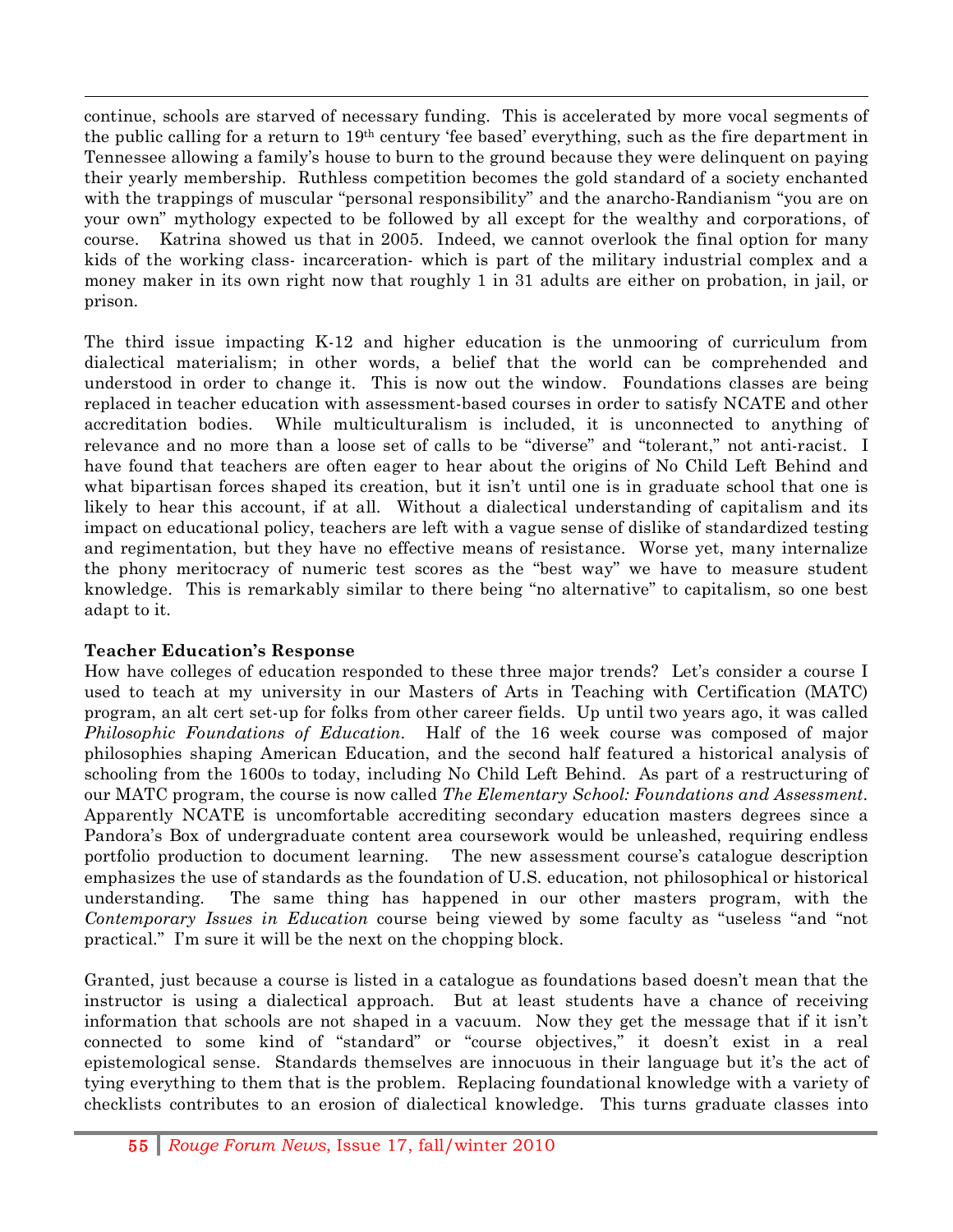!!!!!!!!!!!!!!!!!!!!!!!!!!!!!!!!!!!!!!!!!!!!!!!!!!!!!!!!!!!!!!!!!!!!!!!!!!!!!!!!!!!!!!!!!!!!!!!!!!!!!!!!!!!!!!!!!!!!!!!!!!!!!!!!!!!!!!!!!!!!!!!!!!!!!!!!!!!!!!!!!!!!!!!!!!!!!!!!!!!!!!!!!!!!!!!!!!!!!!!!!!!!!!!!!! glorified busy work. As I said earlier, we are already teaching to the test, it's just a matter of identifying it as such.

### **Reformism, Utilitarianism, and Pragmatism**

Reformism, utilitarianism, and pragmatism with its endless appeals to the fable of democracy are dead ends. In his latest book *Death of the Liberal Class*, Hedges (2010) presents a stark reality of the situation we face:

We can march in Copenhagen. We can join the International Day of Climate Action and its worldwide climate projects. We can compost in our backyards and hang our laundry out to dry. We can write letters to our elected officials. We can vote for Obama and chant, "yes we can," but the corporate power elite is no longer concerned with our aspirations. Appealing to their better nature, or seeking to influence the internal levers of power, will no longer work (p.200).

Hedges goes on to warn that, "those who hold power will not act with the urgency required to protect human life and the ecosystem" (p.204). If we don't have government response to the largest oil spill in U.S. history, then why do we insist on assuming that public schools will be "saved?" We have known where the failing schools are for over 50 years, nothing new is to be discovered here. Yet no urgency really exists, only empty Horatio Alger style slogans of maintaining a "globally competitive workforce" when China is ready to walk away from the U.S. debt it is holding, ushering in eventual record level inflation and economic collapse.

What is left? Resistance, rebellion, and insurgency. Hedges launches a pointed attack against pragmatism's "whatever works" mentality, arguing that acts of rebellion are moral acts and should not be measured against if they "work" or not. In capitalism, "work" means facilitating the exploitation of works, period. Utility alone is insufficient as an indicator of rebellion because times are dire, and there isn't much time left. People who rebel stand with the oppressed, which means supporting Chicago parents occupying a field house to prevent a public school from being turned into a private one, and not Arne Duncan's Renaissance 2010 plan. It means refusing to accept corporate or government grants if they require allegiance to standards-based, racist high stakes test laden curriculum, "school choice" based on admissions criteria and other such endeavors. It means no longer producing research to enrich a university's reputation centered on how to get people to more gently accept No Child Left Behind and Race to the Top principles. It means overturning standardized testing entirely rather than implementing value-added nonsense to make an already racist and classist testing system more palatable. It means standing up for kadult education as a human right for all people rather than spending time and effort hand-picking "acceptable" (i.e. high scoring) minority students for your selective closed admissions private and charter schools all the while reciting the starfish parable to ease your conscience, "well, I saved the one."

As Hedges reminds us in the conclusion of his book:

The elites and their courtiers in the liberal class always condemn the rebel as impractical. They dismiss the stance of the rebel as counterproductive. They chastise the rebel for being angry. The elites and their apologists call for calm, reason, and patience. They use the hypocritical language of compromise, generosity, and understanding to argue that we must accept and work with the systems of power. The rebel, however, is beholden to a moral commitment that makes it impossible to compromise. The rebel refuses to be bought off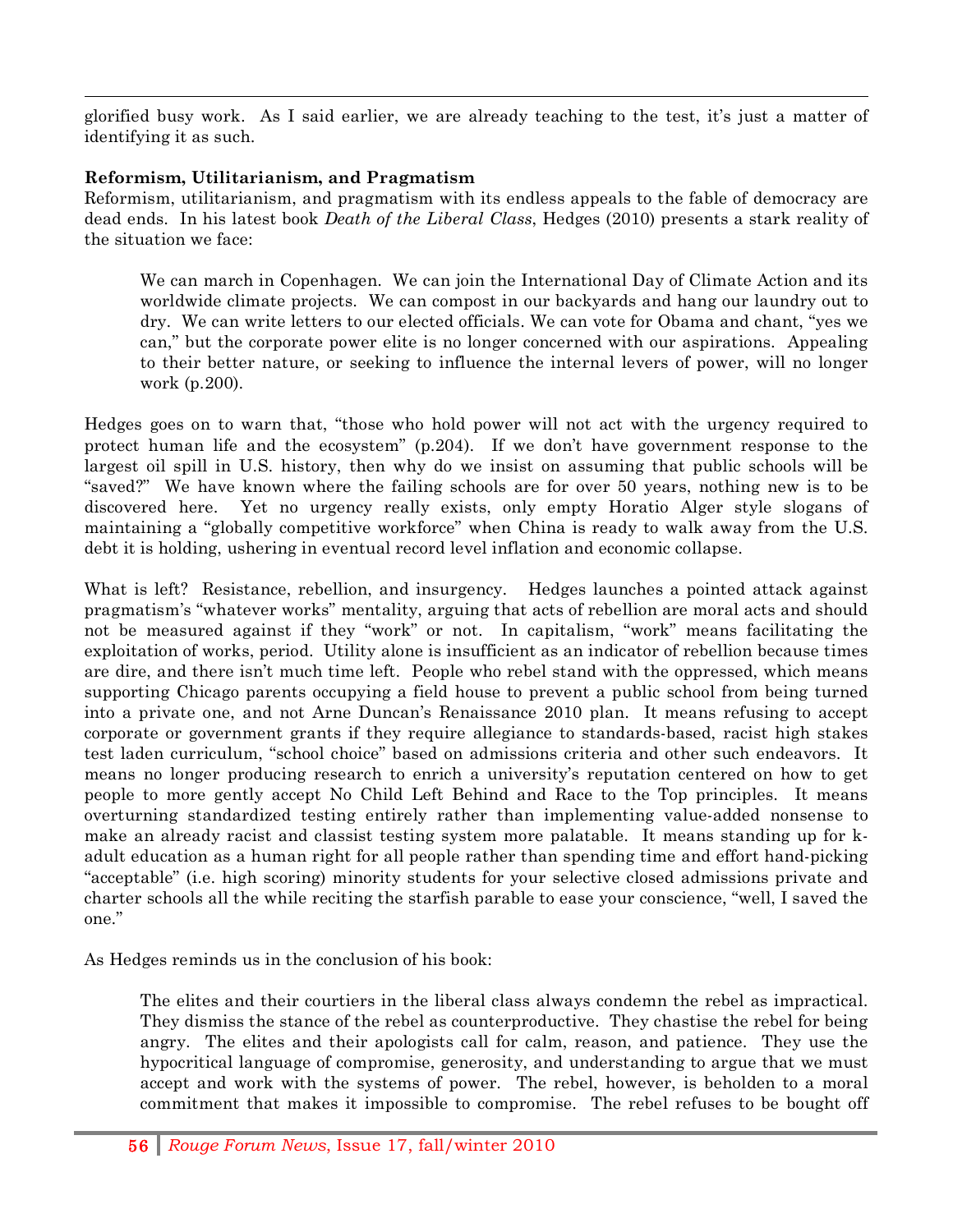with foundation grants, invitations to the White House, television appearances, book contracts, academic appointments, or empty rhetoric (p.215).

How this translates to developing and implementing an insurgent teacher education program is a project that the Rouge Forum is just beginning to approach.

!!!!!!!!!!!!!!!!!!!!!!!!!!!!!!!!!!!!!!!!!!!!!!!!!!!!!!!!!!!!!!!!!!!!!!!!!!!!!!!!!!!!!!!!!!!!!!!!!!!!!!!!!!!!!!!!!!!!!!!!!!!!!!!!!!!!!!!!!!!!!!!!!!!!!!!!!!!!!!!!!!!!!!!!!!!!!!!!!!!!!!!!!!!!!!!!!!!!!!!!!!!!!!!!!!

### **An Insurgent Teacher Education Program**

We see the formation of an insurgent teacher education program as our contribution to the need for resistance. The early details are sketchy as we begin to lay them out. A major hurdle is deciding what format to offer the program. Graduate or undergraduate? Will it be online, hybrid, or face-to-face? Should it be independent or attached to an open-minded college or university? What about accreditation or certification? We had our first meeting at this year's Rouge Forum conference hashing out our initial impressions of these barriers. A group of roughly 20 of us, graduate students, K-12 teachers, and college professors, expressed some of our worries and fears about undertaking this kind of project. But we all saw that it has to be done. While there are social justice and multiculturally oriented teacher education programs in the United States, there are none to our knowledge that center their coursework on dialectical materialism. This makes it unlikely to be a candidate for adoption any time soon by already NCATE-beholden higher education institutions.

Most likely the program will be a graduate one along the lines of current alternative certification masters programs, though not necessarily offering certification. For example, in our MATC program, you can still graduate with a masters degree, even if you do not complete the certification paperwork, which is processed separately with the state of your choice. For this graduate program, coursework could follow the recommendations of Dave Hill (2005) who has experience with constructing curriculum along a classical Marxist line. For Hill, teacher education needs to include five important components:

- 1. A deep analysis of capitalism and how it functions in society, with a particular focus on imperialism, violence/warfare, and environmental impacts. This needs to be done within a Marxian framework rather than a social justice approach that stops just short of challenging capital's role in sustaining classism, racism, sexism, and homophobia. Capitalism cannot be worked within any longer and Keynes is not going to be resurrected.
- 2. Education students need to be able to link the larger social goings on to their own life and work situations, such as understanding labor rights, sexuality rights, universal health care, housing rights, and educational rights for all students, not just the "desirable" ones. This means thinking beyond one's own union contract to supporting these rights for all of society. A history of educational policy like NCLB could go here.
- 3. The emphasis needs to be on reciprocity when working in an activist manner with communities who are bearing the brunt of capitalist oppression. Rather than isolated, charity-based and often paternalistic service learning projects, teacher education students would need to be engaged in direct activism within the communities they serve, offering their knowledge and skills to these communities. This goes way beyond the "touch and go" nature of most community service projects to a paradigm where graduate students can learn much more from oppressed people than they might first think. Sound qualitative and quantitative research methodologies would be taught, including research ethics. Students could do a final thesis action research project documenting their reciprocal work with these communities. Imagine a qualitative study where students interview working class and poor people to document their strategies of budgeting, household management, networks of child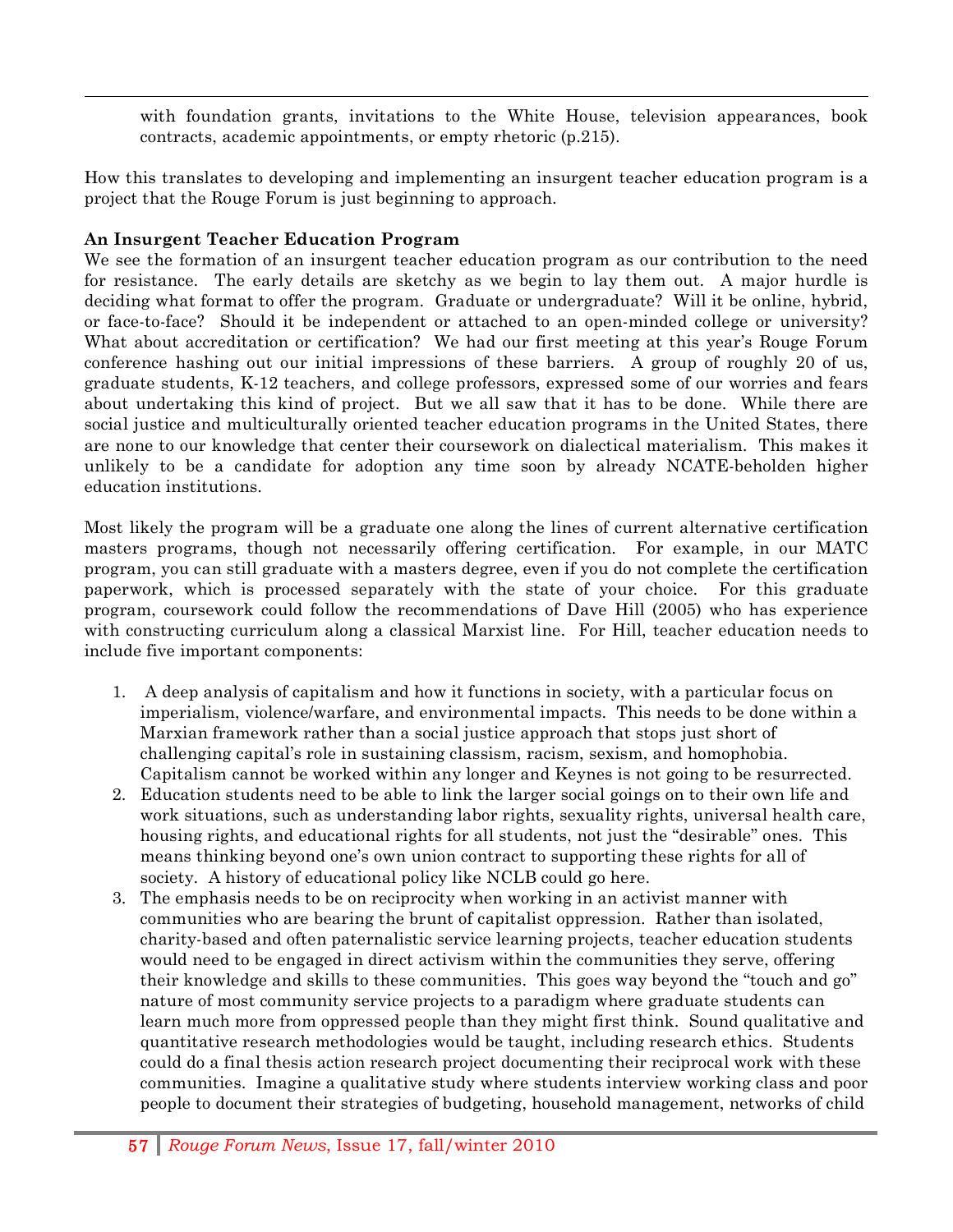care, rather than a study that points out the deficits of the "subaltern." A large scale quantitative survey of housing conditions could be done by both students and community residents.

!!!!!!!!!!!!!!!!!!!!!!!!!!!!!!!!!!!!!!!!!!!!!!!!!!!!!!!!!!!!!!!!!!!!!!!!!!!!!!!!!!!!!!!!!!!!!!!!!!!!!!!!!!!!!!!!!!!!!!!!!!!!!!!!!!!!!!!!!!!!!!!!!!!!!!!!!!!!!!!!!!!!!!!!!!!!!!!!!!!!!!!!!!!!!!!!!!!!!!!!!!!!!!!!!!

- 4. Media literacy coursework is essential. We are dealing with an entrenched complex of consolidated wealth controlling all forms of mass media: television, talk radio, satellite radio, Internet, movies, print media, newspapers, and so forth. Related to media literacy is the idea of speech and who has a right to it. This also means confronting the religioindustrial complex that serves to censor "controversial" speech.
- 5. Students should be exposed to different philosophical traditions to see what they might have to offer, such as adult education theories, feminisms, certain aspects of postmodernism, critical race theory, disability studies, and LGBTQ studies. By combining these theories with a classical Marxist understanding, students will have several powerful tools of analysis that will sustain their work and activism as they encounter cultural situations.

Courses could be designed within these five areas, which will be our next project. Each of the five areas would include content/methodological strategies for use in the classroom. Because this would be a graduate program, it would need to be shaped to draw on the strengths of students, such as their existing career backgrounds. Many alternative certification students are nontraditional aged adults and come from different work experiences, which could help course instructors better write curricula for these students.

This is what we have so far and will continue to present our program as we proceed further.

### **References**

Hedges, C. (2010). *Death of the liberal class*. New York: Nation Books. Hill, D. (2005). Transmodernism, Marxism, and social change: Some implications for teacher education. *Policy Futures in Education, 3(1)*, 92-105.

### **Note:**

This presentation was driven by notes recorded at the Rouge Forum Conference, August  $2-5$ , 2010, in Williams Bay, WI. Notes were recorded by Gina Stiens and subsequently framed as a presentation proposal by Adam Renner.

### Purpose/Objectives:

- Program that comes from this organization (RF)?
- Individual institutions we are working within or something better?
- If something better then accreditation may not be necessary
- Don't have to make money or corner the market; we aim to make a difference
- We know students are out there. Are there enough to get this started?
- Serious radical education program, online and-in person; get quality radical education program; send teachers into school with a powerful awareness of where they find themselves
- Provide a space for people to come together
- Not going to make money, maybe over time, but not why we're considering
- Not here to save urban America, avoid TFA-mafia mind-set
- Students just want to learn about radical education, but need an angle not necessarily to be teachers or needing certification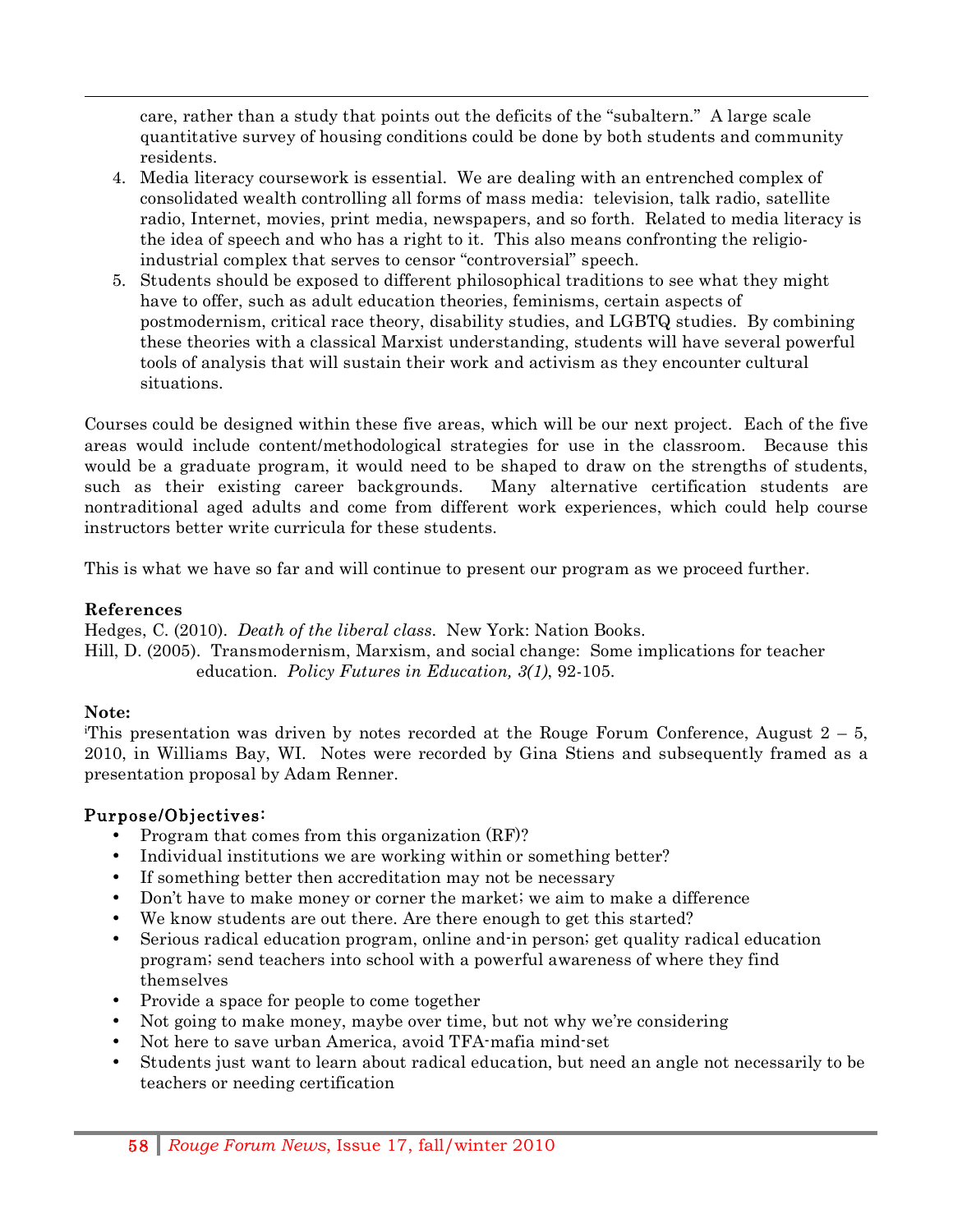!!!!!!!!!!!!!!!!!!!!!!!!!!!!!!!!!!!!!!!!!!!!!!!!!!!!!!!!!!!!!!!!!!!!!!!!!!!!!!!!!!!!!!!!!!!!!!!!!!!!!!!!!!!!!!!!!!!!!!!!!!!!!!!!!!!!!!!!!!!!!!!!!!!!!!!!!!!!!!!!!!!!!!!!!!!!!!!!!!!!!!!!!!!!!!!!!!!!!!!!!!!!!!!!!! • Masters programs could provide already existing teachers with higher pay and more critical approach, cater to students who are already certified and teaching, less need to provide funding because already employed

### Delivery:

- Need bureaucratic person to lead the online process and get started
- Do we want to do it online?
	- o Benefits?
	- o Must have small class sizes to have any quality
	- o Free systems in place (moodle, skype) or system to track?
	- o Technology barriers for students, need high speed internet access
- Hybrid style, 2 weeks in person and online the rest of the time (face-to-face and start and finish)
- Phase or stage
- Intensive summer institute as face-to-face and/or as start-up
- Professional development credit is easy, people pay a lot of money for this (can try out ideas for course development), a series of seminars could build up a larger formalized program, germination period for a couple of years with goal of full-scale program at end of series, continuous feedback from attendants
- No reason why we cannot coordinate with other institutions (AERA) to offer radical seminar day before conference, Critical Educators for Social Justice (CESJ)

### Experiences:

- Induction
- Mentoring/support very intensely  $-$  to say this is not for you and how to deal with the systems they will find themselves within
- Networks of people, organizing
- Disconnect between university classroom and K-12 classroom
- Apprenticeships (connecting students with RF Teachers, regionally)
- Publishing for young scholars?
- What's missing from current teacher education programs?

### Barriers and overcoming such:

- Accreditation of institution
	- o 4 year program can offer degree without NCATE but need major accreditation
	- o Otherwise what is the point?
	- o Can be accredited and still do what we want?
	- o Would allow us to be more marketable
	- o How do we get an institution accredited?
	- Teacher accreditation (NCATE, etc.)
		- o Don't have to have a program about teaching that is necessarily linked to licensure
		- o Don't need NCATE
		- $\circ$  Could offer what we want and have pathways for people to get into schools (i.e. alternative certification or Teach for America sort of set up)
		- o Teacher accreditation is not going to last and will be out the door soon anyway
		- o Can easily help students navigate other ways to obtain state certification/licensure
		- o Public schools want certification, so what are we setting our students up for?
- Will it be connected to larger institution or a standalone program
- Nothing else like Teach for America, can we offer alternative as an angle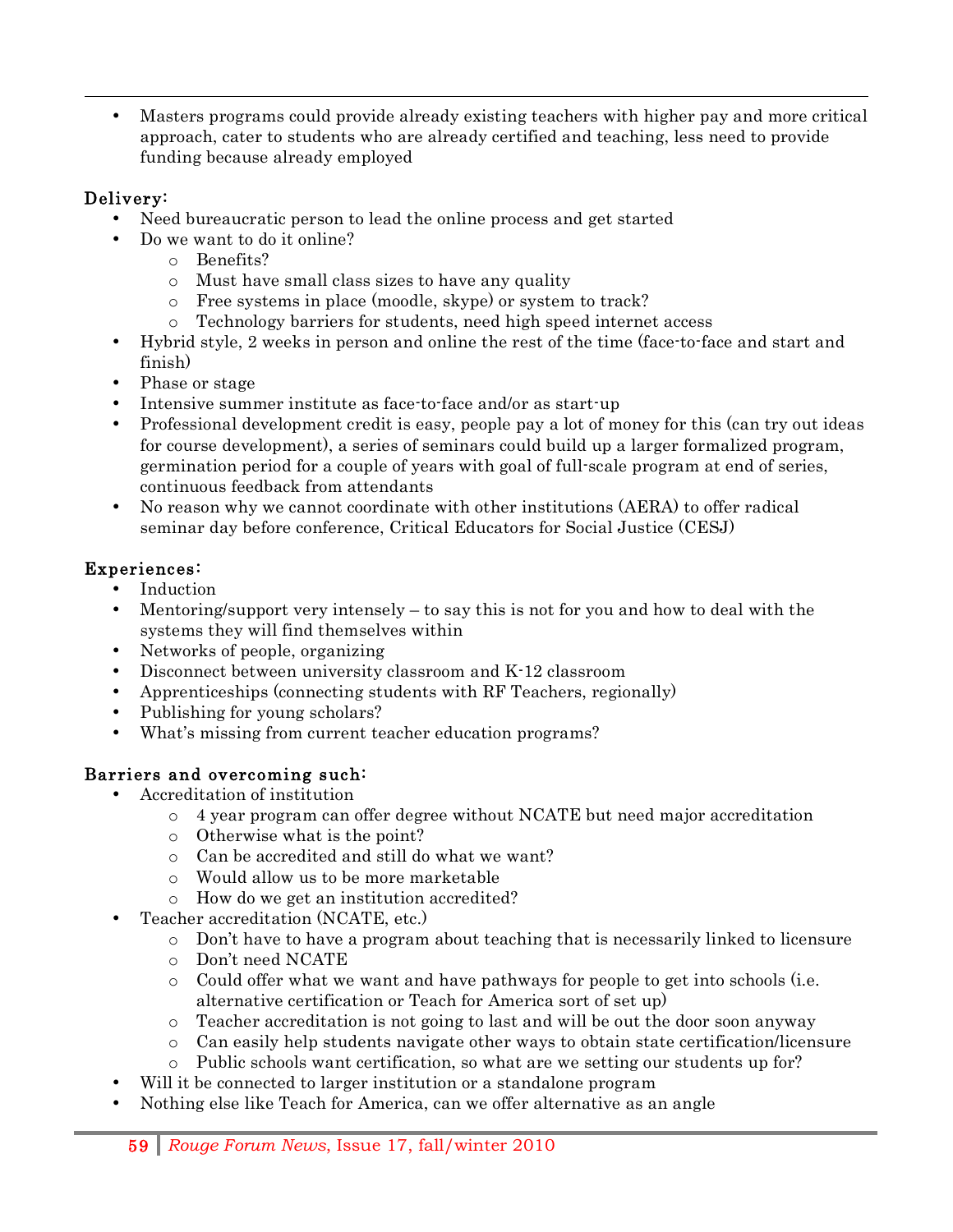- o TFA is turning people down because people want it
- o TFA resolves of debt (look into what and how much) so that is why people want to work there, federal government resolves

!!!!!!!!!!!!!!!!!!!!!!!!!!!!!!!!!!!!!!!!!!!!!!!!!!!!!!!!!!!!!!!!!!!!!!!!!!!!!!!!!!!!!!!!!!!!!!!!!!!!!!!!!!!!!!!!!!!!!!!!!!!!!!!!!!!!!!!!!!!!!!!!!!!!!!!!!!!!!!!!!!!!!!!!!!!!!!!!!!!!!!!!!!!!!!!!!!!!!!!!!!!!!!!!!!

- What states/areas require certification?
- If students already have a degree and we are working with them to get alternative certification they wouldn't necessarily need

### Outcomes:

- Create institute, offer masters only, feeds into alternative certification programs of largest states, on-line with regional people identified, get degree and set up (i.e., we provide the radical education—and the master's (?)—then we help them jump through the hoop of the alt cert paperwork to become certified in their state.
- Want base of BA in something, because not feasible to offer that many credits

### To Do:

- Proposals for Summer institute- courses to offer (send out broad invite/request)
- Clarify fees to charge and how divided for various costs and a cap for number of students to attend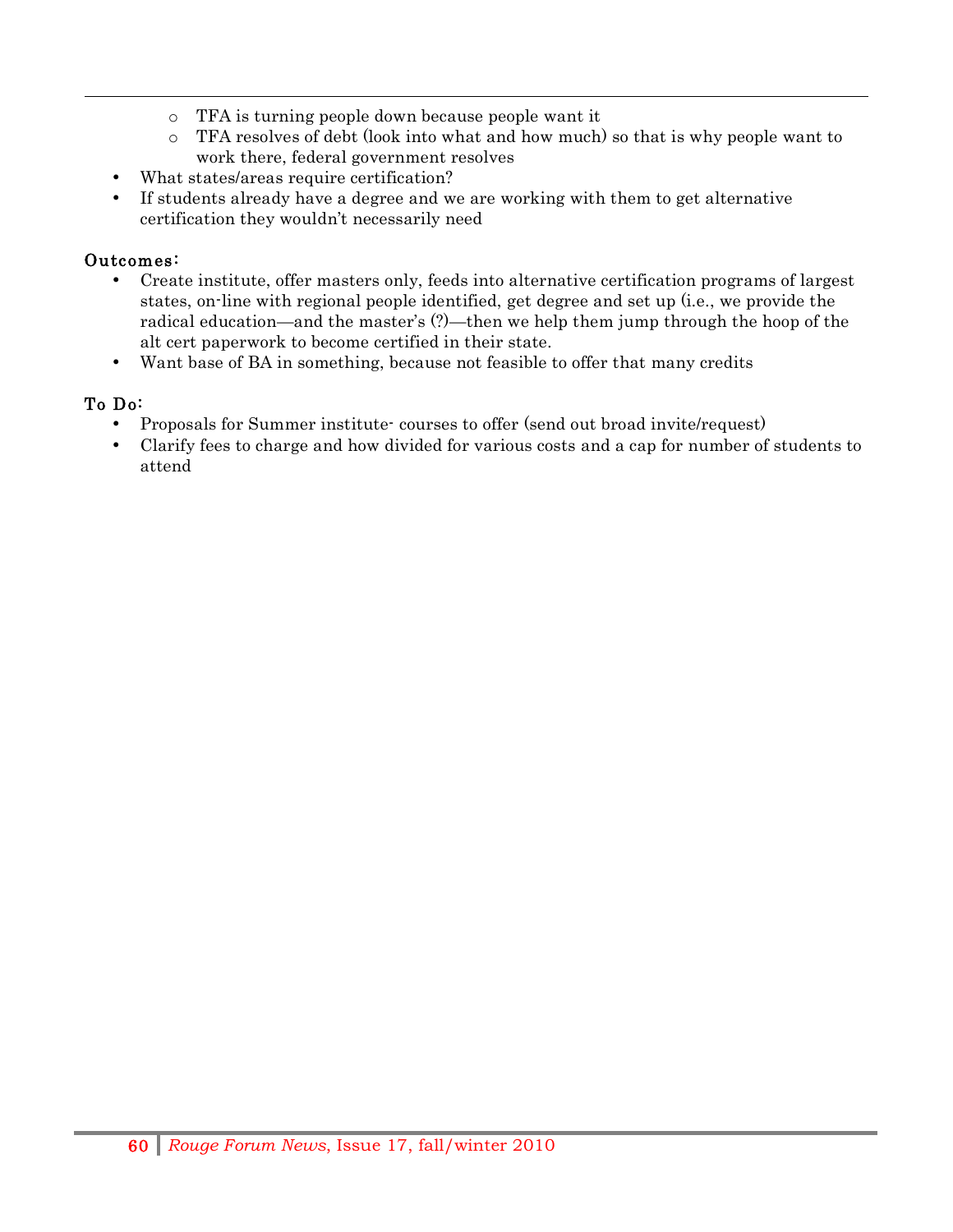### **Announcing a new text from Brad Porfilio, Rouge Forum Steering Committee member, and Michael Viola:**

!!!!!!!!!!!!!!!!!!!!!!!!!!!!!!!!!!!!!!!!!!!!!!!!!!!!!!!!!!!!!!!!!!!!!!!!!!!!!!!!!!!!!!!!!!!!!!!!!!!!!!!!!!!!!!!!!!!!!!!!!!!!!!!!!!!!!!!!!!!!!!!!!!!!!!!!!!!!!!!!!!!!!!!!!!!!!!!!!!!!!!!!!!!!!!!!!!!!!!!!!!!!!!!!!!

Peter Lang Series Editor Adolescence, Schools and Society Dr. Joseph Devitis & Dr. Linda Irwin-Devitis

### **Hip-Hop(e): The Cultural Practice and Critical Pedagogy of International Hip-Hop**

Editors:

Dr. Brad J. Porfilio Department of Educational Leadership Lewis University porfilio16@aol.com

Michael Viola UCLA Doctoral Candidate Graduate School of Education Urban Schooling mviola@ucla.edu

### **Overview**

It has been over thirty-five years since the subjugated African American youth gathered in New York City in response to the unjust social conditions impacting their schools, families, and communities (Forman & Neal, 2004; Chang, 2005; Dimitriadis, 2001). Through various and innovative forms of cultural production - such as break dancing, graffiti art, spoken word, and song - racialized youth have offered powerful analysis and critique of their schools and social conditions (Hill & Ladson-Billings, 2009). Over the past three decades, hip-hop has become a site of contestation with a corporate music industry incredibly adept at redirecting hip-hop's social energies away from critical expressions of struggle, protest, and resistance towards messages of materialism, greed, and individualism. The music that dominates the top of the charts speaks to this shift with social messages propagating individualistic pursuits of extravagant cars, flashy jewelry, and stylish clothes. Furthermore, the hip-hop icons of today often describe themselves as successful entrepreneurs ("hustlers in the game") with their standpoint aligning more closely with the white, male, corporate executives who promote a materialistic, misogynist, homophobic, and violent 'gangsta' image' of hip-hop culture (George, 2005; Magubane, 2006; Dyson, 1996; Porfilio & Carr, 2010).

Beyond the hegemonic characterization of hip-hop, there is an emergent hip-hop culture that is radical, transformative, and international in scope. Youth across the globe have been inspired by the music and cultural work of hip-hop artists with its history intimately linked to the struggles of African Americans in the United States. As such, racialized youth from the ghettos of Western Europe, the occupied territories of the Middle East, the shantytowns of Southeast Asia, and the favelas of Latin America have utilized hip-hop as their own unique counter-space to explore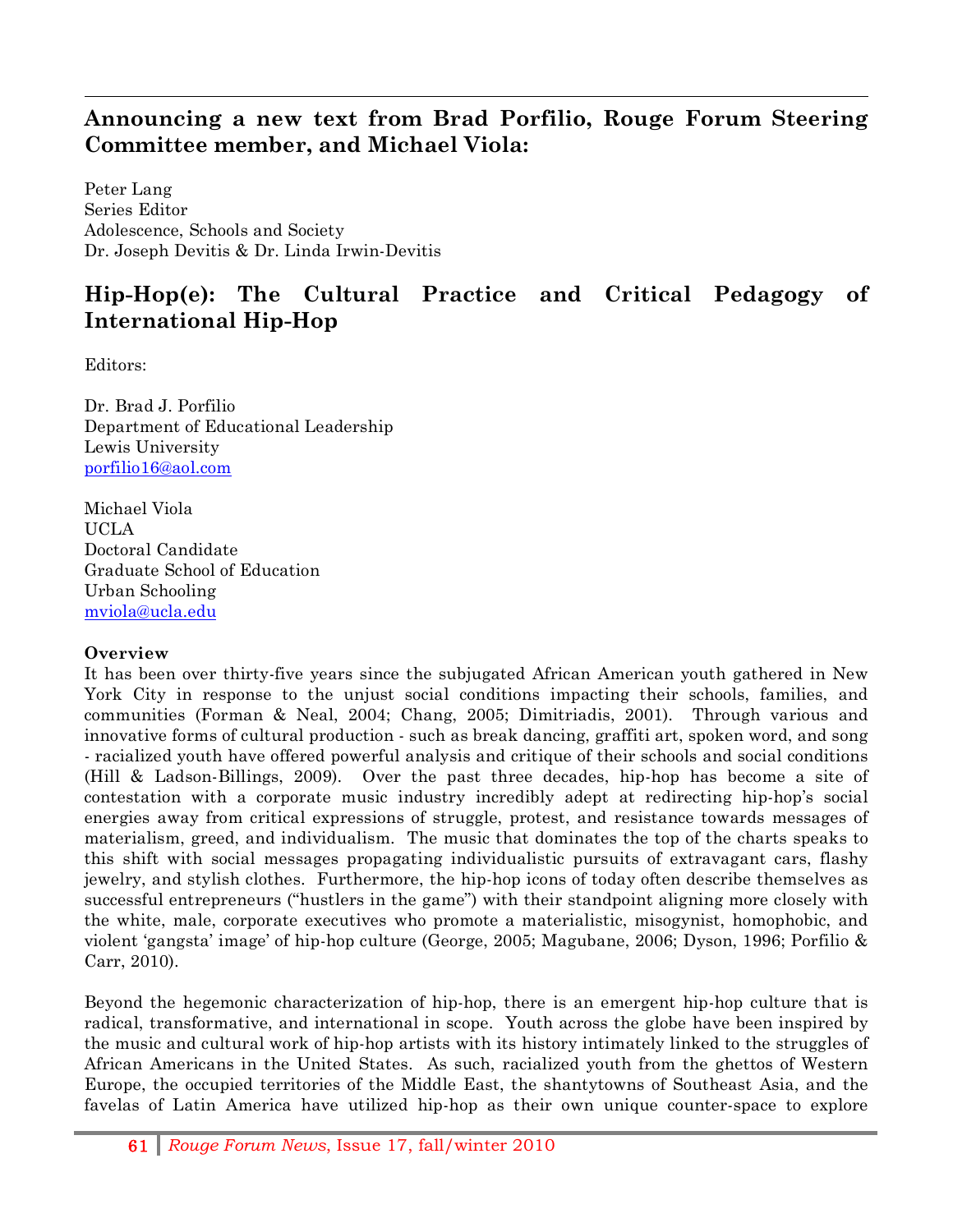possibilities for critical inquiry, sites of historical reclamation, as well as avenues that nurture an emancipatory imagination. This emergent and more humanizing form of cultural production offers important pedagogical insights as to how youth are not only constructing and affirming their identities but also engaging in unique forms of cultural work that challenge the practices and policies of global apartheid, patriarchy, and class exploitation. Furthermore, the creators and agents of this counter-hegemonic hip-hop culture offer important lessons in crossing various borders (i.e. national, racial, ethnic, religious, etc) in their efforts to produce international solidarities for a social world that is free of hate and hostility.

!!!!!!!!!!!!!!!!!!!!!!!!!!!!!!!!!!!!!!!!!!!!!!!!!!!!!!!!!!!!!!!!!!!!!!!!!!!!!!!!!!!!!!!!!!!!!!!!!!!!!!!!!!!!!!!!!!!!!!!!!!!!!!!!!!!!!!!!!!!!!!!!!!!!!!!!!!!!!!!!!!!!!!!!!!!!!!!!!!!!!!!!!!!!!!!!!!!!!!!!!!!!!!!!!!

### **Purpose**

The purpose of this edited volume is to highlight emancipatory messages and cultural work generated by the organic intellectuals of global hip-hop. The contributors will employ qualitative research methods to provide the audience thick descriptions of the social realties (e.g., globalization, migration, poverty, criminalization, and racism) youth are resisting through what we recognize as a decolonial cultural politic. We describe how youth are employing hip-hop to resist and transform the historical conditions that are at the roots of their dispossession and suffering. Furthermore, we explore theories of hip hop (critical pedagogy, critical race theory, transnational feminisms, historical materialism, cultural studies, etc) to assist those who - in the words of Paulo Freire - are struggling to "read the word and the world" (Freire, 1989).

Contributors in this anthology will provide snapshots from classrooms to community centers in an effort to illustrate how hip-hop can offer counter-hegemonic expressions of democracy, justice, and dialogue. Furthermore, contributors will document how youth, teachers, and community activists are using cultural production as a means to teach against the sources of their alienation and oppression within the present historical epoch as well as the role of hip-hop in building a social world predicated on the ideals of equity, fairness, and social justice. Finally, contributors will theorize how hip-hop's trajectory has gone from being purely an urban and African American phenomenon to a worldwide global counterculture that reflects the voices and activism of youth from around the world who are struggling to subvert the neoliberal logic of profit and exploitation inherent within the privatization of schools and social life.

### **Significance**

The vast majority of studies on hip-hip culture within the field of education have not fairly represented the scope of hip-hop's global reach. We believe critical educational scholarship can do much more to elucidate the theory, practice, and pedagogy of international hip-hop. To be sure, we recognize the important publications recently published that broaden our understanding of hiphop beyond the cultural practices and communities occupied by Black urban youth (Alim, Ibrahim, & Pennycook, 2009; Basu & Lemelle, 2006; Asante, 2008). However, within the field of education there is a paucity of critical research and pedagogical work that has made important steps to document, theorize, and offer class curriculum that explores the international scope of hip-hop. Therefore, this volume highlights hip-hop as an important cultural practice and a global social movement. We are not aware of any comprehensive attempt within the field of education in general and the subfield of critical pedagogy in particular that engages how racialized global youth are utilizing hip-hop in practice and theory to critique asymmetrical relationships both within and beyond educational institutions. Therefore, the contributors' research and pedagogical work will not only dereify hip-hop being as an North American "urban practice," but also point to how youth, teachers, workers, activists, and community practitioners can utilize such cultural practice to understand and resist how various social oppressions operate within a global capitalist order (McLaren, 2005).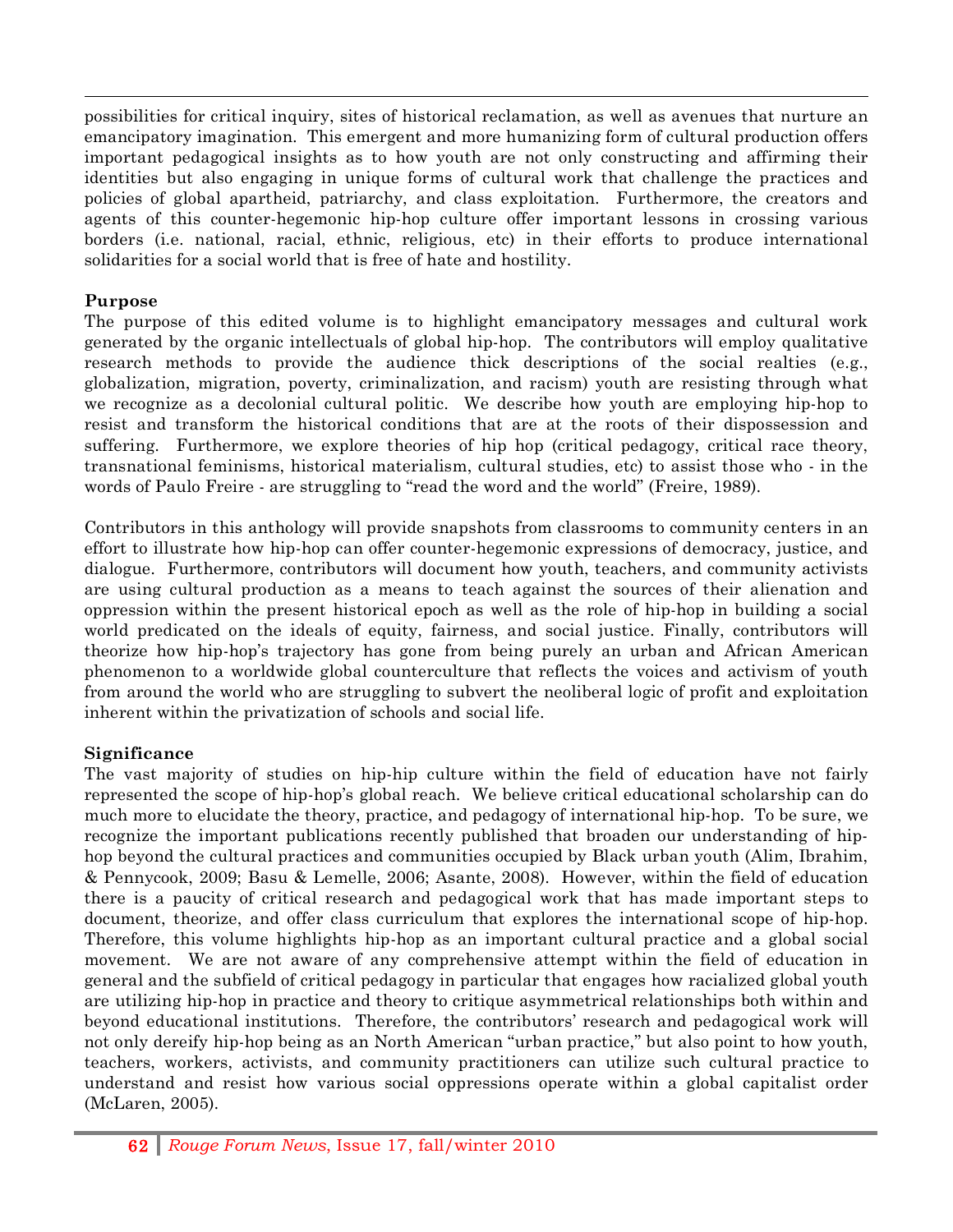This collaborative project is of importance to scholars, practitioners, researchers, and youth who are interested in social justice education. Furthermore, this volume will make contributions to the current archive of multicultural education that seeks to understand the vilification of youth (of color) for the social problems created by a global system that benefits a small minority (Morrell, 2008). Finally, this project will highlight the importance of research projects that link the production of educational scholarship with the cultural activities, everyday practice, and social concerns of global youth in order to ameliorate the social, economic, and political problems that are transcending national boundaries in an age of corporate "globalization."

!!!!!!!!!!!!!!!!!!!!!!!!!!!!!!!!!!!!!!!!!!!!!!!!!!!!!!!!!!!!!!!!!!!!!!!!!!!!!!!!!!!!!!!!!!!!!!!!!!!!!!!!!!!!!!!!!!!!!!!!!!!!!!!!!!!!!!!!!!!!!!!!!!!!!!!!!!!!!!!!!!!!!!!!!!!!!!!!!!!!!!!!!!!!!!!!!!!!!!!!!!!!!!!!!!

### **Structure**

We will include approximately 12-15 chapters of approximately 6000-8000 words each, plus an introduction, a preface and afterword, biographies, and an index.

### **Audience**

The general audience includes students and educators of: education, sociology, political science, cultural studies, and interdisciplinary studies. We also expect the book to draw interest from community practitioners, policy-makers, and those concerned with central themes of cultural production, social justice, race, and education. It should be noted that this volume is not only interdisciplinary but also international in scope. Thus, it is our expectation that contributing authors will share this volume with their respective networks, classrooms, and communities. At present, this book speaks to the conditions and contradictions facing youth in the American communities of Arizona, California, and New York. Reflecting the fact that hip hop culture is a global phenomenon, this anthology will have a global audience with pieces that speak to the mobilization of hip-hop as a cultural pedagogy and a vehicle for resistance in such international contexts as the African and Philippine Diasporas as well as throughout Europe, Canada, and Latin America.

### **Marketing / Selling Points of Publication**

This book illustrates the importance of youth culture and cultural production in understanding how schools and society function.

This book helps understand what policies and practices shape the lived experiences of subjugated youth across the globe.

This book offers educators with concrete strategies for implementing hip-hop in their curriculum and course planning.

This book sheds light on how youth are historical agents of social change and transformation, rather than passive and anti-intellectual social actors who perpetuate the status quo.

This book historicizes hip-hop culture and how it is a site of struggle in developing genuine forms of democracy, as well as emancipatory sites of learning, social organization, solidarity.

This book links the circuits between critical educational theory and cultural practice on a global scale.